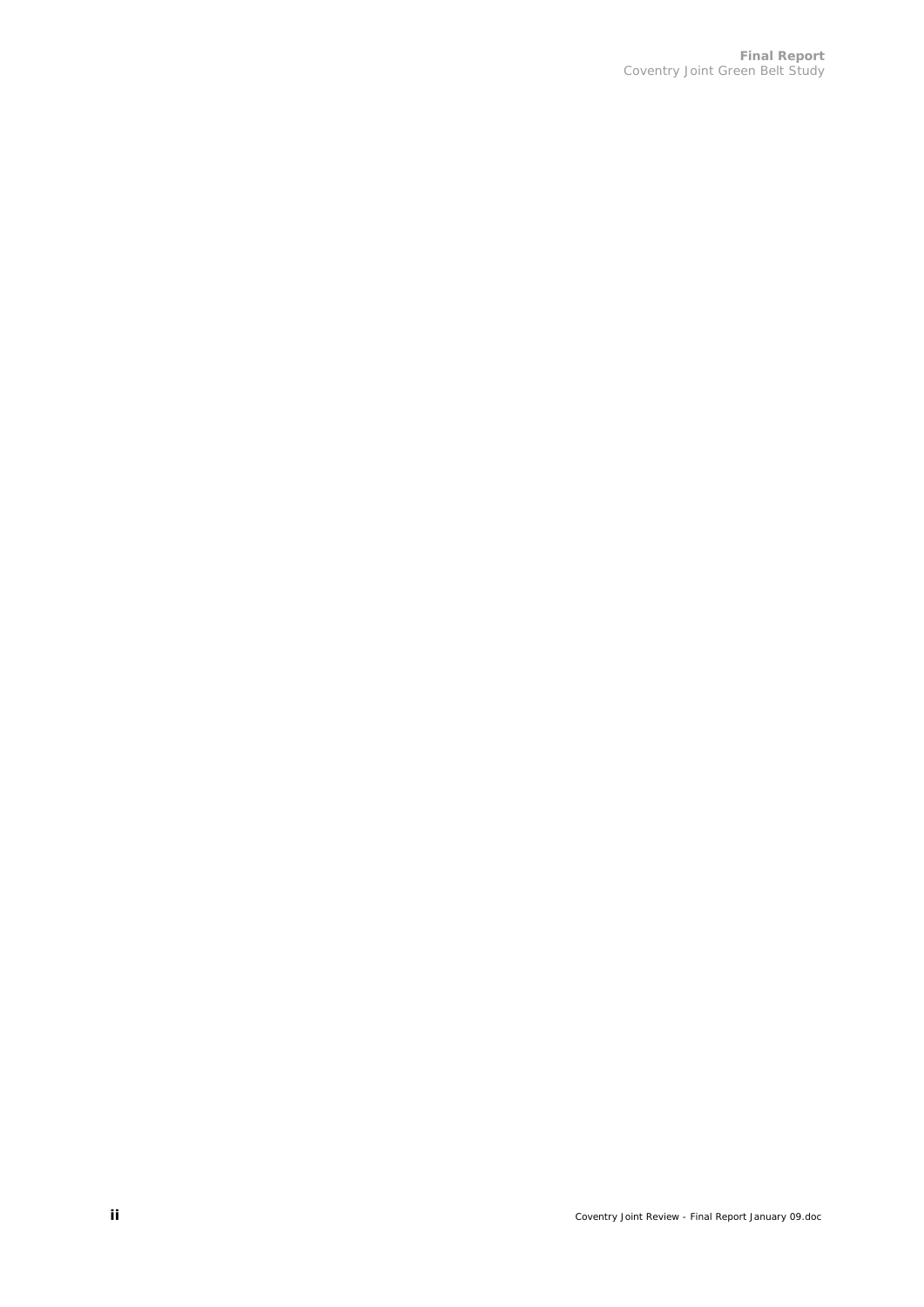

# **Contents**



| 1. Introduction             |    |
|-----------------------------|----|
| 2. Planning Background      |    |
| 3. Background Documentation | 27 |
| 4. Methodology              | 35 |
| 5. Report Findings          | 49 |
| 6. Recommendations          | 53 |

# Appendices

| Appendix 1 – Project Brief & Accompanying Figures         |
|-----------------------------------------------------------|
| Appendix 2 - Land Parcels                                 |
| Appendix 3 – Assessment of Parcels Against PPG2 Purposes  |
| Appendix 4 – Parcels to be Retained & Parcels to be Taken |
| <b>Forward for Detailed Study</b>                         |
| Appendix 5 - Primary Constraints                          |
| Appendix 6 - Secondary Constraints                        |
| Appendix 7 - Topographical Analysis                       |
| Appendix 8 - Landscape Character Areas                    |
| Appendix 9 - Landscape Character Types                    |
| Appendix 10 - Study Areas Photomontages                   |
| Appendix 11 - Landscape Value Assessment Schedules        |
| Appendix 12 - Further Analysis Schedules                  |
| Appendix 13 - Further Analysis Matrices                   |
| Appendix 14 – Least Constrained Parcels                   |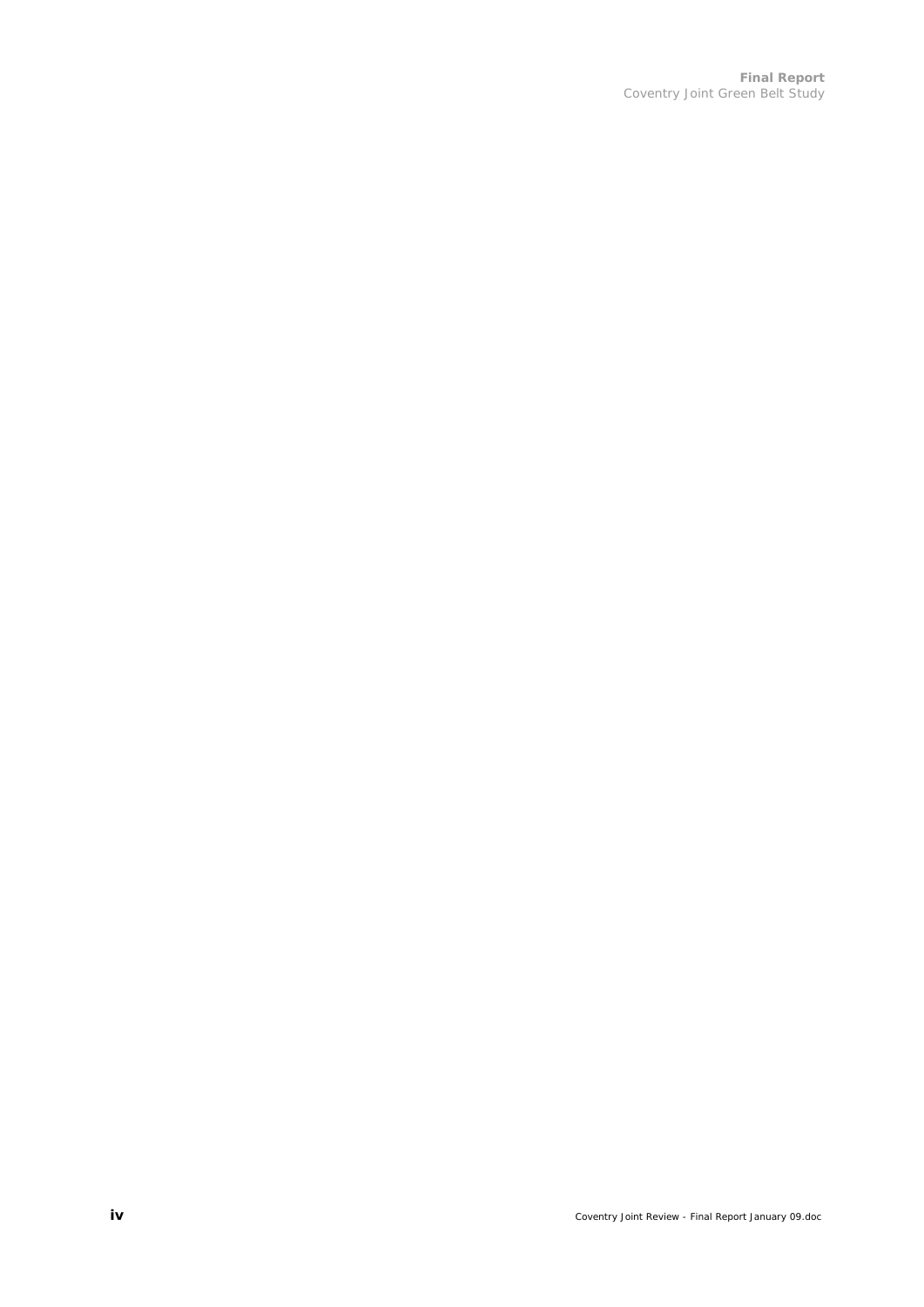# 1.0 Introduction

#### **1.1 Purpose of the Study**

- 1.1.1 The purpose of this study is to review the Green Belt land that surrounds the main urban areas of Coventry City, Nuneaton and Bedworth Boroughs, land adjacent to Coventry within Rugby Borough and Warwick towns of Kenilworth, Warwick and Leamington Spa. This study has been commissioned recognising the RSS Preferred Strategies requirements for joint studies and will form part of the evidence base to inform the respective authorities Core Strategies. The study consists of a two stage process. The first stage identifies those parcels of land within the designated Green Belt around the urban areas that contribute the least towards the purposes of including land within the Green Belt. The second stage then assesses and scores those parcels of land against a range of environmental and physical constraints that might preclude future development.
- 1.1.2 The sites are then scored accordingly. However, it should be noted that it does not necessarily follow that those sites with the fewest constraints would then be identified for development within the respective Core Strategies as a number of other considerations and evidence will need to be taken into account, including the availability and capacity of land, infrastructure and land ownership constraints, as well as sustainability appraisals, etc.

#### **1.2 Background**

- 1.2.1 The Planning and Compulsory Purchase Act 2004 introduced a new system of planning. Local Plans are being progressively replaced by Local Development Frameworks which provide planning policies and proposals for their area and which local planning authorities are responsible for preparing and reviewing. Each Local Development Framework comprises a suite of documents individually known as Development Plan Documents.
- 1.2.2 The documents that must be included within the Framework include a Local Development Scheme, a Core Strategy and a Statement of Community Involvement. Other Local Development Documents (LDD's) including Site Allocations, Area Action Plans and Supplementary Planning Documents (SPD's) can make up the remainder of the Framework.
- 1.2.3 The four authorities of Coventry City Council, Nuneaton and Bedworth Borough Council, Rugby Borough Council and Warwick District Council have commenced preparation of their Local Development Framework which will supersede their individual existing Plans in accordance with the revised Town and Country Planning Act. The Plans to be superseded include City of Coventry Unitary Development Plan 1996-2011 (December 2001), Nuneaton and Bedworth Borough Local Plan (June 2006), Rugby Borough Local Plan (July 2006) and Warwick District Local Plan 1996-2011(September 2007).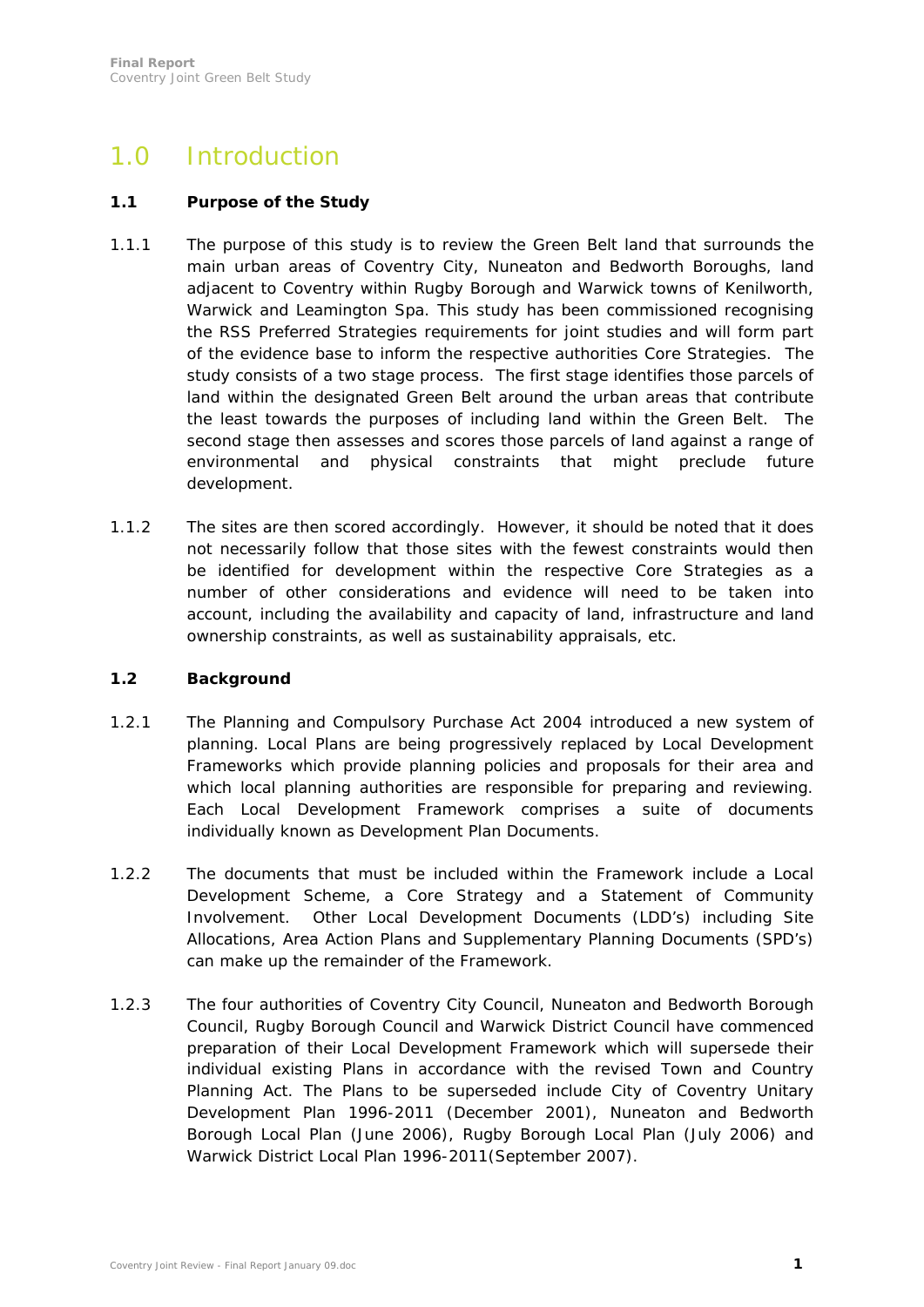- 1.2.4 The four Authorities are all in the process of preparing Core Spatial Strategies to determine where and in what form future development should take place within their administrative area, and they are all at varying stages of the process. Having undertaken consultation upon the Core Strategy Issues and Options in May-June 2006, Coventry City Council is now in the process of preparing its Emerging Strategy – its latest pre-submission document.
- 1.2.5 Nuneaton and Bedworth Council propose to consult on the Issues and Options for their Core Strategy during 2009; Rugby Borough Council have completed consultation on their Issues and Options and Preferred Options, and Warwick District Council have published and consulted on Issues and Options.
- 1.2.6 In order to accommodate the level of growth identified for Coventry within the Emerging Regional Spatial Strategy, it has been recognised that some of the housing and employment allocations could be made adjacent to the Coventry urban area but within Nuneaton and Bedworth, Rugby or Warwick districts.
- 1.2.7 The Preferred Options for the Regional Spatial Strategy include a sub-regional section (in Chapter 3) on Coventry-Warwickshire. This sets out a development strategy for the sub-region which aims to focus development in the Major Urban Areas particularly Coventry; as well as within a wider north-south corridor running from Nuneaton to Warwick/Leamington Spa; and finally also within Rugby which is considered to act as a gateway to the Region.
- 1.2.8 Coventry City is surrounded by the West Midlands Green Belt, as detailed within Figure 1 below, and therefore the parcels identified through this study for detailed site identification for possible future growth, will require alterations to the Green Belt. The brief for this study indicates that there is a need to carry out a joint study to assess the areas of the Green Belt within and outside Coventry City which could be safeguarded for future site allocations. This will require a consistent and robust methodology of assessing different areas of the Green Belt.
- 1.2.9 In addition to the need to identify parcels for further detailed analysis adjacent to Coventry, both Nuneaton & Bedworth Borough Council and Warwick District Council are considering options which could result in sustainable urban extensions within their own administrative areas and within their existing Green Belts, to meet the housing and employment targets in the Regional Spatial Strategy Phase 2 Preferred Option.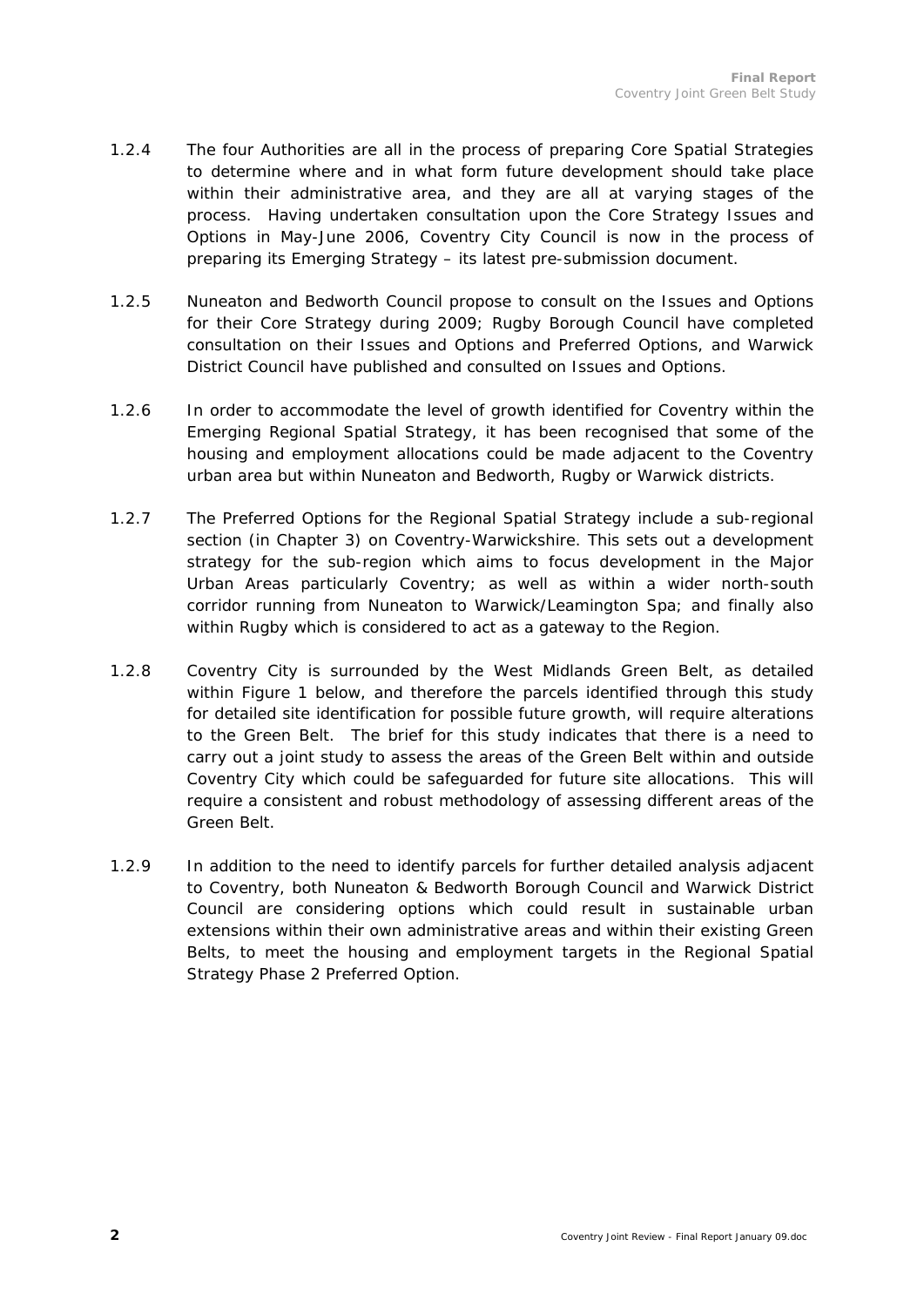

#### Figure 1: Location of the West Midlands and the West Midlands Metropolitan Green Belt.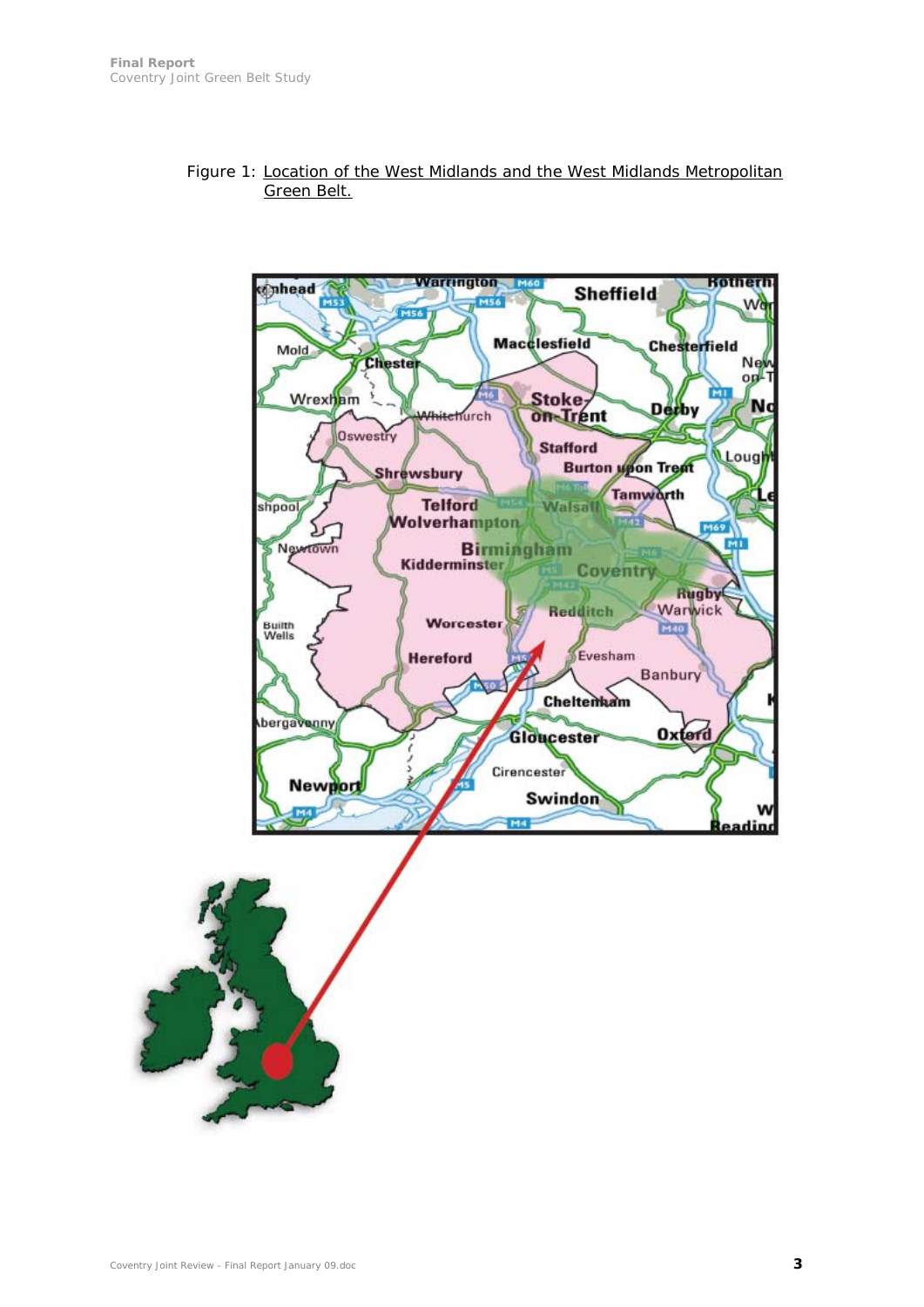### **1.3 Scope of the Study**

- 1.3.1 The scope and area of the study to be undertaken by consultants was initially set out in a Project Brief by the four Authorities and refined in discussion with the Council's Officers during the inception meeting on 28<sup>th</sup> August 2008. The project brief setting out the requirements is contained within Appendix 1, along with Figure 1.1 which identifies the study areas in context to each other.
- 1.3.2 The Project Brief states that within the WMRSS, the preferred option for the Coventry-Warwickshire sub-region is to focus development in the Major Urban Areas particularly Coventry but also within a wider north-south corridor running from Nuneaton to Warwick and Leamington Spa. The WMRSS also identifies Rugby as a focus for development as it is considered that Rugby acts as a gateway to the Region.
- 1.3.3 The West Midlands Strategy states that housing land should be phased to encourage regeneration in the Major Urban Areas by giving priority to:
	- sustainable locations first and foremost, and within those locations, brownfield land before greenfield land;
	- then if necessary urban extensions within local authority areas;
	- only as a last resort, cross boundary urban extensions in the North-South corridor (later in the plan period), if no more suitable alternative capacity is available.
- 1.2.4 Although not set out within the initial Project Brief, in relation to employment provision, the Draft Regional Strategy states that:

*"The Major Urban Areas (MUAs) will be the primary focus for additional investment in sustainable economic growth with an emphasis on creating greater opportunities for development and support for existing economic activities. Sustainable economic growth will also be promoted in the rest of the Region including the Settlements of Significant Development to ensure an appropriate balance between new housing and new employment land provision".* 

- 1.2.5 The Regional Strategy further states that any employment development proposed on the edge of the MUAs or on other Greenfield sites should meet the following criteria:
	- there are no suitable alternatives available on previously developed land and buildings within built up areas
	- the development should be capable of being served by rail or high quality public transport within easy access of centres and facilities and
	- the development respects the natural environment, built environment and historic heritage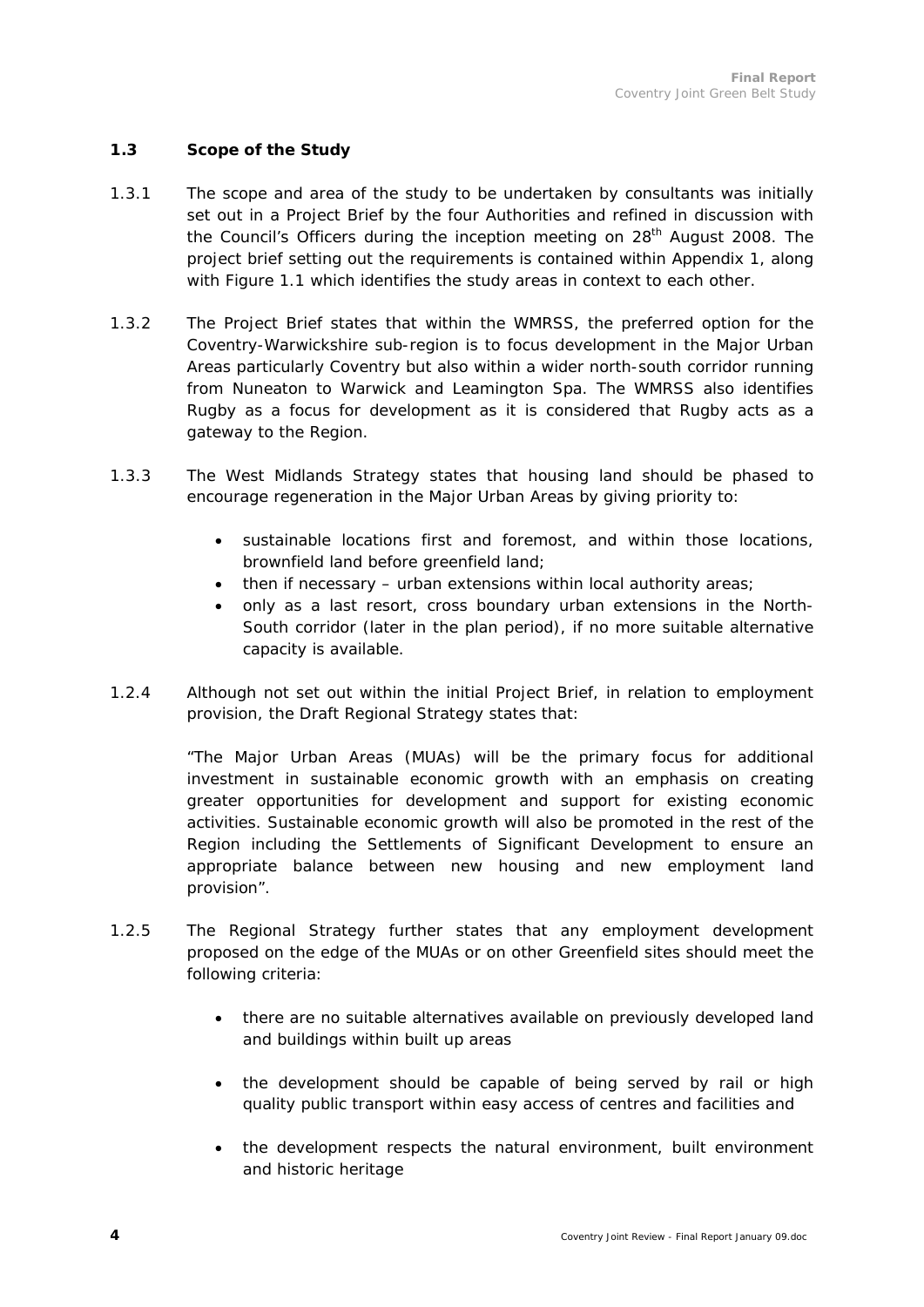1.2.6 The Regional Strategy also enables specific local Green Belt boundary adjustments for sustainable extensions to be made through LDFs when and where essential to meet long term needs.

### **1.4 The role of SSR Planning**

- 1.4.1 SSR Planning has been appointed by the four Authorities to undertake a review of areas of Green Belt detailed within the Brief. This is to identify parcels of land that contribute the least towards the purposes of including land within the Green Belt and have fewer environmental or physical constraints within and around Coventry, as well as the towns of Nuneaton and Bedworth, Kenilworth, Warwick and Leamington Spa.
- 1.4.2 Working alongside SSR Planning, Richard Morrish Associates and David Brown Landscape Design will provide the landscape analysis of the areas of Green Belt under review.

# **1.5 Report Content**

- 1.5.1 Section 1: Introduction Sets out the relevant background and scope of the study as well as the role of SSR Planning.
- 1.5.2 Section 2: Planning Background Provides an overview of the relevant national, regional and local policies in relation to the Green Belt surrounding Coventry, Kenilworth, Nuneaton, Bedworth, Warwick and Leamington Spa and the review to identify land for safeguarding.
- 1.5.3 Section 3: Background Documentation Provides an overview of the relevant background documents in relation to the Green Belt surrounding Coventry, Nuneaton, Bedworth, Kenilworth, Warwick and Leamington Spa and the review to identify parcels of land for further consideration by the relevant authorities.
- 1.5.4 Section 4: Methodology Provides details of the methodology used to identify parcels of land for further consideration by the relevant authorities within Coventry, Kenilworth, Nuneaton, Bedworth, Warwick and Leamington Spa.
- 1.5.5 Section 5: Report Findings Sets out the findings of the study and identifies those parcels of land that score lower following the analysis.
- 1.5.6 Section 6: Recommendations Sets out a brief recommendation for further investigation of the parcels of land.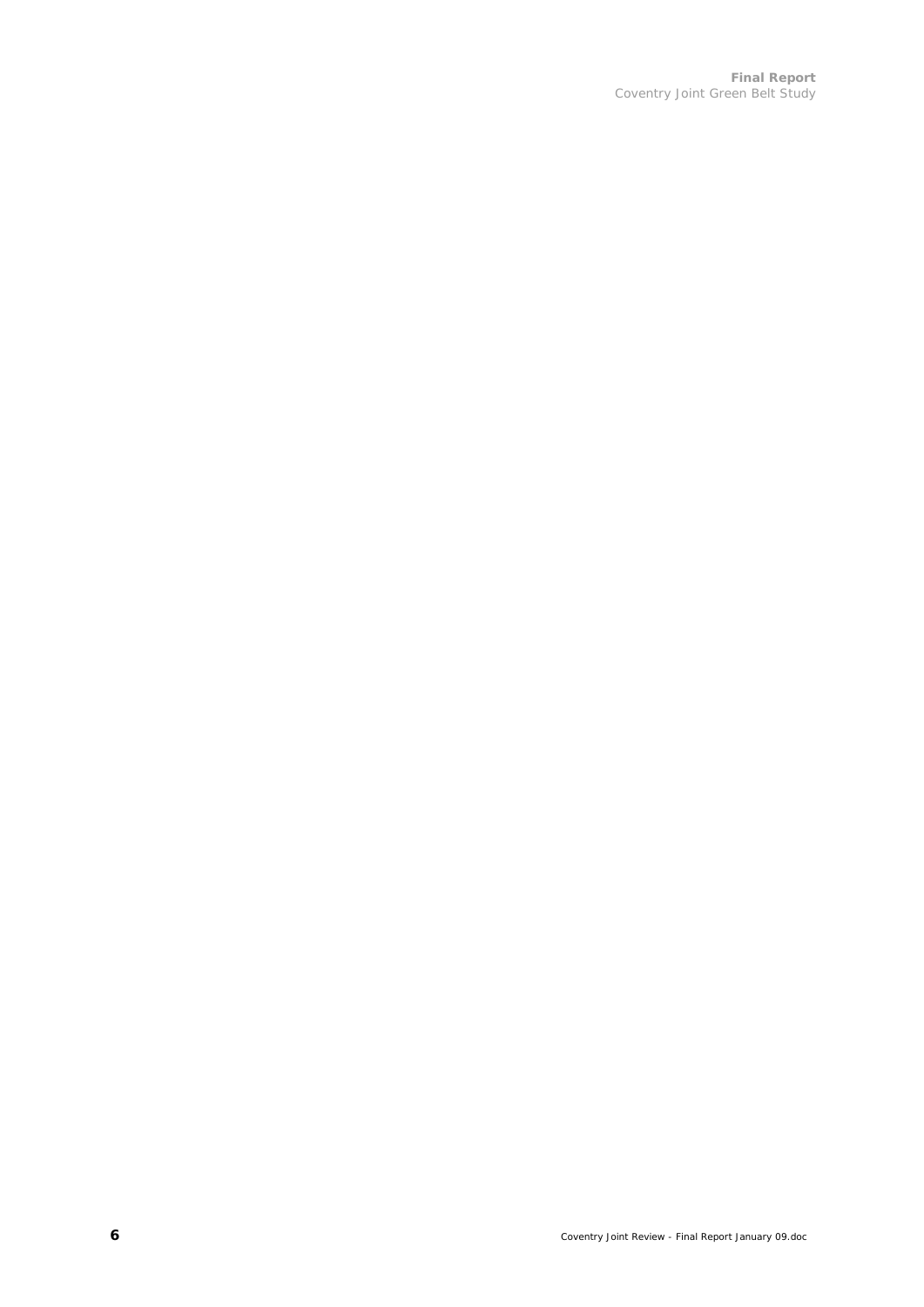# 2.0 Planning Background

#### **2.1 Overview**

- 2.1.1 The purpose of this section is to set out policy that is relevant to Green Belt land and the assessment of Green Belt land for safeguarding.
- 2.1.2 Safeguarding is the terminology used within National Guidance. However, at the request of the four commissioning Council's, for the purposes of this study the phrase "safeguarded" will not be used as it was considered that this terminology could mislead members of the public. Alternatively reference will be made to identifying parcels of land within the Green Belt for further consideration by the four Authorities as part of the work on their Core Strategies.
- 2.1.3 Documents reviewed that are considered to be relevant to the review of Green Belt land for consideration include:

#### **National Policy**

- Planning Policy Statement 1: Delivering Sustainable Development (2005);
- Planning Policy Guidance 2: Green Belts (2001);
- Planning Policy Statement 7: Sustainable Development in Rural Areas (2004);
- Planning Policy Statement 9: Biodiversity and Geological Conservation (2005);
- The Town and Country Planning (Green Belt) Direction 2005 (2005);

#### **Regional Policy**

- Regional Spatial Strategy for the West Midlands (2008);
- Regional Spatial Strategy for the West Midlands: Phase Two Revision Draft : Preferred Options (2007);

### **Local Policy**

- The City of Coventry Unitary Development Plan 1996-2011 (December 2001);
- Nuneaton and Bedworth Borough Local Plan (June 2006);
- Rugby Borough Local Plan (July 2006);
- Warwick District Local Plan 1996-2011(September 2007).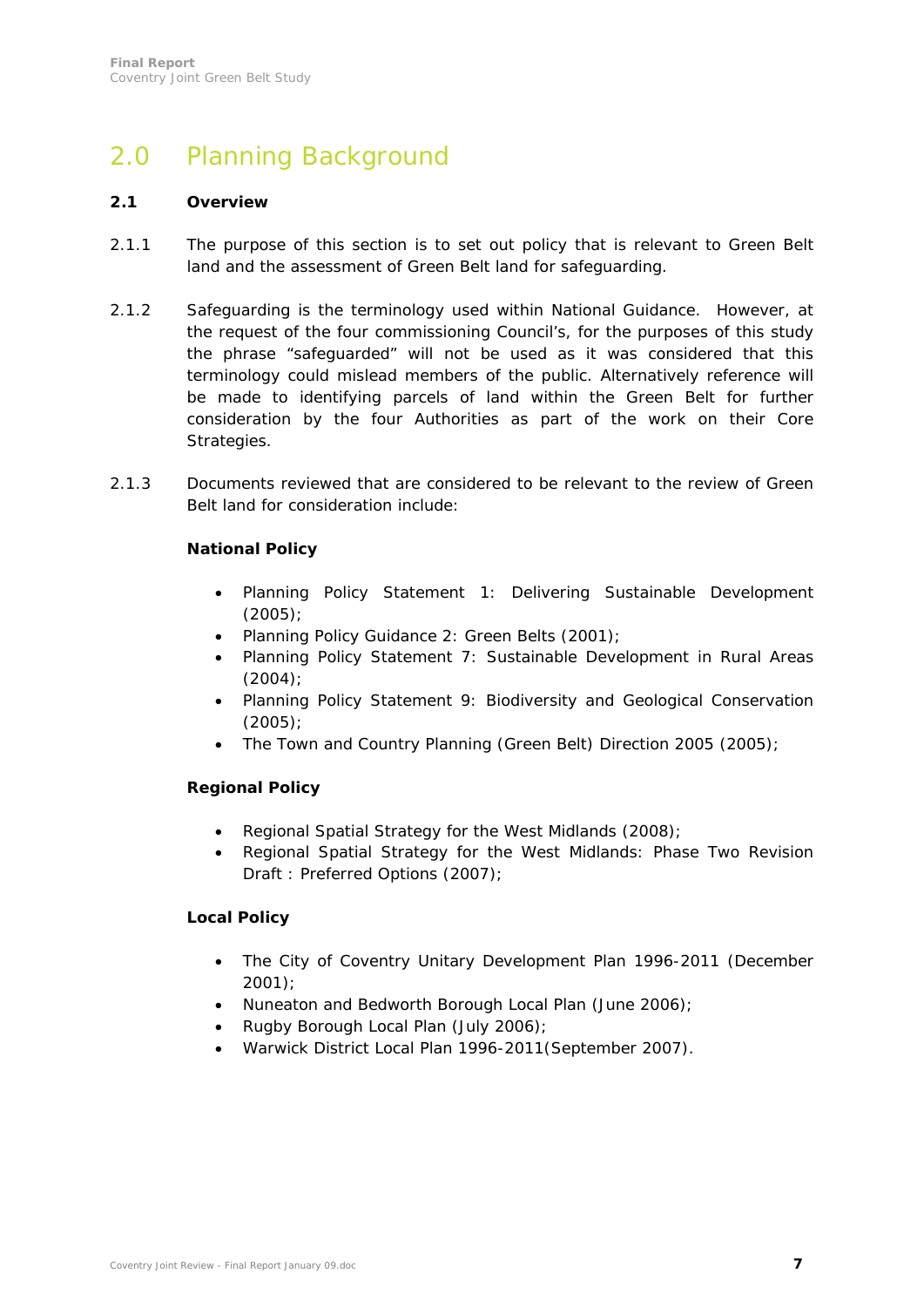#### **2.2 Planning Policy Statement 1 : Delivering Sustainable Development**

- 2.2.1 PPS1: "Delivering Sustainable Development" states that at the heart of sustainable development is the simple idea of ensuring a better quality of life for everyone, now and for future generations.
- 2.2.2 In order to promote a strong, stable, and productive economy that brings jobs and prosperity for all, it is considered that there is a need to recognise that economic development can deliver environmental and social benefits and that the wider sub-regional, regional or national benefits of economic development should be considered alongside any adverse local impacts.
- 2.2.3 It is also considered within PPS1 that plans for future growth and development should be drawn up over appropriate timescales, and not focus on the short term or ignore longer term impacts and the needs of communities in the future.
- 2.2.4 Whilst recognising the need for future development, PPS1 identifies the need to also protect the wider countryside, and states that the Government is committed to protecting and enhancing the quality of the natural and historic environment, in both rural and urban areas.
- 2.2.5 In this respect, it is considered within PPS1 that planning should facilitate and promote sustainable and inclusive patterns of urban and rural development by:
	- Making suitable land available for development in line with economic, social and environmental objectives to improve people's quality of life;
	- Contributing to sustainable economic development;
	- Protecting and enhancing the natural and historic environment, the quality and character of the countryside, and existing communities;
	- Ensuring high quality development through good and inclusive design, and the efficient use of resources; and,
	- Ensuring that development supports existing communities and contributes to the creation of safe, sustainable, liveable and mixed communities with good access to jobs and key services for all members of the community.
- 2.2.6 PPS1 seeks to find the common ground between the need for growth and development and the need and desire to protect the wider countryside. PPS1 identifies a general approach to delivering sustainable development, which includes:
	- Promoting urban and rural regeneration to improve the well being of communities, improve facilities, promote high quality and safe development and create new opportunities for the people living in those communities;
	- Bringing forward sufficient land of a suitable quality in appropriate locations to meet the expected needs for housing;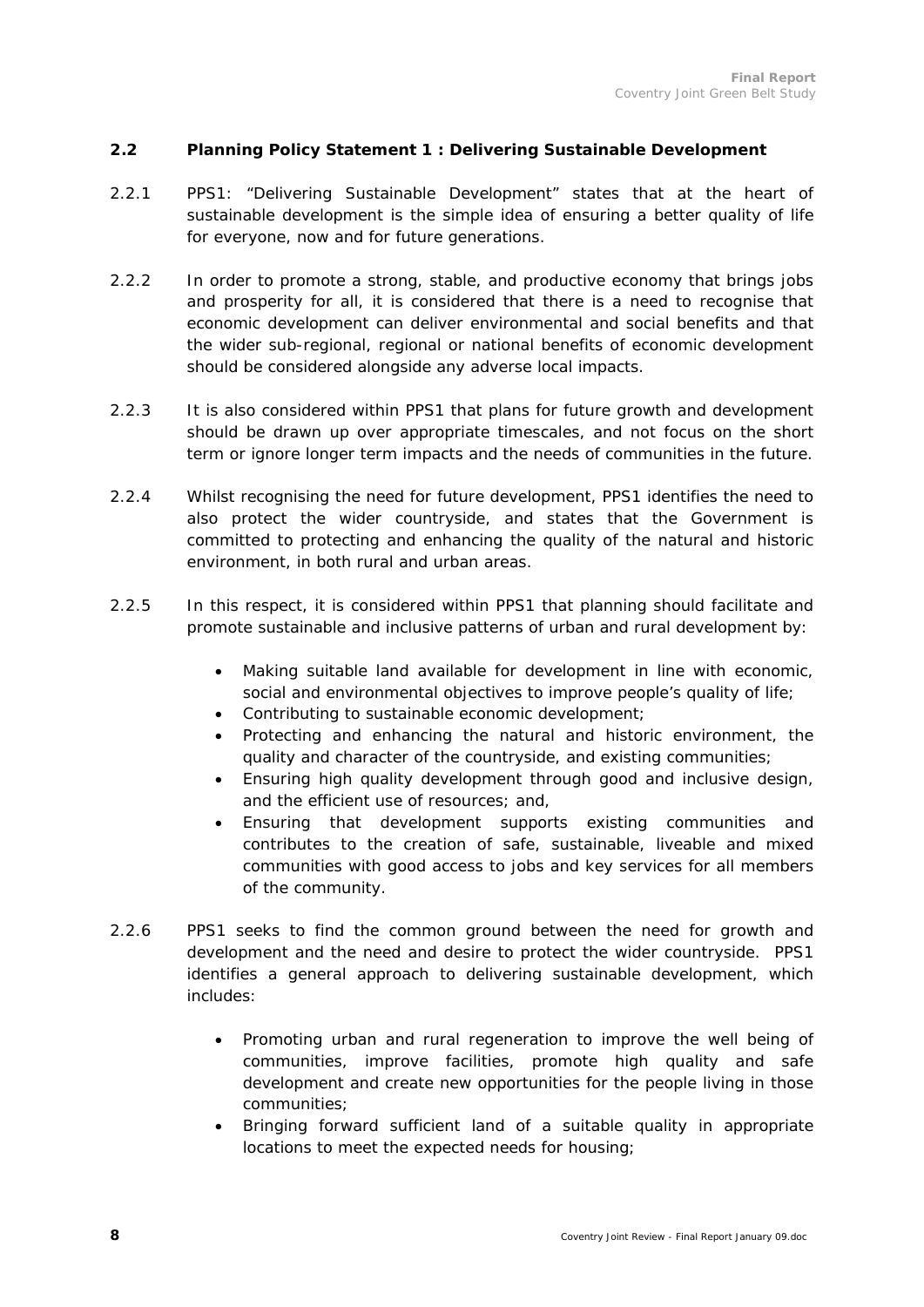• Enhance as well as protect biodiversity, natural habitats, the historic environment and landscape and townscape character.

### **2.3 Planning Policy Guidance 2 : Green Belts**

- 2.3.1 PPG2 "Green Belts" provides advice in relation to Green Belts, specifically it:
	- states the general intentions of Green Belt policy, including its contribution to sustainable development objectives;
	- reaffirms the specific purposes of including land in Green Belts;
	- specifies objectives for the use of land in Green Belts;
	- confirms that Green Belts must be protected as far as can be seen ahead and advises on safeguarding land for longer-term development needs; and
	- maintains the presumption against inappropriate development within Green Belts and refines the categories of appropriate development, including making provision for the future of major existing developed sites.
- 2.3.2 Whilst PPG2 recognises that Green Belt land can assist in moving towards more sustainable patterns of urban development, it also sets out the five purposes of Green Belts. The five purposes are all of equal importance and are considered to be the most important element of this national policy:
	- to check unrestricted sprawl of large built-up areas;
	- to prevent neighbouring towns from merging into one another;
	- to assist in safeguarding the countryside from encroachment;
	- to preserve the setting and special character of historic towns; and
	- to assist in urban regeneration by encouraging the recycling of derelict and other urban land.
- 2.3.3 The extent to which these purposes apply to the Green Belt in and around Coventry as well as Nuneaton and Bedworth, Kenilworth, Warwick and Leamington Spa is considered further in Section 4.
- 2.3.4 As well as the five key purposes, PPG2 also sets out how the use of land within Green Belts has a positive role to play in achieving the following objectives:
	- to provide opportunities for access to the open countryside for the urban population;
	- to provide opportunities for outdoor sport and outdoor recreation near urban areas;
	- to retain attractive landscapes, and enhance landscapes, near to where people live;
	- to improve damaged and derelict land around towns;
	- to secure nature conservation interest; and
	- to retain land in agricultural, forestry and related uses.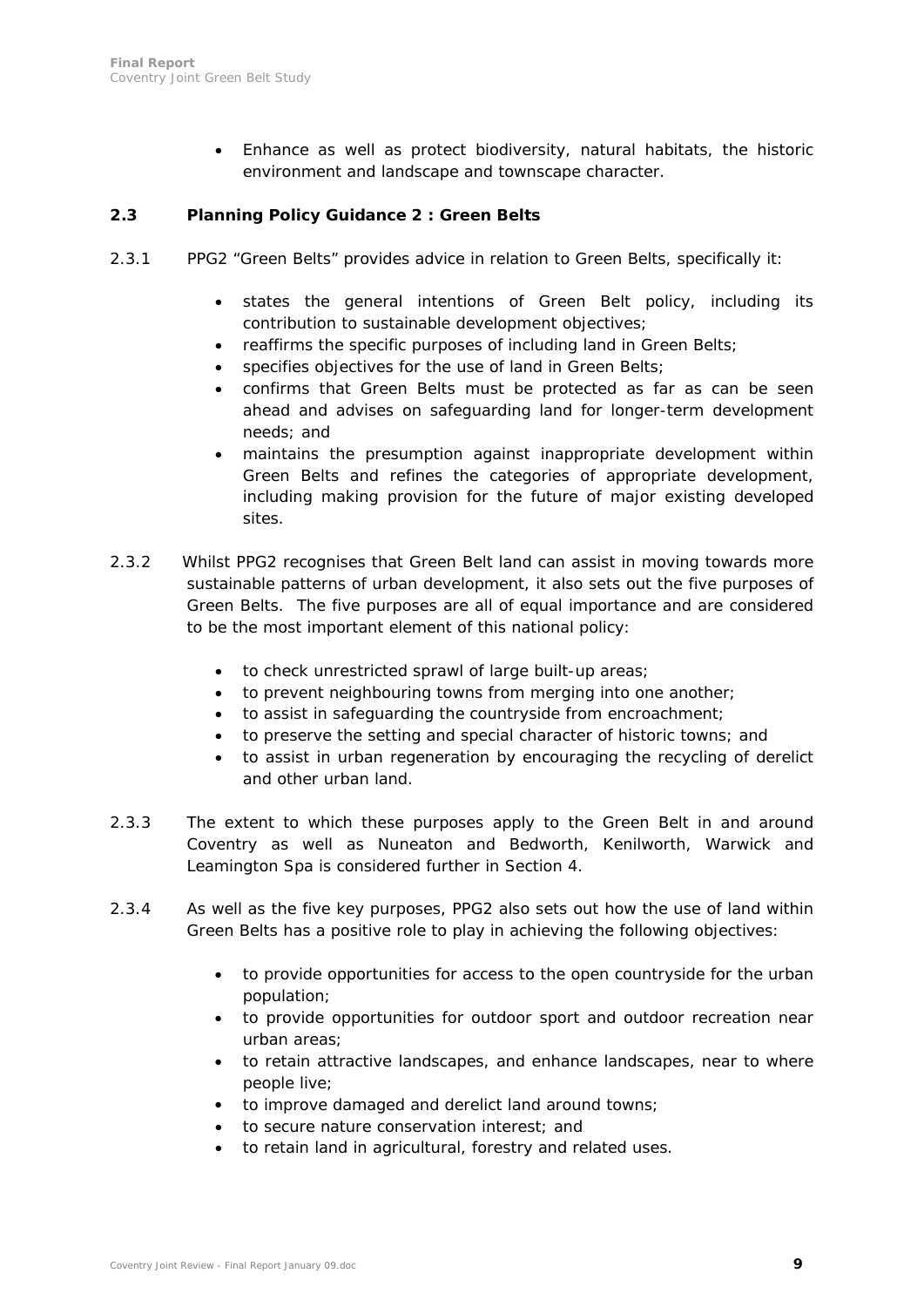#### 2.3.5 In relation to the uses of the land within Green Belts, PPG2 states that:

*"the extent to which the use of land fulfils these objectives is however not itself a material factor in the inclusion of land within a Green Belt, or in its continued protection. For example, although Green Belts often contain areas of attractive landscape, the quality of the landscape is not relevant to the inclusion of land within a Green Belt or to its continued protection. The purposes of including land in Green Belts are of paramount importance to their continued protection, and should take precedence over the land use objectives".* 

2.3.6 There is a general presumption against altering the general extent or the detailed extent of the Green Belt boundaries. However the PPG states in paragraph 2.4 that:

> *"Up-to-date approved boundaries are essential, to provide certainty as to where Green Belt policies do and do not apply and to enable the proper consideration of future development options."*

- 2.3.7 Once land has been identified and allocated as Green Belt land, the boundary of the land should only be altered in exceptional circumstances and when all opportunities for development within urban areas contained by the Green Belt has been explored.
- 2.3.8 PPG2 states that when local authorities prepare new or revised plans, any proposals affecting Green Belts should be related to a time-scale which is longer than that normally adopted for other aspects of the plan. Furthermore, to protect land within a Green Belt for the long term, in some cases this will require the identification of land between the urban area and the Green Belt which may be required to meet longer-term development needs.
- 2.3.9 Annex B of PPG2 sets out the national policy in relation to identifying land for future development within Green Belts:

"....*areas and sites which may be required to serve development needs in the longer term, i.e. well beyond the plan period. It should be genuinely capable of development when needed.....land should be located where future development would be an efficient use of land, well integrated with existing development, and well related to public transport and other existing and planned infrastructure, so promoting sustainable development......In identifying land local planning authorities should take account of the advice on housing and on transport. They should also have regard to environmental and landscape quality (so far as is consistent with paragraph 1.7 of PPG2 – as set out within paragraph 2.12 above); to the contribution which future redevelopment might make to remedying urban fringe problems, producing attractive, welllandscaped urban edges; and to the advice on protecting the best agricultural land".*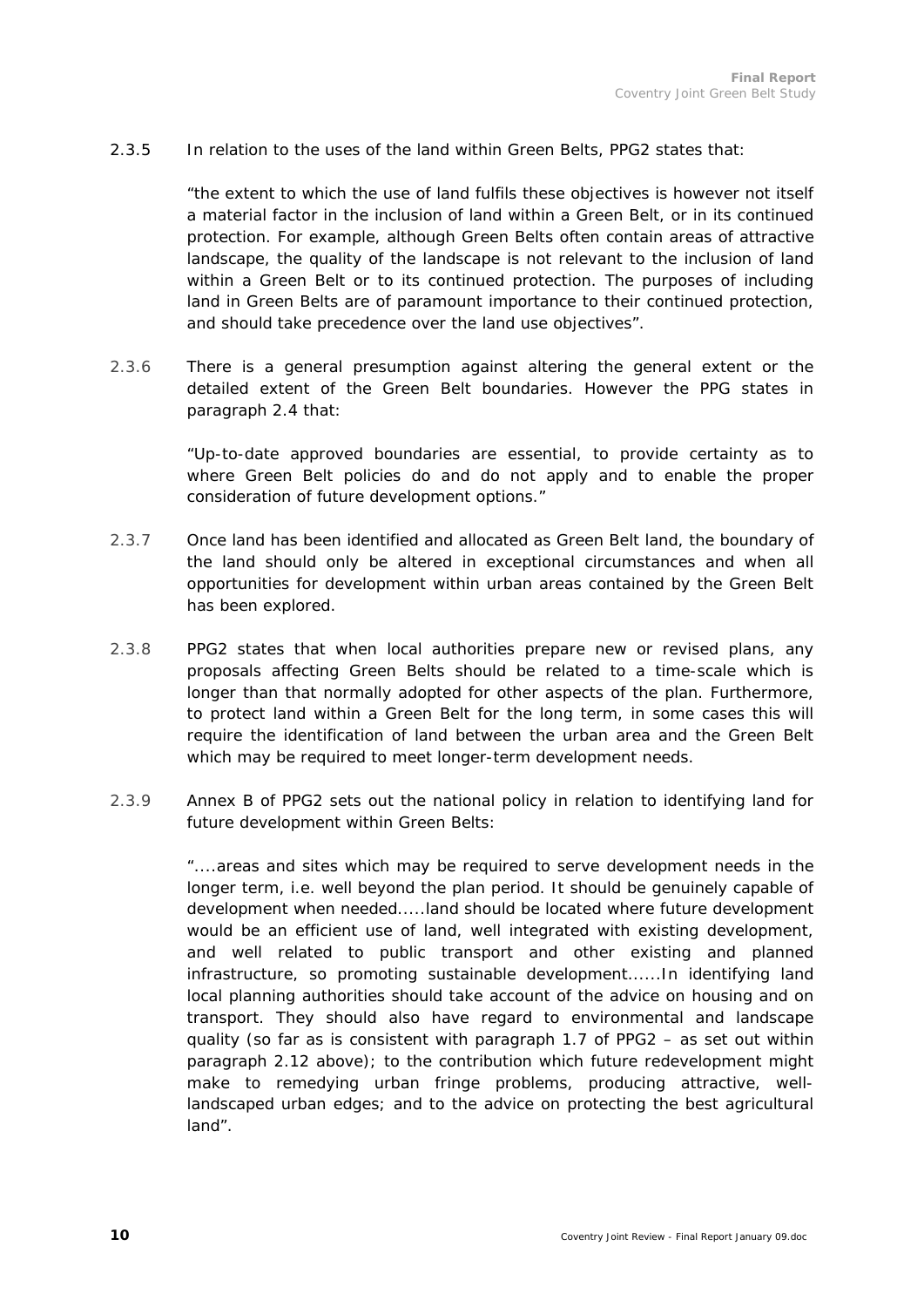2.3.10 Once parcels have been identified and further analysis has been undertaken to identify specific sites, it does not constitute an allocation for development. Rather, it is recognition that the land is to be retained for the purpose of meeting possible longer-term development needs.

#### **2.4 Planning Policy Statement 7: Sustainable Development in Rural Areas**

- 2.4.1 PPS7 provides national policy in relation to development within the countries rural areas. It states that the Government's objectives for rural areas are:
	- To raise the quality of life and the environment in rural areas;
	- To promote more sustainable patterns of development;
	- To promote the development of the English regions by improving their economic performance;
	- To promote sustainable, diverse and adaptable agriculture sectors.
- 2.4.2 The Policy Statement identifies key principles that it considers should be applied in relation to the policies set out within the Statement. It is considered that decisions on development proposals should be based on sustainable development principles, ensuring an integrated approach to the consideration of:
	- social inclusion, recognising the needs of everyone;
	- effective protection and enhancement of the environment:
	- prudent use of natural resources; and
	- maintaining high and stable levels of economic growth and employment.
- 2.4.3 Whilst the principal objective of PPS7 is the protection and enhancement of the rural area, it also recognises that in some instances, the most sustainable option is to allow some growth into the rural areas.
- 2.4.4 PPS7 recognises that in relation to Green Belt land, national policies are set out within PPG2. However, it is considered that planning policies in Local Development Documents should address the particular land use issues and opportunities to be found in the countryside around all urban areas, should recognise its importance to those who live or work there, as well as its role in providing access to the countryside for urban residents.

### **2.5 Planning Policy Statement 9: Biodiversity and Geological Conservation**

2.5.1 PPS9 sets out the Governments vision for conserving and enhancing biological diversity and states that planning, construction, development and regeneration should have minimal impacts on biodiversity and enhance it wherever possible.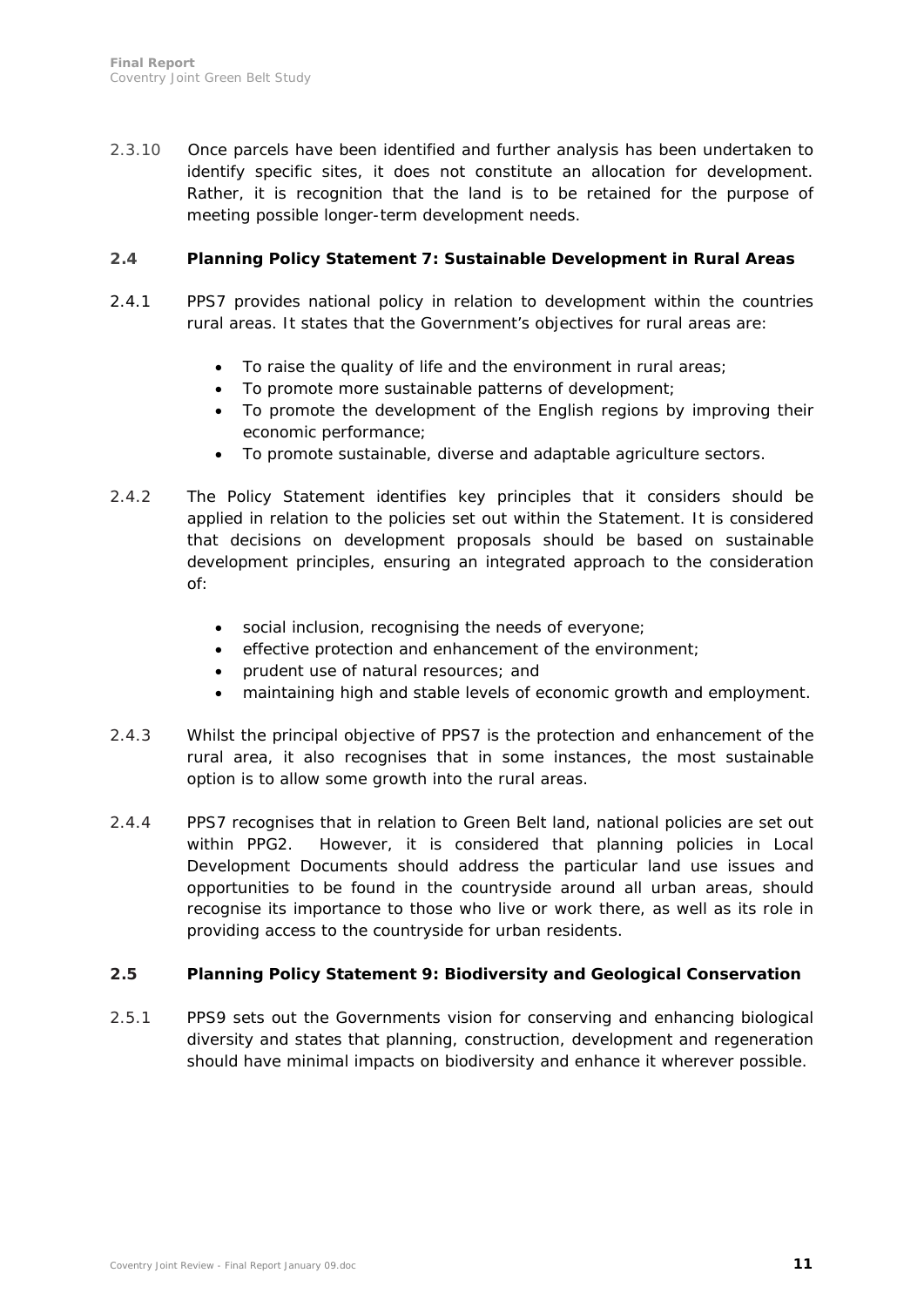- 2.5.2 In order to achieve the vision, PPS9 sets out the Governments objectives:
	- to promote sustainable development by ensuring that biological and geological diversity are conserved and enhanced as an integral part of social, environmental and economic development;
	- to conserve, enhance and restore the diversity of England's wildlife and geology;
	- to contribute to rural renewal and urban renaissance by enhancing biodiversity in green spaces and among developments and ensuring that developments take account of the role and value of biodiversity in supporting economic diversification and contributing to a high quality environment.
- 2.5.3 PPS9 also sets out key principles that should be adhered to in order to ensure that the potential impacts of planning decisions on biodiversity and geological conservation are fully considered. The key principles include:
	- policies on the form and location of development should take a strategic approach to the conservation, enhancement and restoration of biodiversity and geology;
	- where granting planning permission would result in significant harm to biodiversity and geological conservation interests, local planning authorities will need to be satisfied that the development cannot reasonably be located on any alternative sites that would result in less or no harm.
- 2.5.4 Whilst PPS9 does not provide specific guidance in relation to Green Belt land, it does relate to land uses and issues that may be associated with Green Belts. Furthermore, all PPS's and PPG's should be read in conjunction with other relevant national planning documents, as no one document overrides another.

### **2.6 The Town and Country Planning (Green Belt) Direction**

- 2.6.1 Circular 11/2005 sets out a new free standing Green Belt Direction which came into force in January 2006.
- 2.6.2 The Circular states that the Government is committed to the principles of the Green Belt and that the fundamental aim of Green Belt policy is to prevent urban sprawl by keeping land permanently open. The Circular further states that the most important attribute of Green Belt is their openness and that the importance of Green Belts in maintaining open countryside around most of our largest and most heavily populated cities and urban conurbations remains undiminished.
- 2.6.3 The Direction which is contained within the Annex of the Circular requires planning applications for inappropriate development of certain types and scope in the Green Belt, which local authorities are minded to approve, to be referred to the Secretary of State. The Direction applies to all buildings with a floor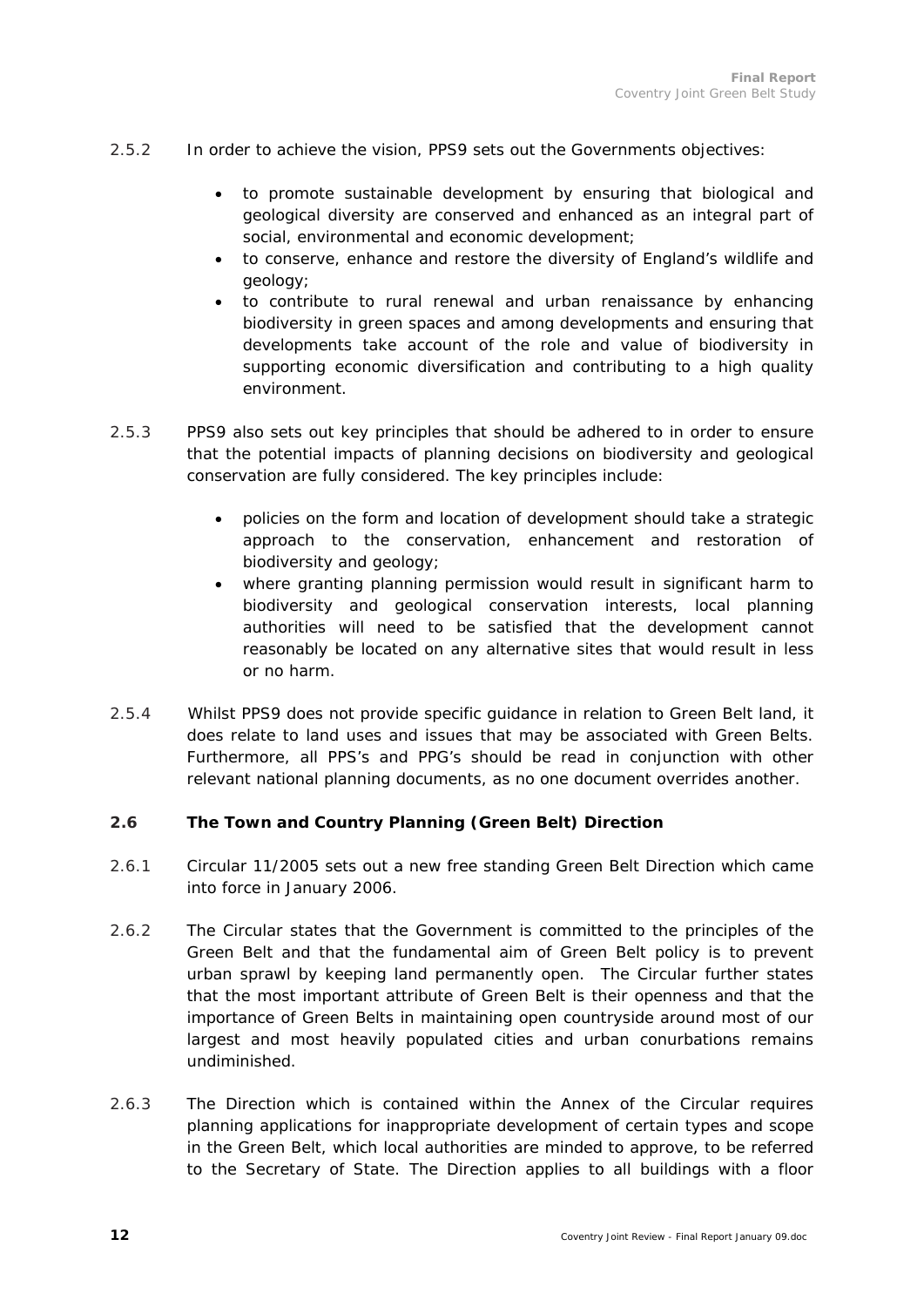space of more than 1,000 square metres, or any other development which by reason of its scale or nature or location would have a significant impact on the openness of the Green Belt.

### **2.7 West Midlands Regional Spatial Strategy**

- 2.7.1 The West Midlands Regional Spatial Strategy was initially published in June 2004. A subsequent review of the Regional Strategy is being undertaken in three phases. The first Phase related to the Black Country area only and having been completed has been incorporated within the current Regional Plan which was published in January 2008.
- 2.7.2 It is stated within the West Midlands Regional Spatial Strategy (WMRSS) that:

*"the ultimate aim of the Spatial Strategy is a Region made up of a dynamic network of places, all important in their own right and with distinct characteristics, but with reinforcing economic, cultural and social functions. An important part of this is the development of a balanced network of town and city centres that will act as the focus for major investment in retail, leisure and office developments".* 

- 2.7.3 In relation to Coventry it is considered that the above will be achieved through continuing to build upon Coventry's reputation as a forward-looking city which, along with Solihull and Warwickshire, can help create an important growth engine for the region.
- 2.7.4 The WMRSS sets out a number of Spatial Strategy Objectives to provide the context for the policies detailed within the document. These include:
	- to make the Major Urban Areas (MUA's) of the West Midlands increasingly attractive places where people want to live, work and invest;
	- to secure the regeneration of the rural areas of the Region;
	- to retain the Green Belt, but to allow an adjustment of boundaries where this is necessary to support urban regeneration;
	- to support the cities and towns of the Region to meet their local and sub-regional development needs;
	- to support the diversification and modernisation of the Region's economy while ensuring that opportunities for growth are linked to meeting needs and reducing social exclusion;
	- to ensure the quality of the environment is conserved and enhanced across all parts of the Region.
- 2.7.5 The WMRSS seeks to accommodate a substantial amount of the 240,000 dwelling (approx) housing requirement for the West Midlands within the MUA's. However, outside of the MUA's, progressively lower quantities of housing are proposed so as to meet local needs without providing for continued outmigration.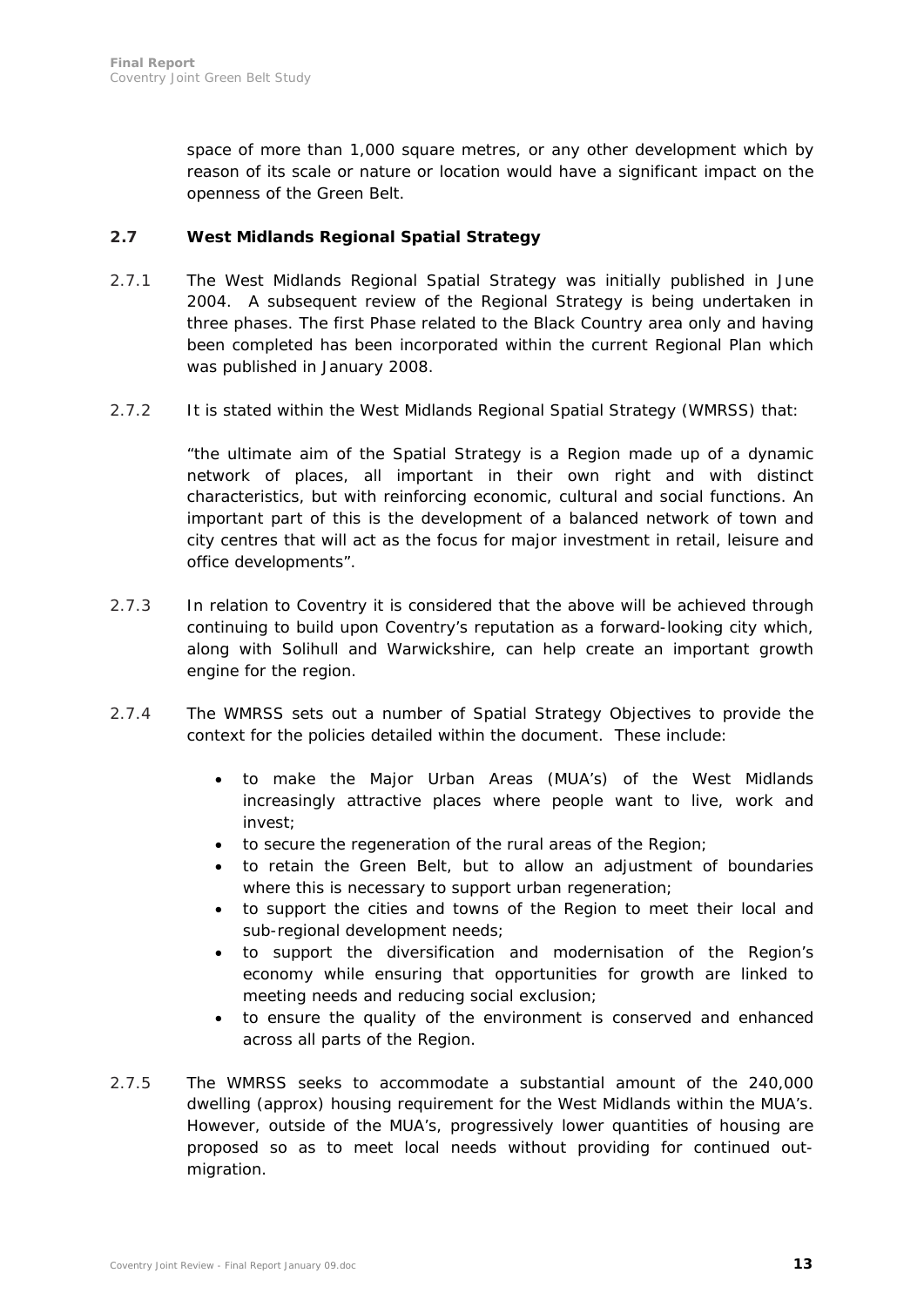- 2.7.6 Policy CF2: "Housing Beyond the Major Urban Areas" states that beyond the MUA's, longer-term strategic housing development should be in those locations which are capable of balanced and sustainable growth and which act as subregional service centres. These locations include Worcester, Telford and Rugby. It also states that the function of other large settlements and the regions market towns should not generally be to accommodate migration from the MUA's, and new housing within the rural area should be restricted to meeting local housing need.
- 2.7.7 It is considered within the WMRSS, that to achieve the levels of housing identified for the metropolitan area, which includes Coventry, there will need to be a substantial commitment to large-scale housing renewal and redevelopment, a proactive approach to redevelopment with high replacement ratios for cleared housing stock and a willingness to support a significant increase in overall densities.
- 2.7.8 Policy CF3: "Levels and Distribution of Housing Development" details the minima housing rates that are to be applied in relation to the MUA's as well as the environmental safeguards that are to be applied in order to ensure the MUA's are attractive places to live in. Part C of Policy CF3 states:

*"locations which extend the boundaries of the MUA's will not be acceptable as they would run counter to the approach taken throughout the Spatial Strategy".* 

2.7.9 In relation to managing housing land provision, Policy CF6 states:

*"Development Plans should include policies that allow for the managed release of new housing land, so as to secure the development of previously developed land...."* 

2.7.10 The Policy further states that:

*"....Development Plans should take account of potential housing land provision and the policy framework in adjoining local authority areas so as not to undermine urban renaissance in other districts".* 

### **2.8 Regional Spatial Strategy for the West Midlands: Phase Two Revision Draft : Preferred Options**

2.8.1 The Phase Two Revision Draft: Preferred Options document sets out the amendments proposed to the existing West Midlands Regional Spatial Strategy (WMRSS) in relation to sustainable communities, climate change, housing provision, employment land, towns and city centres, transport and waste.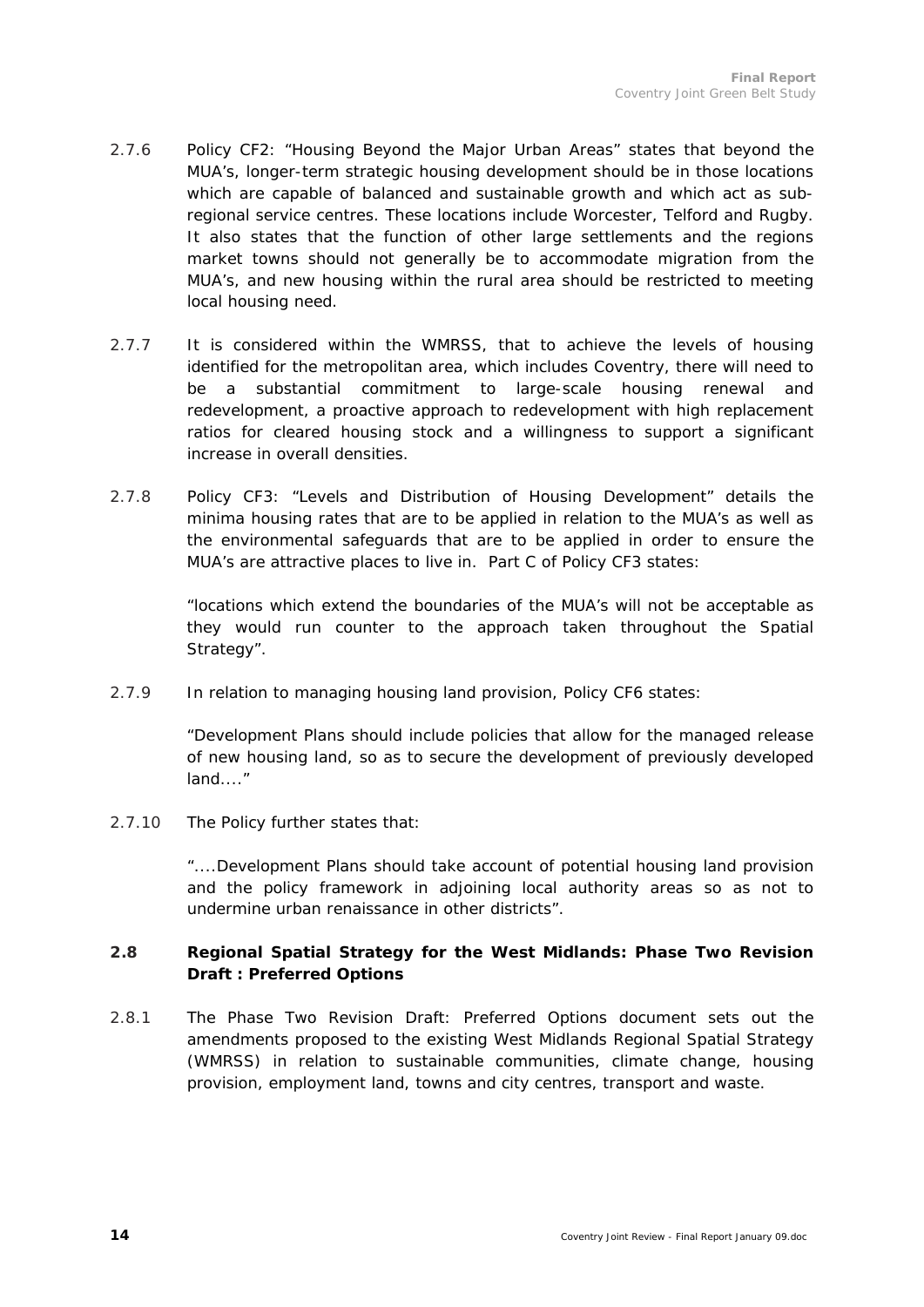- 2.8.2 The key objectives for the Phase Two Revision include:
	- To re-examine regional needs and sub-regional housing needs and requirements and how these can be best met for the period to 2026;
	- To re-examine regional and sub-regional employment land needs and requirements; and
	- To re-assess existing strategic land designations and identification of broad locations for additional provision.
- 2.8.3 Chapter three of the Phase Two Revision states that in relation to the West Midlands, the scale of projected housing need is now such that large parts of the West Midlands MUA's do not have the land capacity to accommodate the necessary building without making inroads into greenfield/Green Belt land. It is further stated that some settlements and local authorities within the surrounding shires are anticipated to provide housing beyond their own generated needs in order to meet this shortfall.
- 2.8.4 The Regional Objectives are set out within the current Regional Spatial Strategy for the West Midlands as detailed within paragraph 2.34 above. One of the objectives is:

*"To retain the Green Belt, but to allow an adjustment of boundaries where this is necessary to support urban regeneration".* 

2.8.5 The Phase Two Revision expands this objective to state:

*"To retain the Green Belt, but to allow an adjustment of boundaries, where exceptional circumstances can be demonstrated, either to support urban regeneration or to allow for the most sustainable form of development to*  deliver the specific housing proposals referred to within the sub-regional *implications of the strategy".* 

2.8.6 The Phase Two Revision continues identifying that in the MUA's development opportunities will be created to retain and attract people and investment. It is considered that this will be primarily achieved through a number of aims, including:

> *"Generally resisting peripheral expansion but, in certain circumstances, allowing sustainable urban housing extensions and/or regionally important employment where this supports the urban renaissance of the MUA's where recognised in the sub-regional implications".*

2.8.7 Sub-regional implications are set out within the Phase Two Revision, included within which is the sub-region of Coventry and Warwickshire. Within this subregion it is identified that in order for Coventry to achieve the Governments expectations it will need to consider selective sustainable urban extensions into its surrounding Green Belt. It is also identified that with Coventry at the centre, the sub-region has strong structural and functional relationships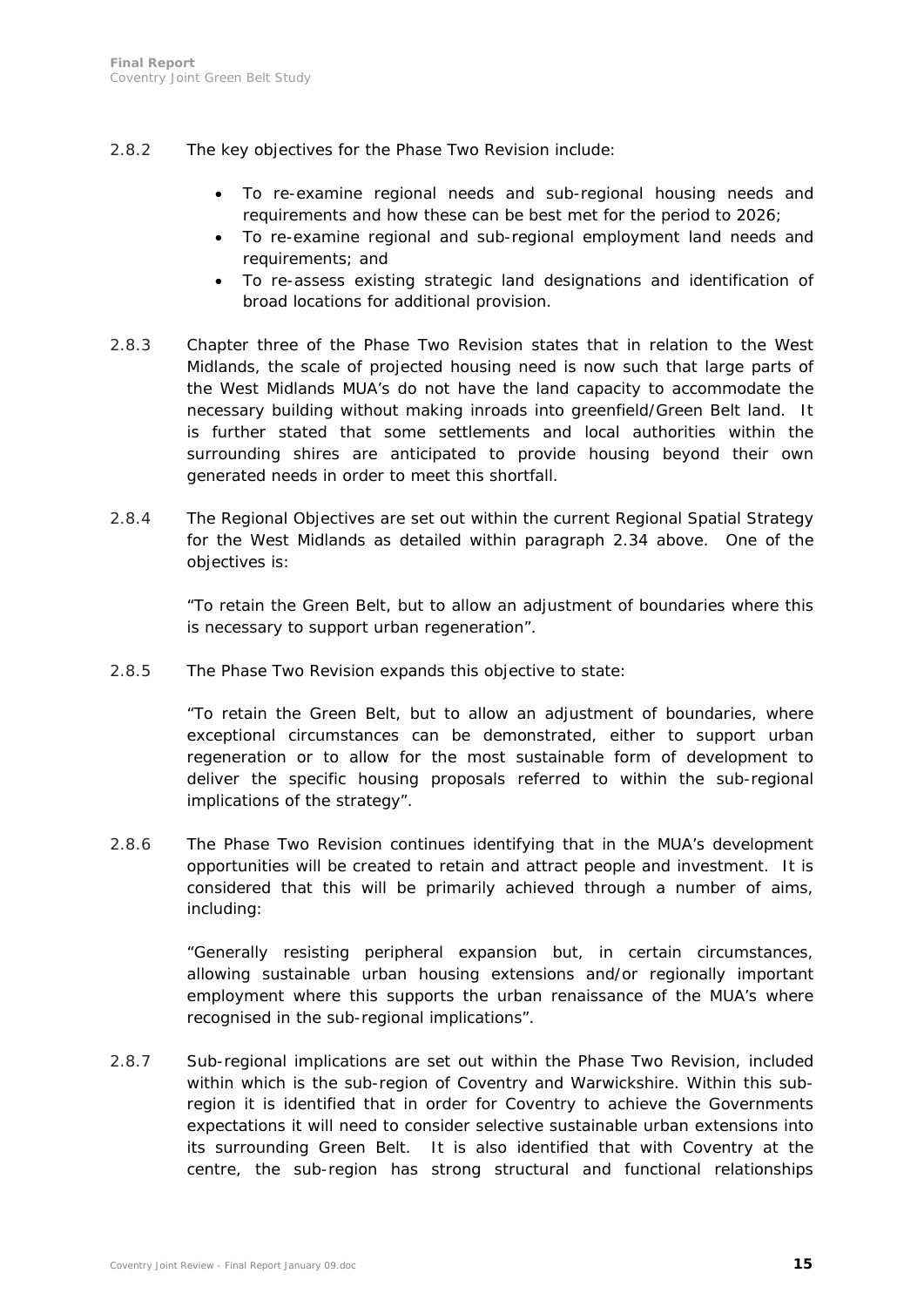running in a north-south corridor from Nuneaton and Bedworth, through Coventry to Warwick and Leamington Spa.

- 2.8.8 The Coventry-Warwickshire sub-region is in close proximity to the Milton Keynes/South Midlands Growth Area, London and the wider south-east region, all of which are areas of significant economic potential. It is therefore considered that there is the opportunity to focus development and realise the growth potential of the sub-region within Coventry and the wider north-south corridor.
- 2.8.9 Rugby, which is to the east of Coventry, is considered to act as a "gateway" with the East Midlands and South-East Regions and has been identified as a Settlement of Significant Development.
- 2.8.10 The Phase Two Revision states that development will be planned and controlled to ensure that it phases housing land releases to encourage regeneration in the MUA's by giving priority to:
	- *sustainable locations first and foremost, and within those locations brownfield land before Greenfield land;*
	- *then, if necessary, urban extensions within local authority areas;*
	- *only as a last resort, cross-boundary urban extensions in the North-South corridor (later in the plan period), if no more suitable alternative capacity is available.*
- 2.8.11 In relation to cross-boundary urban extensions, the Strategy also states that development will be planned and controlled to ensure that it enables specific local Green Belt boundary adjustment for sustainable urban extensions to be made through LDF's when and where essential to meet long term needs.
- 2.8.12 Within the document, Table 1 "Housing Proposals 2006-2026" identifies the revised level of housing required during the plan period for each local authority. The growth for Coventry is identified as 33,500 net additional dwellings but this is subject to a specific note (b) which states "dependent upon the capacity in Coventry and the outcome of further studies, some of the allocations could be made adjacent to Coventry within Nuneaton and Bedworth and Warwick districts".
- 2.8.13 The proposed revision to Policy CF3 states

*"In certain circumstances, the most sustainable form of housing development may be adjacent to the settlement but cross local authority boundaries.....cooperation and joint working will be necessary to ensure that sites are released in a way that supports sustainable development".*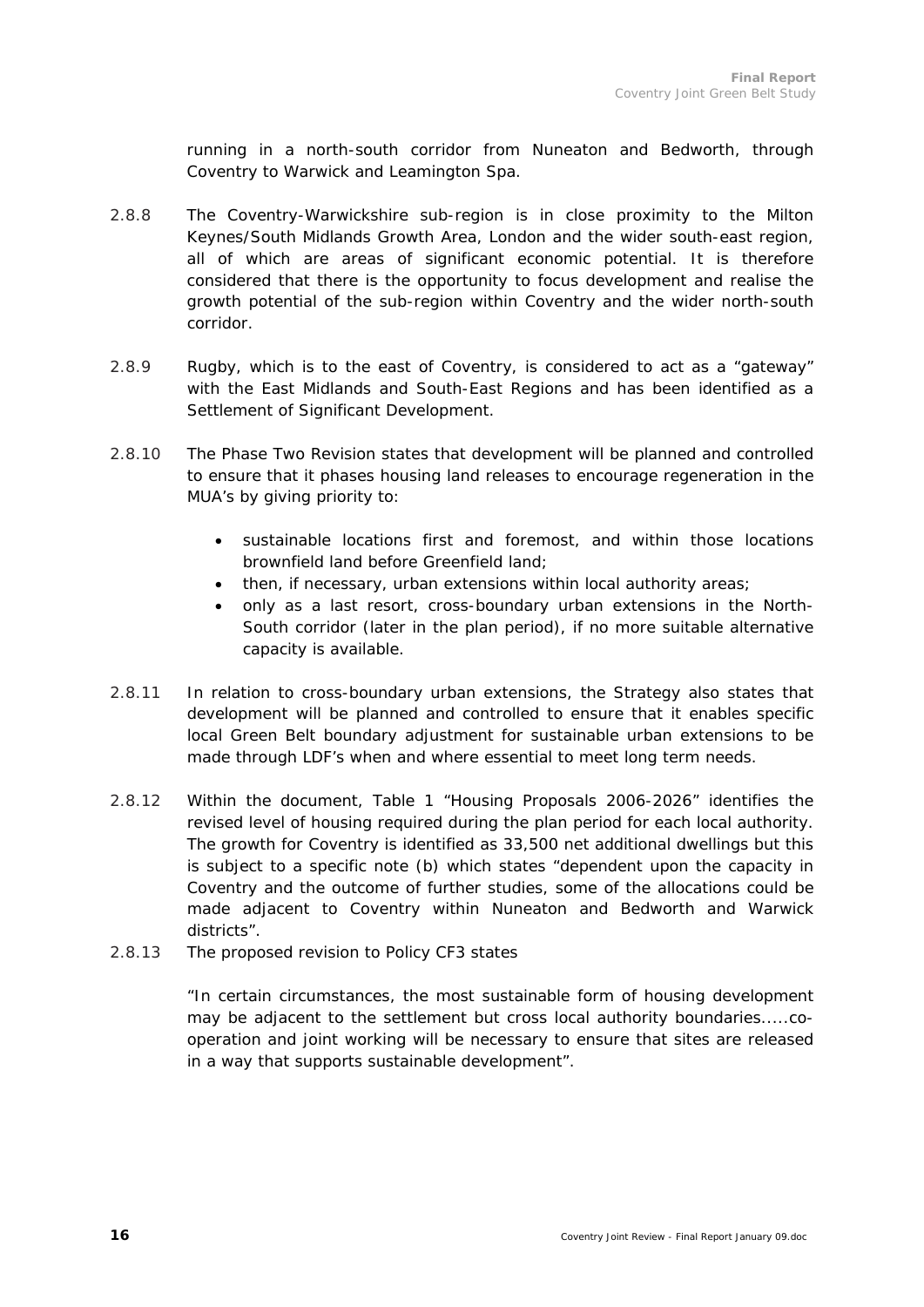2.8.14 The proposed revision to Policy CF3 continues, identifying that

*"in the following locations, local authorities must jointly consider the most appropriate locations for development before producing or revising Local Development Documents (LDD's)"......* 

*".....Coventry, Nuneaton and Bedworth and Warwick in relation to Coventry"* 

2.8.15 Table 4 "Employment Land Provision" identifies employment land provision for each local authority within the West Midlands. Footnote "d" which accompany the table states:

> *"There is unlikely to be sufficient land within Coventry to meet employment*  land requirements over the plan period. Joint discussions will be required *between Coventry CC, Rugby BC, Nuneaton and Bedworth DC and Warwick DC to ensure continuity of supply. Due to its size and strategic significance, Coventry's employment land needs should be taken into full account when proposals for redevelopment of the site of the former Peugeot Assembly Plant are considered".*

2.8.16 Policy PA6A "Employment Land Provision" which accompanies Table 4, also makes reference to joint working:

> *"There are a small number of circumstances where employment land provision might need to be made in an adjoining authority's area. Such circumstances are identified in the table and the relevant authorities will be required to hold cross boundary discussions throughout the preparation of Core Strategies to ensure that such requirements are satisfactorily met".*

2.8.17 Policy PA1 "Prosperity for All" states that the MUA's will be the primary focus for additional investment in sustainable economic growth. However, where growth opportunities are provided outside the MUA's, emphasis should be given to locating economic development where it can meet at least one of the identified criteria. The criteria include:

> *"locating economic development where it can help create more sustainable communities by generally providing a better balance between new housing and new employment and limit the need for commuting".*

- 2.8.18 Policy PA1 also sets out criteria which any development proposed on the edge of the MUA's or on other greenfield sites should meet. The criteria are:
	- There are no suitable alternatives available on previously developed land and buildings within built up areas;
	- The development should be capable of being served by rail or high quality public transport within easy access of centres and facilities; and
	- The development respects the natural environment, built environment and historic heritage.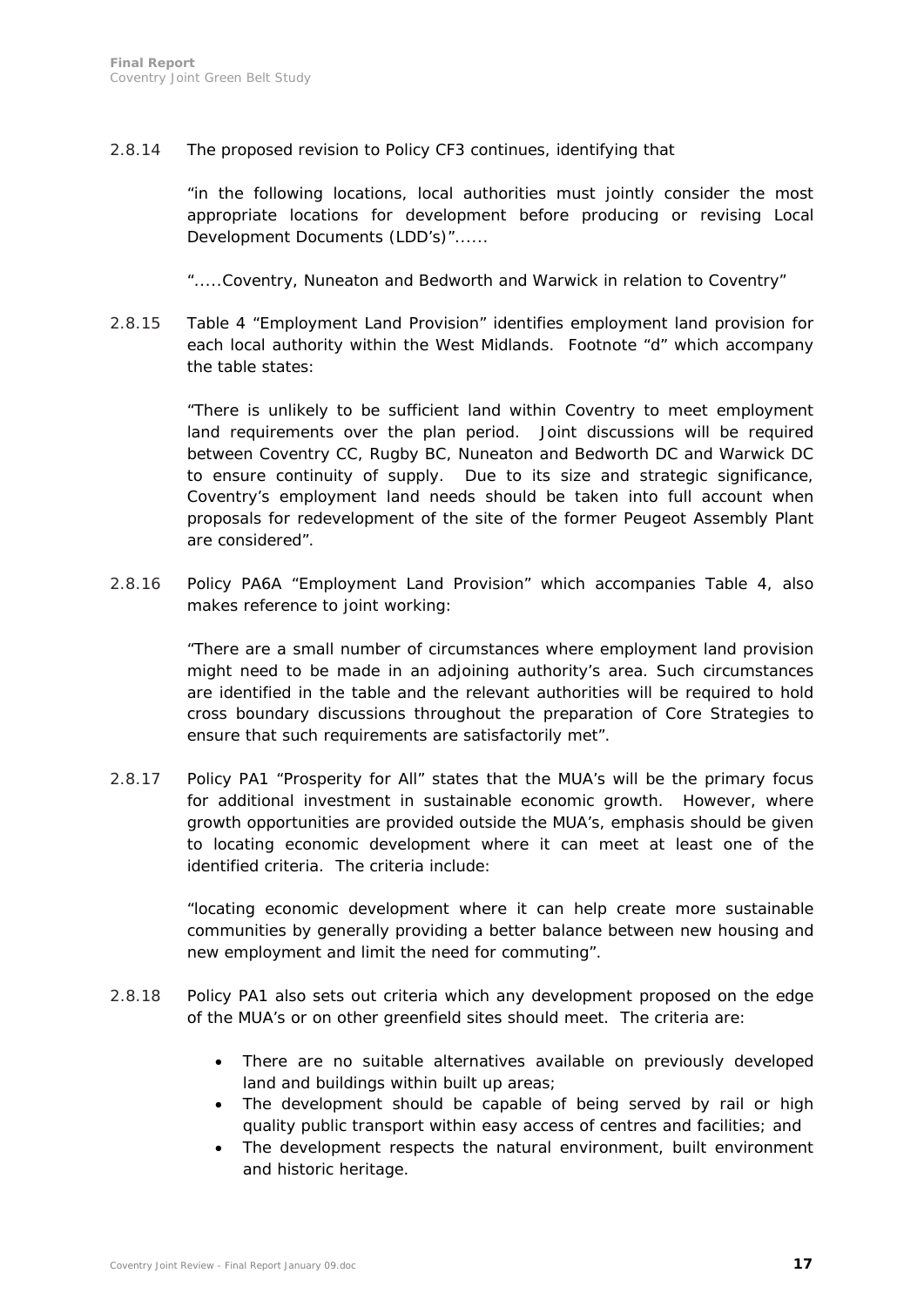### **2.9 The City of Coventry Unitary Development Plan 1996-2011**

- 2.9.1 The Coventry Development Plan 2001 covers the period 1996 to 2011 and was adopted in December 2001. In 2004, the Government imposed a number of changes to the planning system in order to speed up the overall planning process and to make it more transparent.
- 2.9.2 In September 2007 the Secretary of State made a Direction stating that local policies that had not been superseded by national or regional policies would remain in force until they are replaced through the Local Development Framework (LDF) process. Due to the short period of time since the adoption of the Coventry Development Plan, the majority of planning policies were retained, including those outlined below.
- 2.9.3 Chapter 9 of the Plan covers the "Green Environment" and identifies the policy aim of the Green Environment Chapter is:

*"to provide people with rich, accessible and diverse Green Spaces, linked to the surrounding countryside where possible, while ensuring effective conservation of wildlife, landscape and natural features, as important elements of a clean, healthy and sustainable green environment".*

- 2.9.4 Policy GE 1: Green Environment Strategy states that in conjunction with other agencies and the local community, the City Council will:
	- Protect green space;
	- Enhance the provision and quality of green space;
	- Make green space accessible to all sections of the community;
	- Encourage the appropriate management of green space;
	- Give protection to valuable wildlife, habitats and landscape features; and
	- Maintain a Green Belt protecting the green wedges and the "Arden" countryside from inappropriate development.
- 2.9.5 The Plan identifies that Green Space comprises Green Belt land and Urban Green Space although they are considered to be mutually exclusive.
- 2.9.6 Extensive tracts of Green Space in and around the Coventry, both open countryside and green wedges, have already been designated as Green Belt, and thereby have strong protection against inappropriate development in order to maintain their existing open character.
- 2.9.7 Green Space corridors, which may also include Greenways, are identified as having particular value for people and for wildlife. Policy GE 3: Green Space Corridors states:

*"a network of Green Space corridors will be protected, promoted and encouraged across the City for:*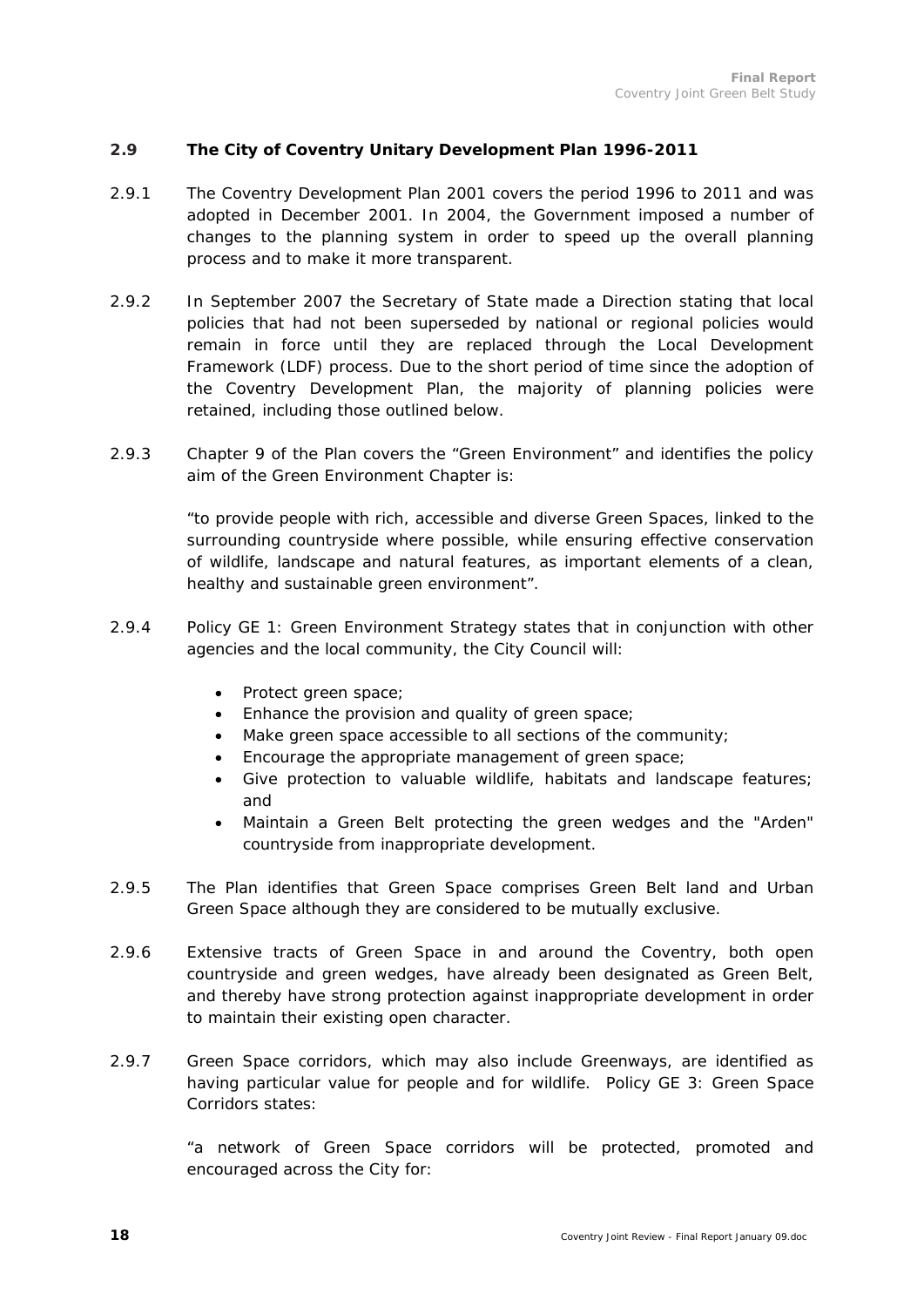- *amenity;*
- *access to open countryside;*
- *outdoor sport and recreation;*
- *environmental education; and*
- *landscape and nature conservation.*

*They include green wedges, wetlands and river corridors, linear open spaces and the Coventry Canal".* 

2.9.8 In relation to development within the Green Belt, Policy GE6: Control Over Development in the Green Belt states:

> *"inappropriate development will not be allowed in the Green Belt unless justified by very special circumstances. Development within or conspicuous from the Green Belt must not harm the visual amenities of the Green Belt by reason of siting, materials or design".*

- 2.9.9 Whilst the Plan reiterates the purposes and land uses of Green Belts as detailed within PPG2 (detailed in paragraphs 2.2.2 and 2.2.4 above), it is considered that the essential characteristic of the Green Belt is its "permanence" and that its most important attribute is its "openness".
- 2.9.10 Coventry also has green wedge areas of Green Belt which are extensive tracts of open land which penetrate the built-up area from the countryside. It is stated with the Plan that they have a particular value in maintaining the openness and environmental quality of urban areas, assisting nature conservation, and providing people with access to the open countryside.
- 2.9.11 With the exception of the area of Coundon Wedge north of Pickford Way, the Green Wedges are less rural in character than other tracts of Green Belt and agriculture is often secondary to recreation. Given the overall deficiency in outdoor sports provision in the City, these areas of Green Wedge have a vital role in sustaining and expanding outdoor sport.

#### **2.10 Emerging Coventry Local Development Framework**

- 2.10.1 The City of Coventry Unitary Development Plan is currently under review in order to replace it with a new Local Development Framework.
- 2.10.2 The Issues and Options Report for the Core Spatial Strategy was published for consultation from 19<sup>th</sup> May 2006 until 30<sup>th</sup> June 2006. In relation to the Green Belt, the Issues and Options Report asked "Is there a case for reviewing the Green Belt boundaries (which could involve land swapping into and out the Green Belt)? The responses to the consultation were outlined within the "Response to Core Strategy Issues and Options" report, and included the following: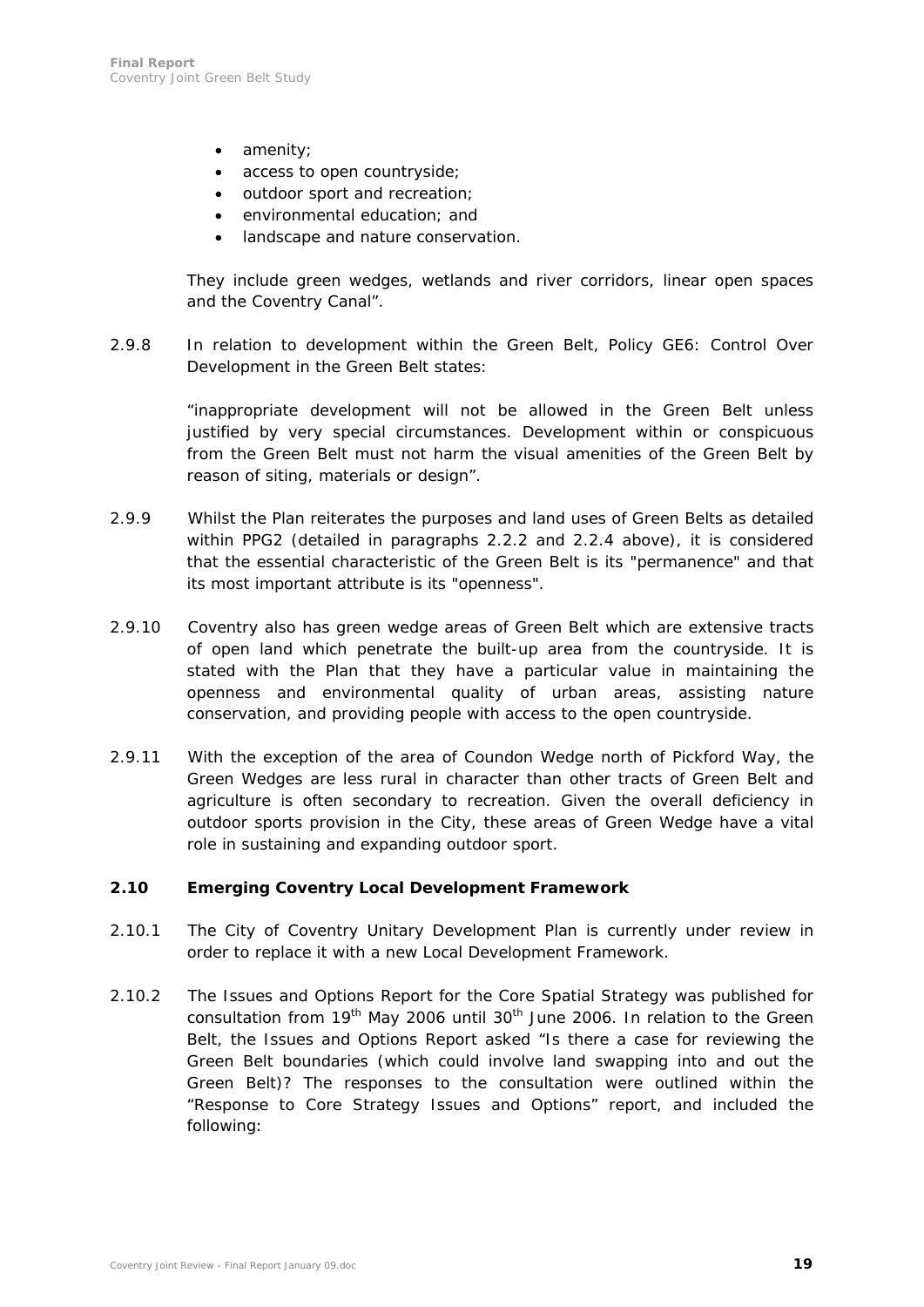*"about 70% of those responding to this question stated that the Green Belt boundaries should not be reviewed, as it could detrimentally affect valued green space and biodiversity and because development within the Green Belt should only be considered if strict sustainability criteria are met. Alternative views included: that areas no longer serving a Green Belt purpose should not be kept as such; that regular reviews of the Green Belt are needed to ensure that growth aspirations are met and to enable school development; and to ensure that development land is released in a planned manner in sustainable locations".* 

2.10.3 The Council has recently published an "Emerging Core Strategy" and asked for comments by 19 December 2008. It is proposed that the Core Strategy be prepared alongside the production of the Regional Plan for the West Midlands. It is therefore anticipated that the Core Strategy will be submitted to the Planning Inspectorate for independent Examination in 2009 with the final adoption of the Core Strategy in 2009/2010.

### **2.11 Nuneaton and Bedworth Borough Local Plan 2006**

- 2.11.1 The Nuneaton and Bedworth Borough Local Plan was adopted in 2006 and sets out the land use policies and proposals for the Borough to 2011.
- 2.11.2 The Plan sets out the key issues for the borough under the six headings of housing, employment, shopping, recreation, environment and transport. The key issues identified include:
	- Using brownfield sites rather than greenfield;
	- Smaller urban extensions rather than large allocations;
	- Limited types of recreation within the Green Belt;
	- Protect Green Belt.
- 2.11.3 Within the Plan, Green Belt is defined as:

*"areas of land which are protected from development. Its purpose is to contain the sprawl of built up areas and prevent neighbouring towns from merging".* 

2.11.4 There are various references to the Green Belt and its general protection within the Plan. However, Policy ENV1 "Green Belt" provides specific policy regarding development within the Green Belt. The Policy states:

> *"within the Green Belt development will not normally be permitted unless it is for:*

- *Agriculture and forestry;*
- *Essential facilities for outdoor sport and outdoor recreation, for cemeteries and for other uses of land which preserve the openness of the Green Belt, and which do not conflict with the purposes of including land in it;*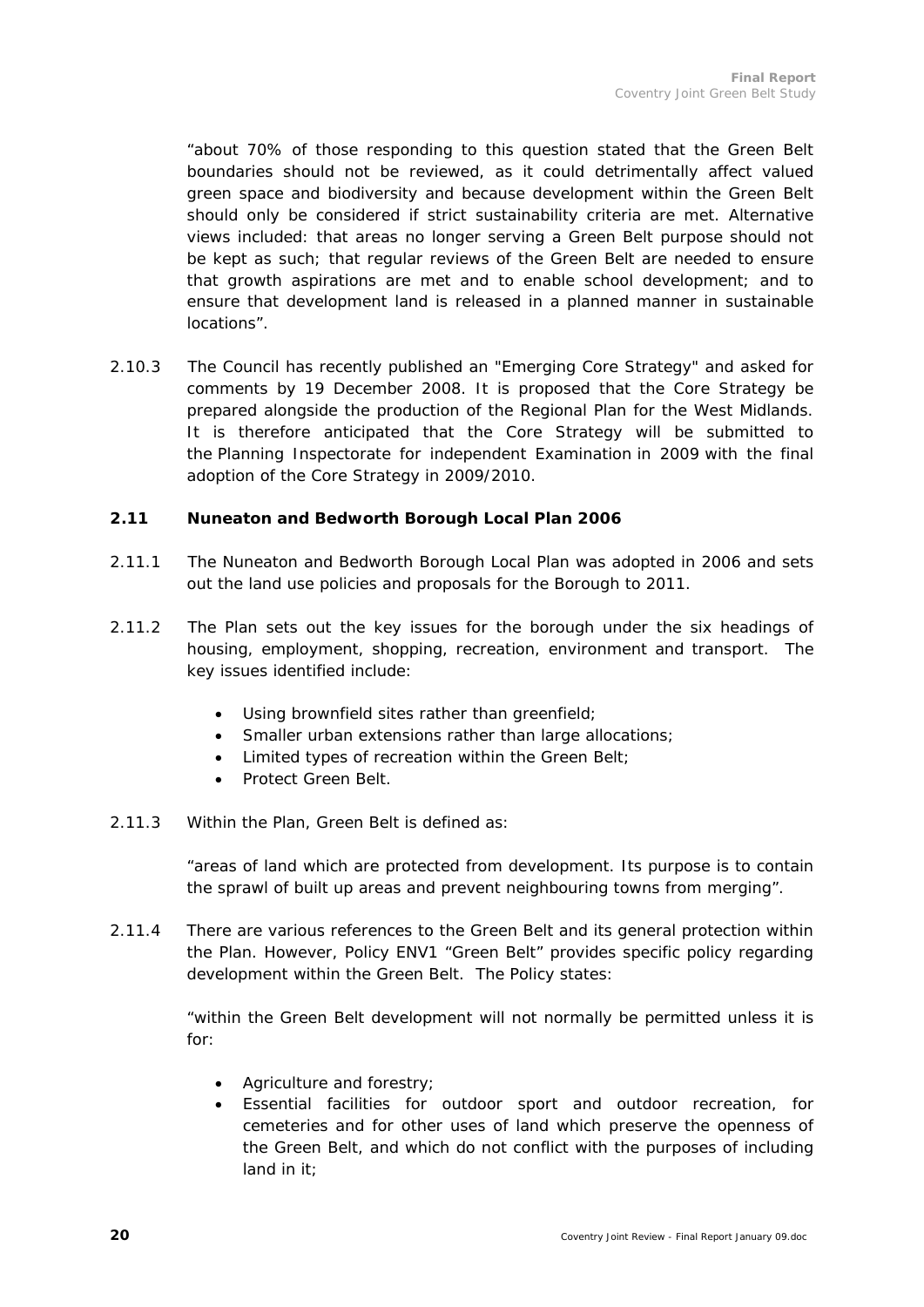- *Limited extension, alteration or replacement of existing dwellings;*
- *Limited infilling or redevelopment of major existing developed sites identified in adopted local plans".*
- 2.11.5 It is considered that the Borough's Green Belt is very sensitive as it helps maintain a significant area of open space between Nuneaton, Bedworth, Bulkington and Coventry, and that a key feature of Green Belt is its permanence and boundaries should only be changed in exceptional circumstances. There are four (two very minor and two major) changes proposed to the Green Belt as part of the Plan.
- 2.11.6 The Plan also identifies Areas of Restraint which are areas where the open character is protected because of the valuable contribution it makes to the character and structure of the urban area.
- 2.11.7 The overriding intention of Areas of Restraint is to protect their inherently open character. However, they do not have the permanence of the Green Belt and in the sequential approach to identifying land for future development, they come before Green Belt.
- 2.11.8 As there are no Areas of Restraint within the Green Belt study area, they are not a consideration during the identification of parcels to be taken forward for greater consideration and analysis.

#### **2.12 Emerging Nuneaton and Bedworth Local Development Framework**

- 2.12.1 Nuneaton and Bedworth Borough Council is currently in the process of reviewing the Local Plan in order to produce a Local Development Framework. The primary document, the Core Spatial Strategy is the initial document to be produced.
- 2.12.2 It is proposed that the Issues and Options for the Core Spatial Strategy will be published for consultation in 2009, and following publication of a Preferred Option, submission to the Secretary of State and a public Examination, it is expected that the Core Strategy will be adopted in 2012.

### **2.13 Rugby Borough Local Plan**

- 2.13.1 The Rugby Local Plan provides the land use context for the future of Rugby Borough, and the identified strategy includes maintaining the Green Belt in the Borough.
- 2.13.2 Rugby has a substantial Green Belt lying to the west and north-west of the town which forms part of the strategic West Midlands Green Belt. Policy E2 "Green Belt" relates specifically to development within the Green Belt and states: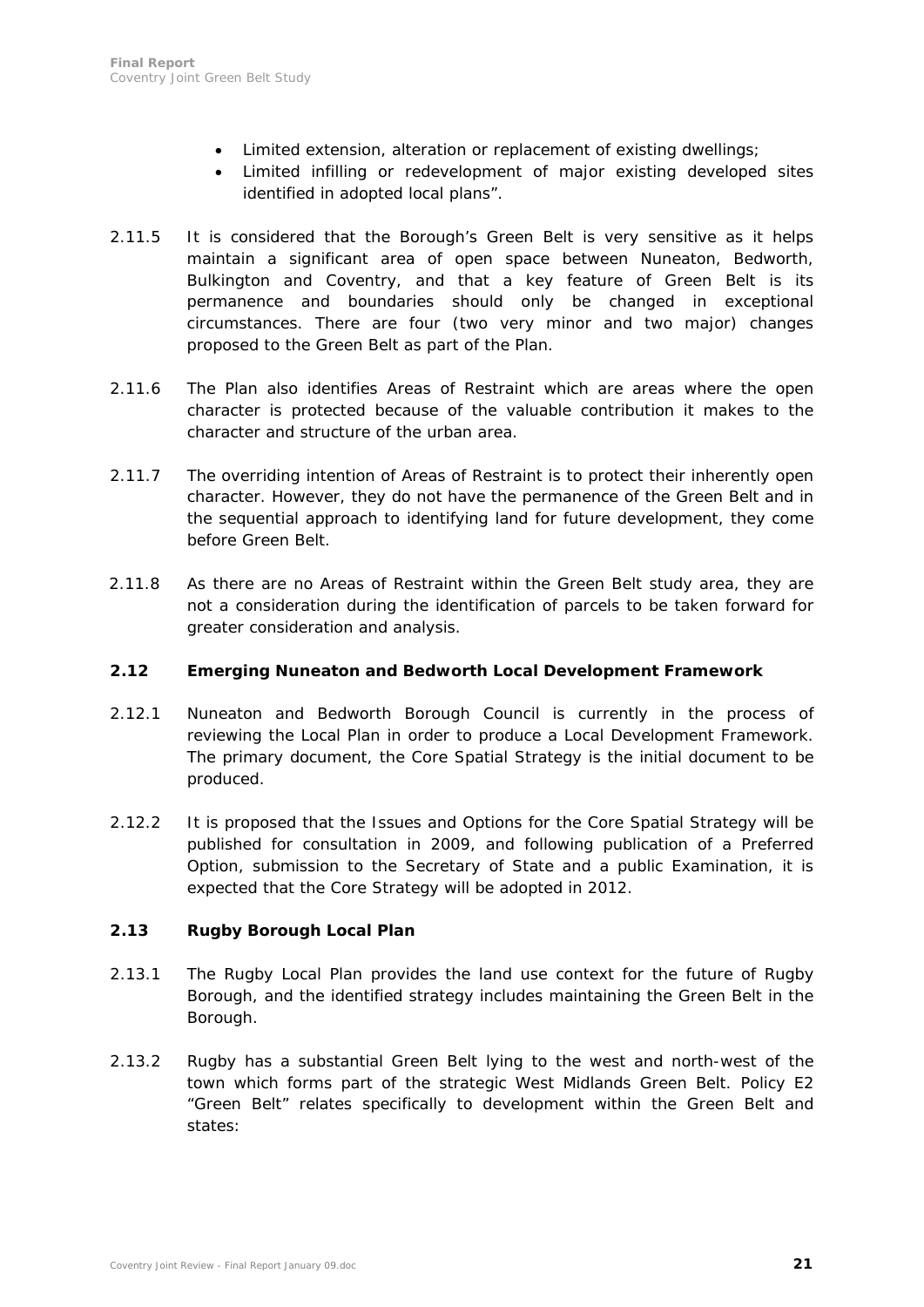*"Within the West Midlands Green Belt, there is a general presumption against inappropriate development. Such development will not be approved except in very special circumstances".* 

- 2.13.3 The Plan states that the primary purpose of the policy is to protect the Green Belt from inappropriate development that would prejudice the open nature of the rural area and the character of the settlements within Rugby Borough. In considering proposals for development within the Green Belt, full regard is given to the extent to which the objectives defined in PPG2: Green Belts (1995) would be met by any development proposed.
- 2.13.4 It is emphasised within the Plan that Green Belt policy is in addition to other policies in the Plan, including the retention of employment land. In this instance, the identified major developed sites in the green belt are important to the local, sub-regional and regional economy and, therefore, any infill or redevelopment should be for employment purposes. Policy E3 "The use of existing buildings in the Green Belt" provides specific guidance within this context.

*"proposals for the change of use, conversion or extension of existing buildings in the Green Belt will be permitted where all of the following criteria are met:* 

- *The buildings are of permanent and substantial construction, and are capable of conversion without major or complete reconstruction; and*
- *The proposed use and any associated use of land are in keeping with their surroundings and the proposed development does not have a materially greater impact than the existing on the openness of the Green Belt or on purposes of including land in it".*
- 2.13.5 The Plan also recognises the benefits and contributions that land within the Green Belt can make to the delivery of growth in the future and already has a Policy within the Local Plan. Policy H5 "Safeguarded Housing Land" identifies parcels of land that may contribute to meeting the possible longer term needs of the area beyond 2016. In relation to employment, Policy ED4 "Major Developed Sites in the Green Belt" states that sites at Ryton-on-Dunsmore and Wolston are protected to ensure that any potential long term needs of these communities, particularly in their relationship to Coventry, would be met, if this should prove necessary. It is not envisaged however, that these sites would be developed in the longer term to meet the more general development requirements of Rugby Borough.
- 2.13.6 The sites at Ryton-on-Dunsmore and Wolston have been granted permission. The proposals, which were in accordance with Policies ED3 "Major Investment Sites" (MIS) and ED4 "Major Developed Sites in the Green Belt" included the Ansty MIS which 40 hectares to the north of the existing Rolls Royce employment area east of the A46, and which was approved for the construction of a High Technology Park; and the former Peugeot site north west of Ryton-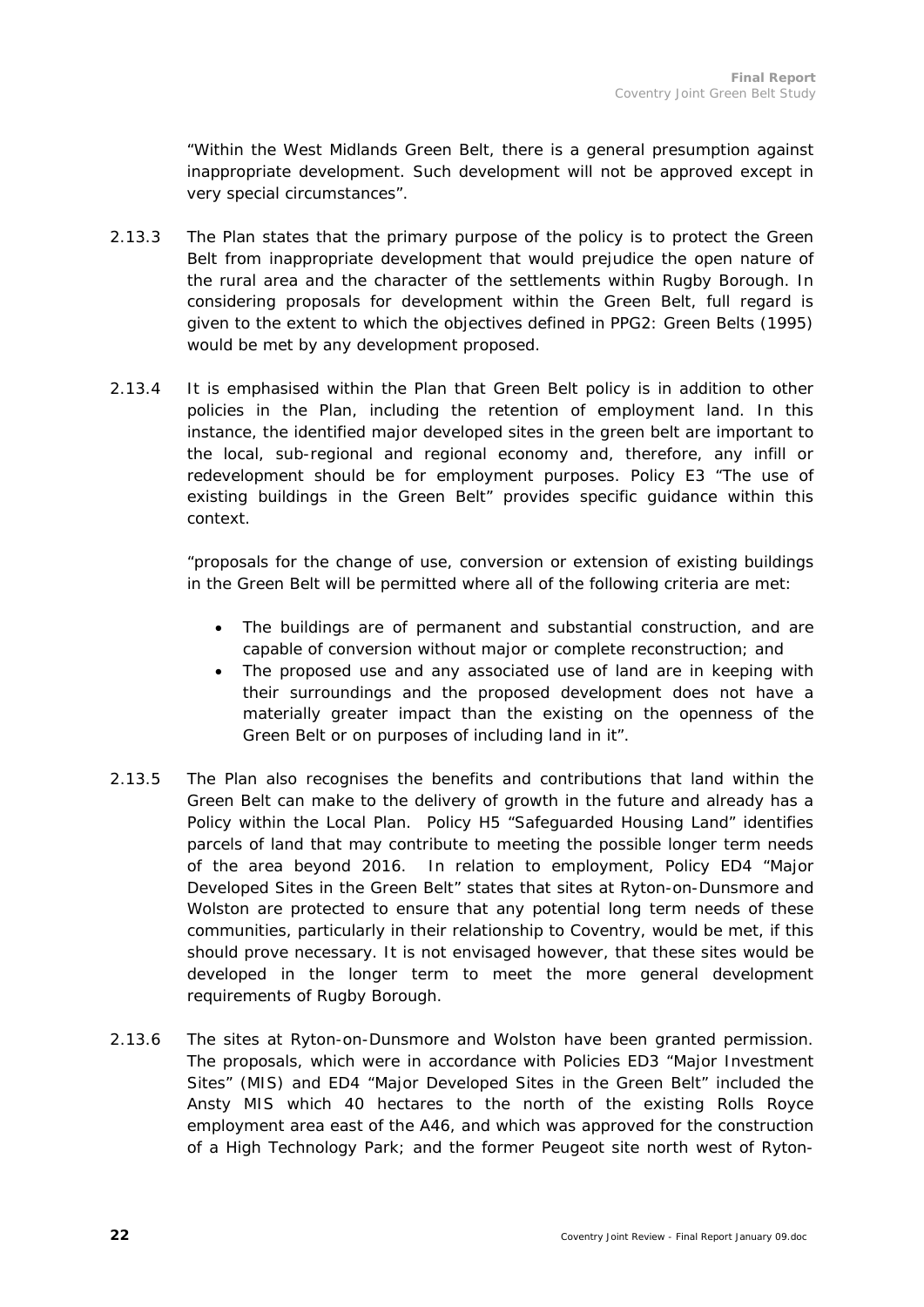on-Dunsmore which is to be redeveloped for storage, distribution and general industry.

2.13.7 Whilst the purpose of a MIS is to help diversify and restructure the Regional economy, the Plan states that being in the Green Belt, the MIS development must be of good quality design, which incorporates sustainable development principles, and has a low visual impact on the surrounding area. Furthermore, to ensure the needs of people in accessing site, the new development should avoid encouraging dependence on car use, and must be well served by public transport and incorporate traffic management measures.

#### **2.14 Emerging Rugby Local Development Framework**

- 2.14.1 In October 2007, Rugby Borough Council published a Core Strategy Issues Paper for public consultation. This was the first phase of the production of a Local Development Framework.
- 2.14.2 Following on from the Issues Paper, the Council published the Options for the borough in January 2008 and Preferred Options in September 2008. The Preferred Option for the direction of growth of Rugby does not include urban extensions into the green belt. .
- 2.14.3 A Submission Version Core Strategy will be produced for public consultation in Spring 2009 and Public Examination is expected during Autumn 2009 with adoption of the Core Strategy in Spring 2010.

### **2.15 Warwick District Local Plan 1996-2011**

- 2.15.1 The Warwick District Local Plan was adopted in December 2007 and covers the towns of Royal Leamington Spa, Warwick, Kenilworth and Whitnash.
- 2.15.2 The Plan sets out four main aims for the District which have been taken from the Government's definition of Sustainable Development. Each aim has specific objectives. These include:
	- to maintain high levels of economic growth;
	- to meet the housing needs of the whole community;
	- to protect and enhance the natural environment;
	- to maintain and enhance the quality of landscapes and townscapes; and
	- to protect and improve the amenity of the local community.

#### 2.15.3 Within the Plan, Green Belt is defined as:

*"land allocated within the development plan for the district to prevent urban sprawl by keeping land permanently open. Guidance on Green Belt policy is contained in PPG2".*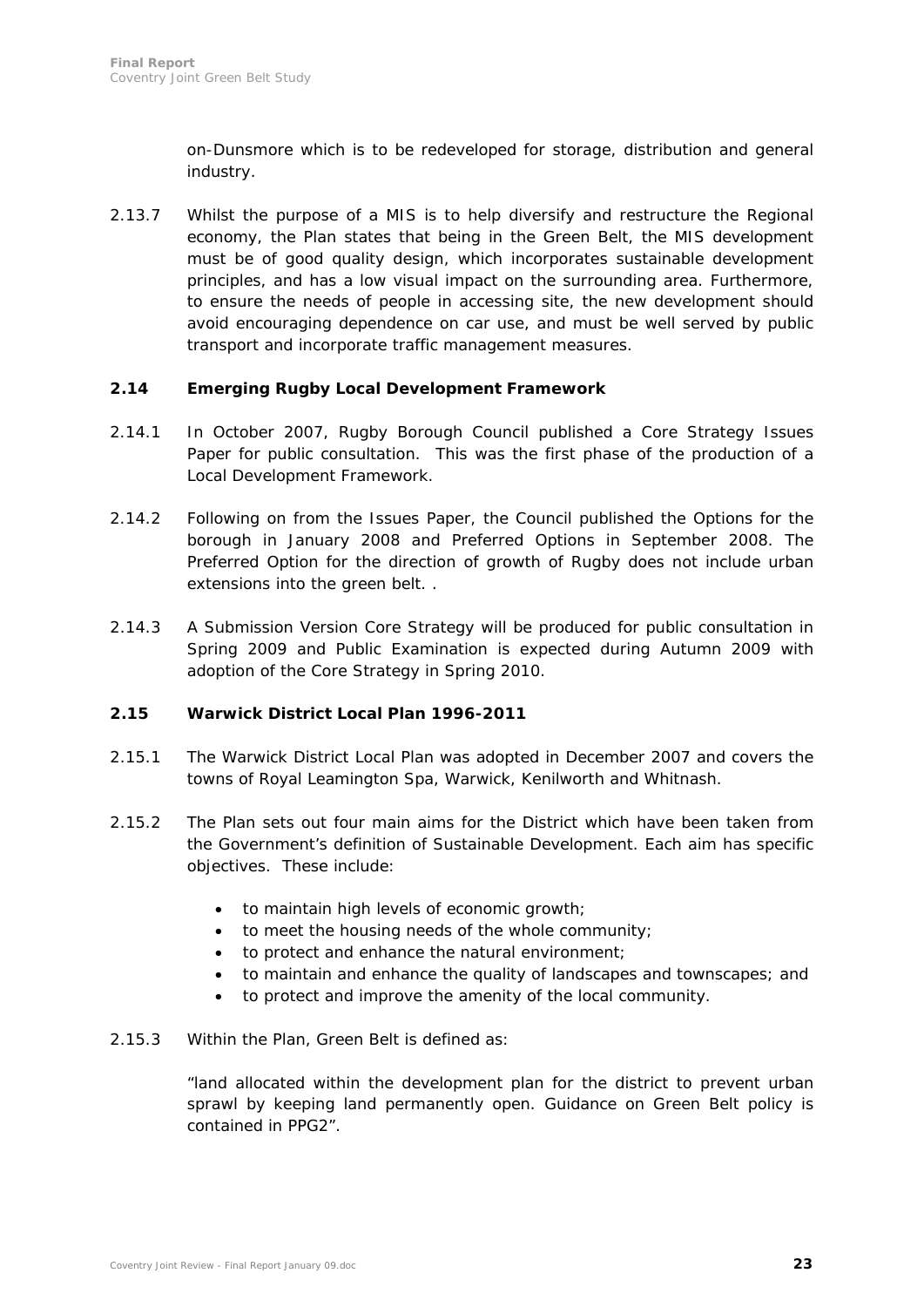- 2.15.4 Throughout the Plan, particularly in relation to the rural areas, reference is made to the Green Belt and the consideration it must be given in relation to any planning proposals.
- 2.15.5 Specific policies relating to the Green Belt are detailed within the "Designated Area Policies" of the Plan. Policy DAP1: Protecting the Green Belt, states that

*"within the Green Belt there will be a general presumption against inappropriate development and that some development would only be permitted in appropriate instances.* This includes:

- *agriculture, forestry, and cemeteries;*
- *essential facilities for outdoor sport and recreation in accordance with policy RAP13;*
- *new dwellings in accordance with policy RAP1;*
- *limited extension, alteration or replacement of existing dwellings in accordance with policies RAP2 and RAP3;*
- *development within major developed sites in accordance with policy SSP2;*
- *conversion proposals for rural buildings in accordance with policy RAP7;*
- *proposals for Park and Ride facilities; or*
- *other uses of land which preserve the openness of the Green Belt and do not conflict with the purpose of including land within it".*
- 2.15.6 The Plan states that the Green Belt seeks to prevent urban sprawl that would prejudice the open nature and rural character of the area and that the primary purpose of Policy DAP1 is to protect the Green Belt from inappropriate development that would prejudice the open nature of the rural area and the setting of the settlements within the District. The Plan further states that the Council supports the role of the Green Belt in accordance with Government guidance as contained in PPG2.
- 2.15.7 The Plan also contains Site Specific Policies for the District. In line with PPG2, Policy SSP2 "Major Developed Sites in the Green Belt" allows for appropriate limited infilling and redevelopment for employment or other uses on specifically identified sites. Government policy recognises the presence of established developments and provides a framework for some development to take place within them where this would help secure jobs and prosperity and improve the environment of the Green Belt.

### **2.16 Emerging Warwick Local Development Framework**

2.16.1 In November 2007 Warwick District Council published a Key Issues Document for public consultation. The responses to the Issues Document informed the Options Report which was published for consultation in May 2008.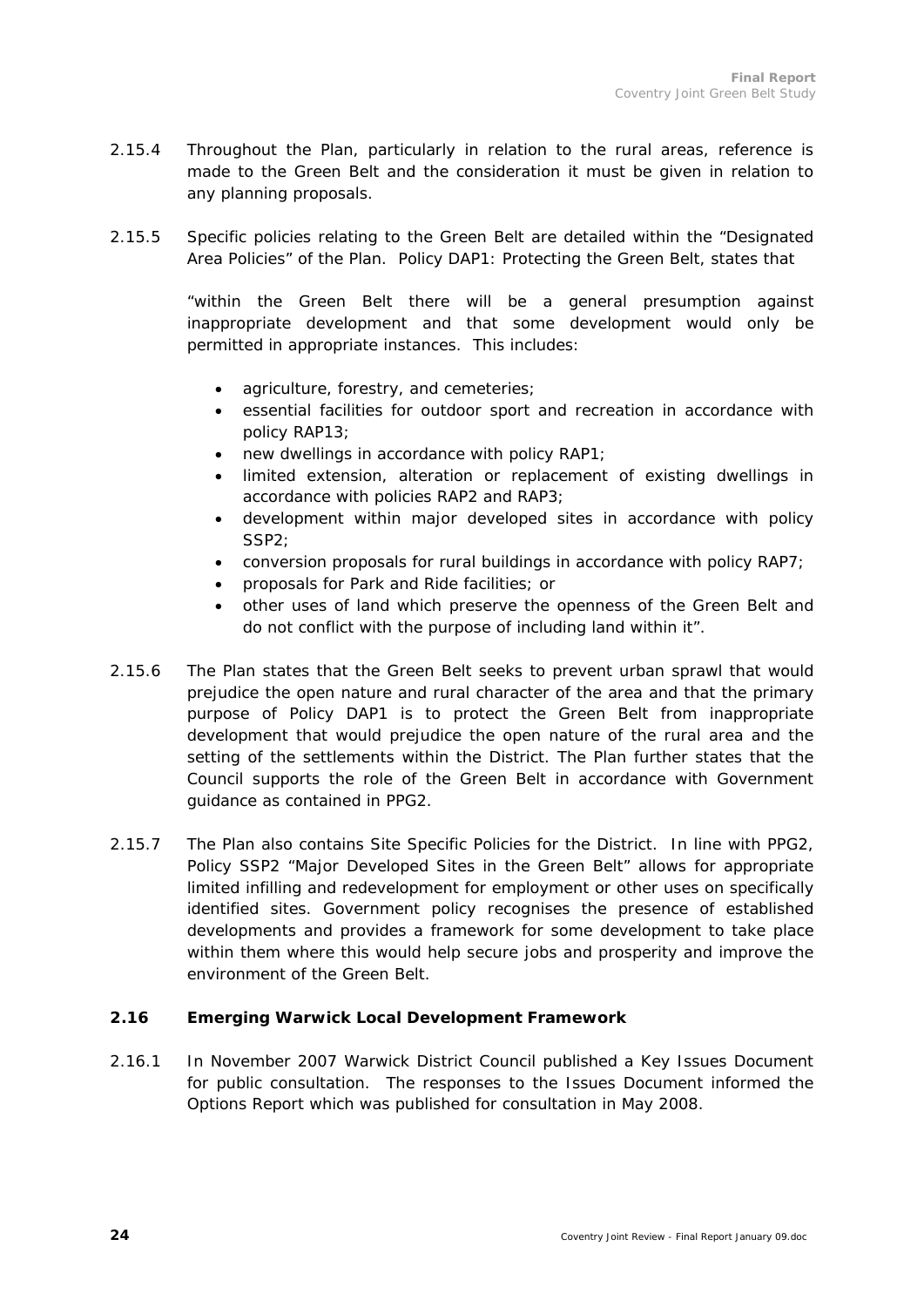- 2.16.2 The Options Report builds upon the objectives outlined within the Issues Paper and includes protecting and enhancing green spaces as well as the natural environment. The report states that this is considered to be one of the three top priorities for the district, and that 55% of people consider it would be acceptable to allocate some greenfield land on the edge of towns for development to meet growing needs.
- 2.16.3 It is outlined within the Options Report that of the 10,800 dwellings required within the district between 2006 and 2026, 2,650 dwellings are accounted for, resulting in the need to identify land for a further 8,150 dwellings.
- 2.16.4 It is assumed within the Options Report that there will be capacity within the towns to accommodate some of the growth but that some greenfield development will be inevitable. Green Belt land has not been excluded from consideration, but where it is considered, the aim will be to maintain proper separation between the towns and to avoid coalescence.
- 2.16.5 Within the report, five options for the distribution of the required housing have been identified. All five options identify that greenfield urban extensions would allow for new facilities and services and that they would make the best use of existing public transport and infrastructure where appropriate. At the same time, all five options also identify that development on greenfield sites will be inevitable and that there may be the need to amend the current Green Belt boundaries.
- 2.16.6 The Options Paper also identifies possible directions of growth to the towns. In relation to this study to identify locations for future development, the following directions of growth are relevant.
	- Land north of Milverton, Leamington Spa
	- Land north of Lillington, Leamington Spa
	- Land east of Lillington, Leamington Spa
	- Land west and north west of Warwick
	- Land west and north west of Kenilworth
	- Land north east of Kenilworth
	- Land south east of Kenilworth
	- Land south of Kenilworth
	- Land south of Coventry Kirby Corner
	- Land south of Coventry Finham
	- Land south of Coventry Baginton
- 2.16.7 Having undertaken consultation upon the Options, it is proposed to publish the Preferred Options for consultation in Spring 2009, with submission to the Secretary of State in January 2010 and adoption of the Core Strategy in autumn 2010.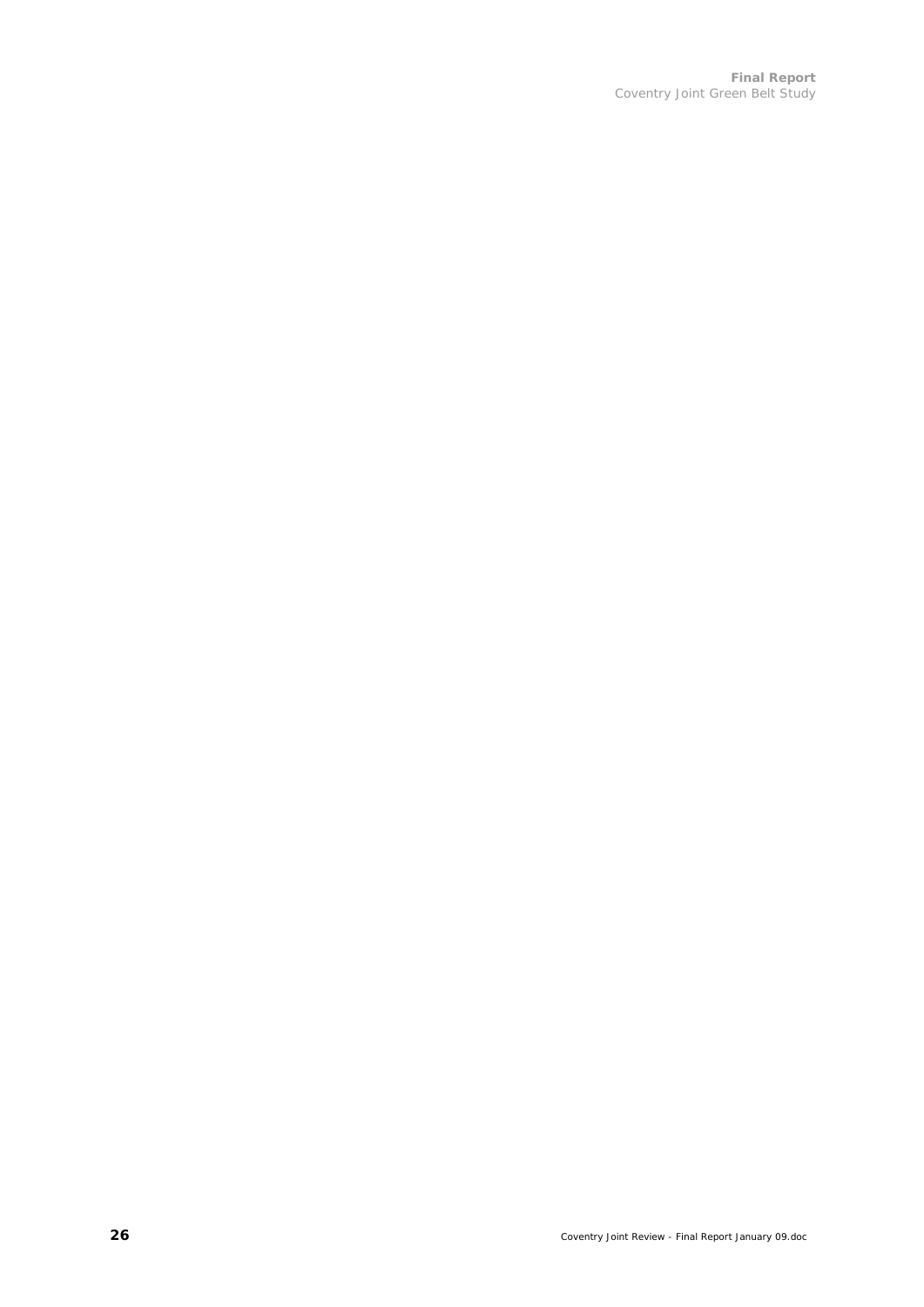# 3.0 Background Documentation

#### **3.1 Overview**

- 3.1.1 The purpose of this section is to identify background documents that are relevant to Green Belt land and the assessment of Green Belt land for safeguarding for future development.
- 3.1.2 Documents reviewed that are considered to be relevant to the review of Green Belt land for safeguarding include:
	- Coventry City Council Level 1 Strategic Flood Risk Assessment (January 2008);
	- Coventry Green Space Strategy (2008);
	- Coventry Urban Fringe Assessment: Landscape Assessment and Guidance (March 2007);
	- Coventry Green Belt Review (December 2007) ;
	- Design Guidelines for the Development in Coventry's Ancient Arden An Historic Landscape Area (May 1995);
	- Landscape Assessment of the Borough of Nuneaton and Bedworth: Sensitivity and Condition Study (August 2008);
	- Warwickshire County Council Level 1 Strategic Flood Risk Assessment (February 2008);
	- Warwickshire, Coventry and Solihull Local Biodiversity Action Plan 2001- 2007;
	- Landscape Assessment of the Borough of Rugby: Sensitivity and Condition Study (April 2006)
	- Warwickshire Landscape Guidelines (1994).

### **3.2 Coventry City Council Level 1 Strategic Flood Risk Assessment**

- 3.2.1 In August 2007, Coventry City Council, Solihull Metropolitan Borough Council and the County, Districts and Boroughs of Warwickshire, commissioned Halcrow to produce a Level 1 Strategic Flood Risk Assessment (SFRA) in accordance with Planning Policy Statement 25 (PPS25) "Development and Flood Risk".
- 3.2.2 The purpose of the SFRA is to assess all forms of flood risk, including groundwater, surface water, sewer and river sources, and use this as an evidence base to locate development primarily in low flood risk areas. In accordance with PPS25, areas of low, medium and high flood risk have been identified.
- 3.2.3 The SFRA identifies therefore, that land within Flood Zone 1 has a low probability (less than 1 in 1000) of flooding in any year; land within Flood Zone 2 has a medium probability (between 1 and 100 and 1 in 1000) of flooding in any year; and land in Flood Zone 3a has a high probability (1 in 100) of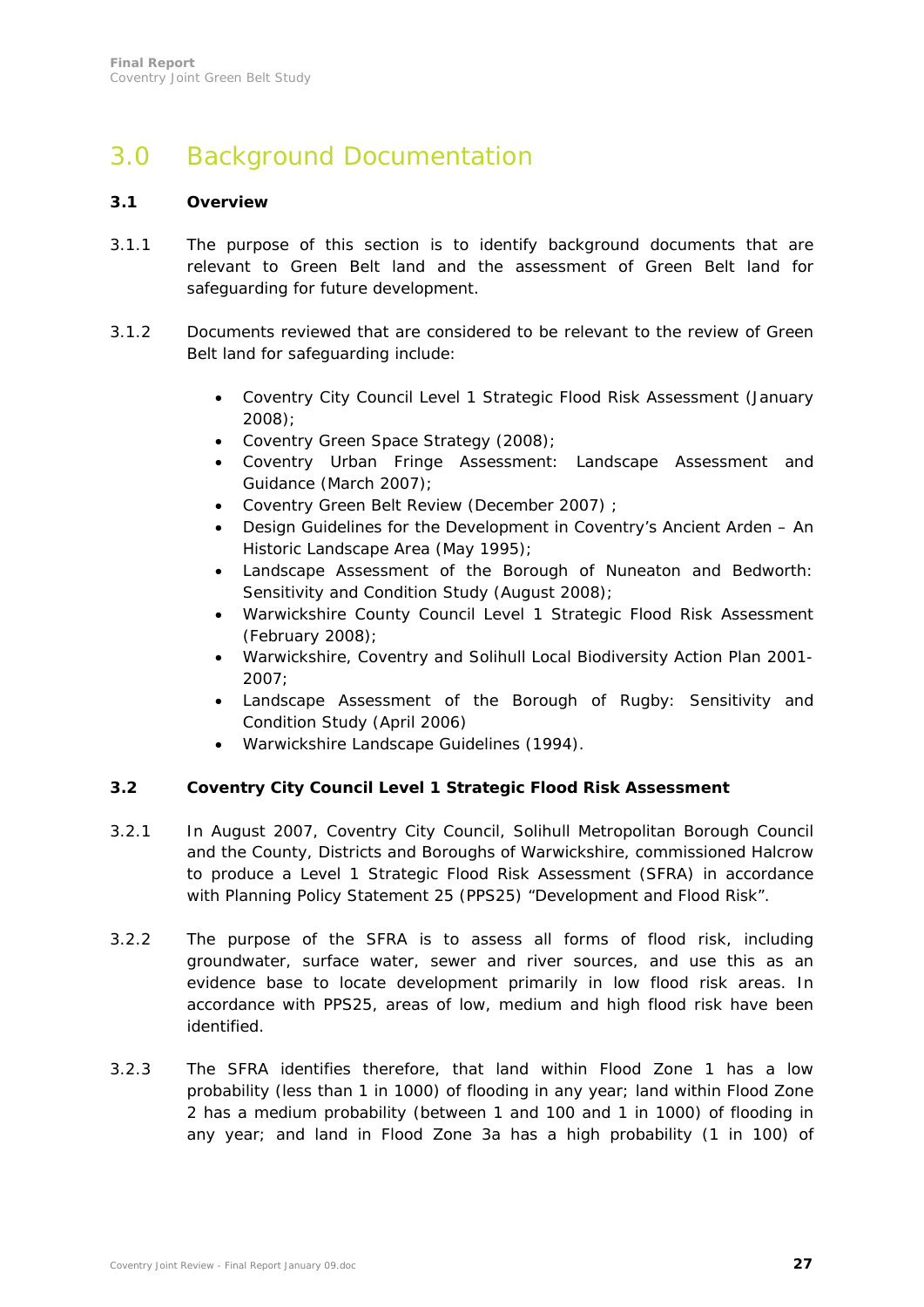flooding. Land identified within Flood Zone 3b is considered to be a functional flood plain.

- 3.2.4 In addition and the probability of flood risk, the SFRA provides information regarding flood management and defences as well as a flood warning system and a flood response plan. It also provides guidance for developers in terms of what would be required in relation to development proposals within Zone 1.
- 3.2.5 Assuming development proposals falling within Flood Zone 1 include appropriate mitigation measures, the SFRA does not indicate any requirement for further flood risk assessment. However, proposals falling within Flood Zones 2 or 3a are recommended to include a Level 2 SFRA which is more site specific and detailed. It is indicated, however, within the SFRA, that development upon land within Flood Zones 2 and 3a would only be permitted in exceptional circumstances.

#### **3.3 Coventry Green Space Strategy**

3.3.1 The Coventry Green Space Strategy has been developed to provide a strategic framework for the future management of Coventry City's parks and green spaces whilst also addressing the requirements of Planning Policy Guidance (PPG 17). The document identifies the vision Coventry City Council has for green space. It is:

> *"To provide attractive, high quality accessible green spaces that are well maintained, safe, clean and are important to local people. This will be achieved through clear, open and robust planning policies that ensure that green space contributes to local character and plays an important role in everyday life of residents whilst supporting the regeneration of the city."*

- 3.3.2 It is identified within the strategy that the aim of the document is to maintain the quality and high standards of Coventry's Green Spaces. The Green Spaces identified within the strategy range from parks and open space, outdoor sports, natural green space, provision for children and young people, allotments and churchyards. The document also sets out nine Action Plans which amongst others aim to:
	- manage the green space network;
	- work with the local community and other key stakeholders to meet the needs of the local people;
	- protect and improve the green space network to ensure high quality standards;
	- make green spaces accessible by all, ensuring that funds are available to maintain the future of Coventry's green spaces; and
	- enjoy and safeguard the future of the wildlife resources Coventry has on offer.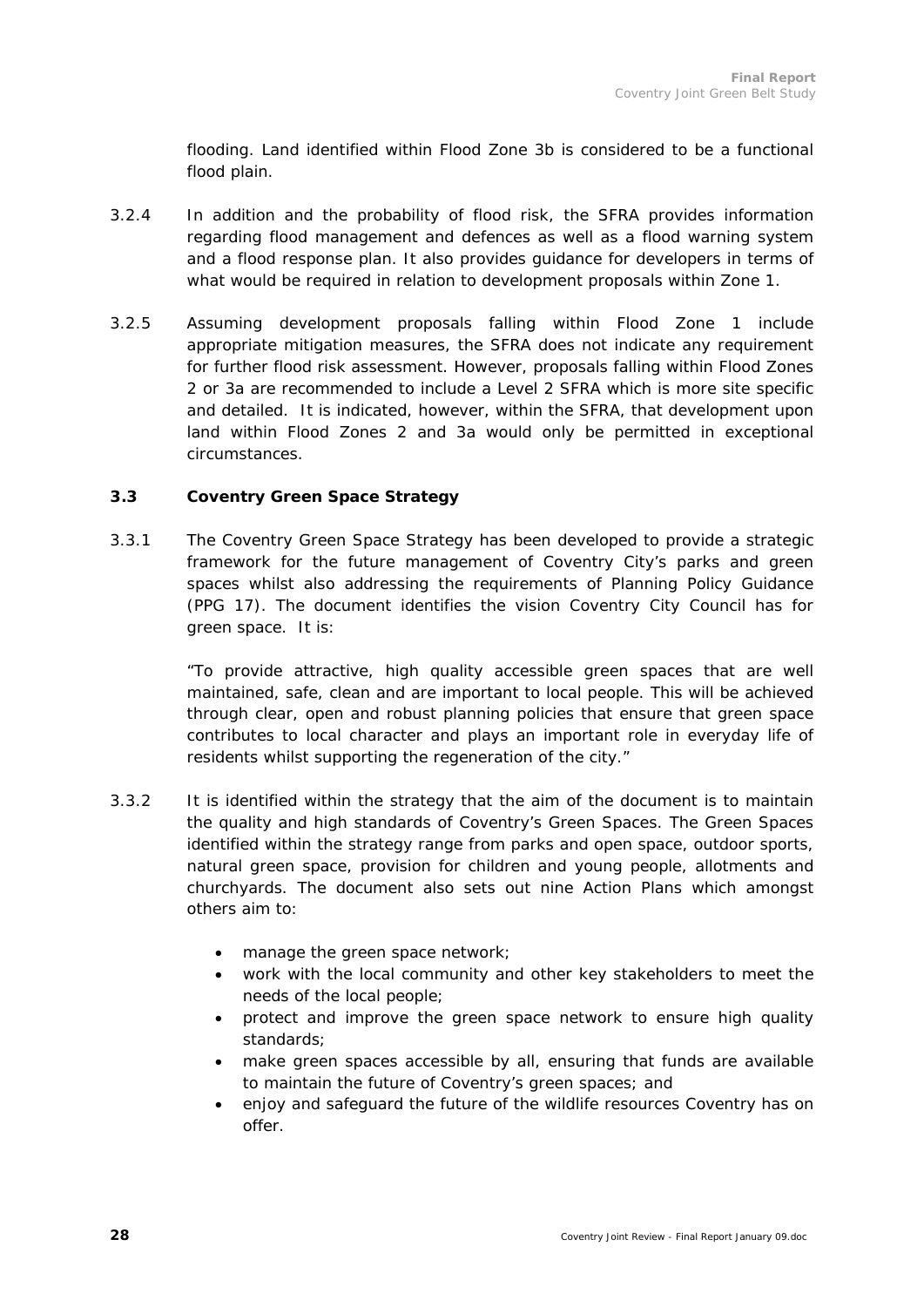3.3.3 Whilst the Green Space Strategy does not specifically provide guidance in relation to the Green Belt, it does identify that Coventry has a tightly bounded Urban Area constrained by the Warwickshire and West Midlands Green Belt. Furthermore, the Strategy highlights the importance of Policy GE1 Green Environment Strategy within the City of Coventry Unitary Development Plan (1996-2011) which as detailed within section 2.9.3 above, identifies Green Space Standards for the city and highlights the need to maintain the Green Belt whilst protecting the Green Wedges and the Arden Countryside from inappropriate development.

# **3.4 Coventry Urban Fringe Assessment: Landscape Assessment and Guidance**

- 3.4.1 Completed in March 2007, the Coventry Landscape Assessment & Guidance was commissioned to review the cultural and physical character change that has taken place across the landscape of Ancient Arden which is located towards the north western fringe of Coventry. The aim of this study was to assess how the landscape of the different parts of Ancient Arden have changed and to assess which areas need to be conserved, restored or enhanced. The study has three main objectives:
	- to review the character and condition of the landscape
	- review recent management/conservation activity
	- identify forces for change and management priorities
- 3.4.2 The study highlights four main themes which assesses how the landscape has changed in Ancient Arden. These are:
	- Woodland & Trees
	- Field boundaries
	- Land Management
	- Highways
- 3.4.3 It is highlighted within the Landscape Assessment the significant shift in farming methods over the past years and its effect on the landscape character. The study concludes that much has been achieved with regard to landscape and that Green Belt policies have protected the area from uncontrolled development and have contributed to maintaining the clear distinction between town and country, whilst avoiding sub urbanisation of the landscape which is often apparent along Green Belt fringes.

### **3.5 Coventry Green Belt Review**

3.5.1 The Coventry Green Belt Review was undertaken in 2007. The aim was to review the whole of the Green Belt in order to establish if there is the potential to remove land from within the Green Belt in order to meet the shortfall in the development land supply for Coventry City. A key focus of the assessment was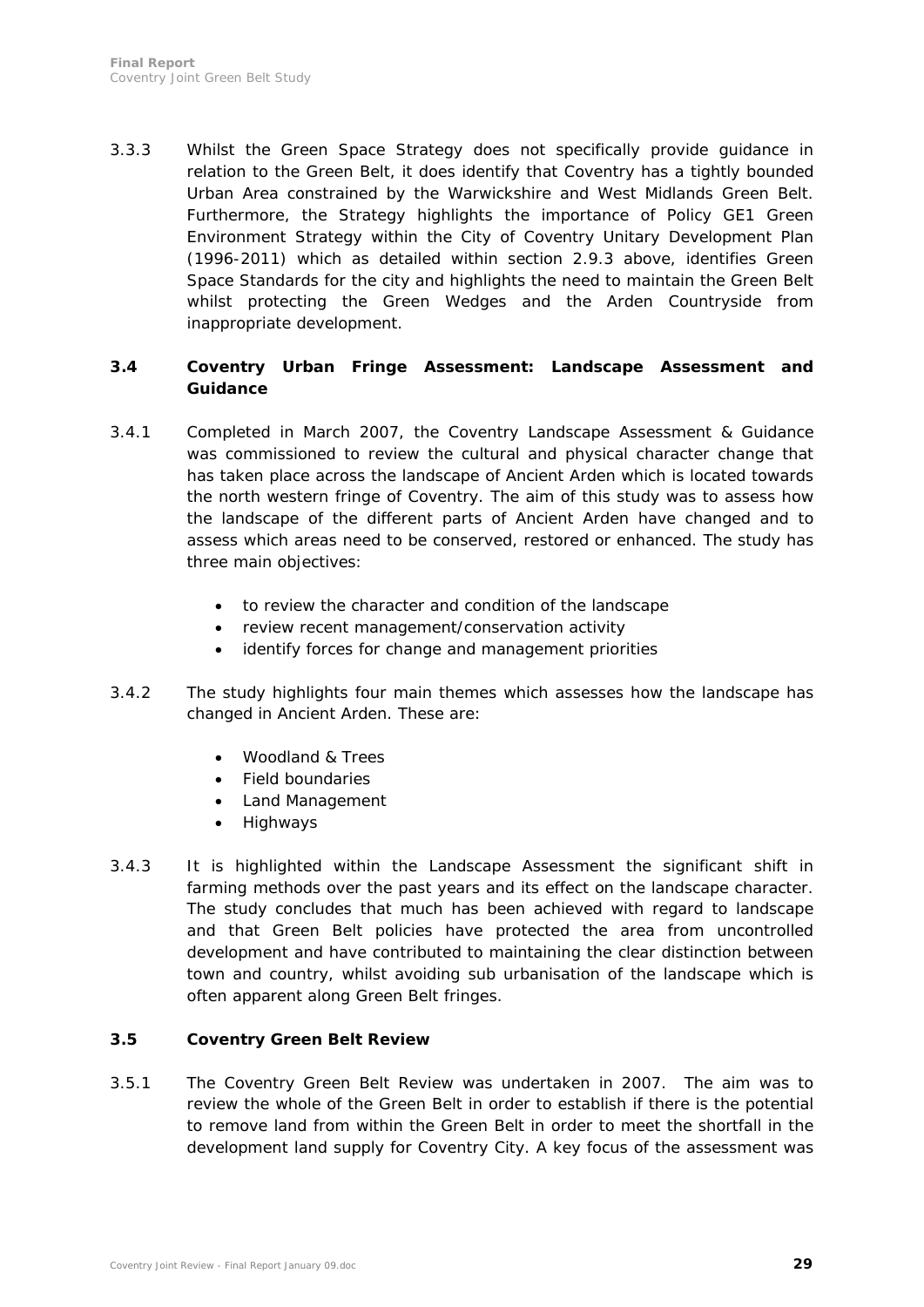to review the opportunities within the Green Belt that would have the least detrimental effect on the existing Coventry Green Belt.

- 3.5.2 The Coventry Green Belt Review 2007 identifies seven criteria for assessing which land would be most suitable for development to meet the shortfall in supply. The criteria identified include:
	- Green Belt designations would result in modest visual impact on the open character of the Green Belt
	- Green Belt designations would not harm or detract from views of the city centre or nearby historic towns
	- Release of green wedge areas of Green Belt for development will result in continuation of the linear cohesion and openness of the green wedge
	- Addition of designated Green Belt land (including in green wedges) would significantly enhance the purposes, character or cohesion of the Green Belt.
	- Designated Green Belt land would not damage areas of significant nature conservation value i.e. SSSI's
	- Designated Green Belt land will not be included within the floodplain
	- Designated Green Belt land would be capable of being developed in a sustainable way whilst being readily integrating with the existing built up area.
- 3.5.3 The above criteria were applied to land within Green Belt locations which had been sub-divided into three categories. Firstly, an assessment was made of the two areas for potential urban extensions of Eastern Green and Keresley. Secondly, the criterion was used to assess the other areas of the peripheral Green Belt around the city and finally the green wedge areas of the Green Belt.
- 3.5.4 In conclusion, the review highlights the importance of Coventry in meeting its housing targets of 33,500 dwellings over the period 2006 – 2026. In accordance with the criteria set out within the review, the Review concludes by recommending nine sites to be removed from the Green Belt, four sites where further investigation is needed before removal from the Green Belt, and three sites which have been designated in previous development plans have been recommended for areas to be designated as Green Belt.
- 3.5.5 It is considered that the review highlights the importance of safeguarding the Green Belt land in accordance with PPG2 as well as the importance of phasing development where Green Belt land could be used in the future for housing development. It is further considered that the regeneration function of the Green Belt must be maintained and protected.

# **3.6 Design Guidelines for the Development in Coventry's Ancient Arden – An Historic Landscape Area**

3.6.1 This study was undertaken in order to provide local design guidelines for developers, land managers and local residents who wish to develop within the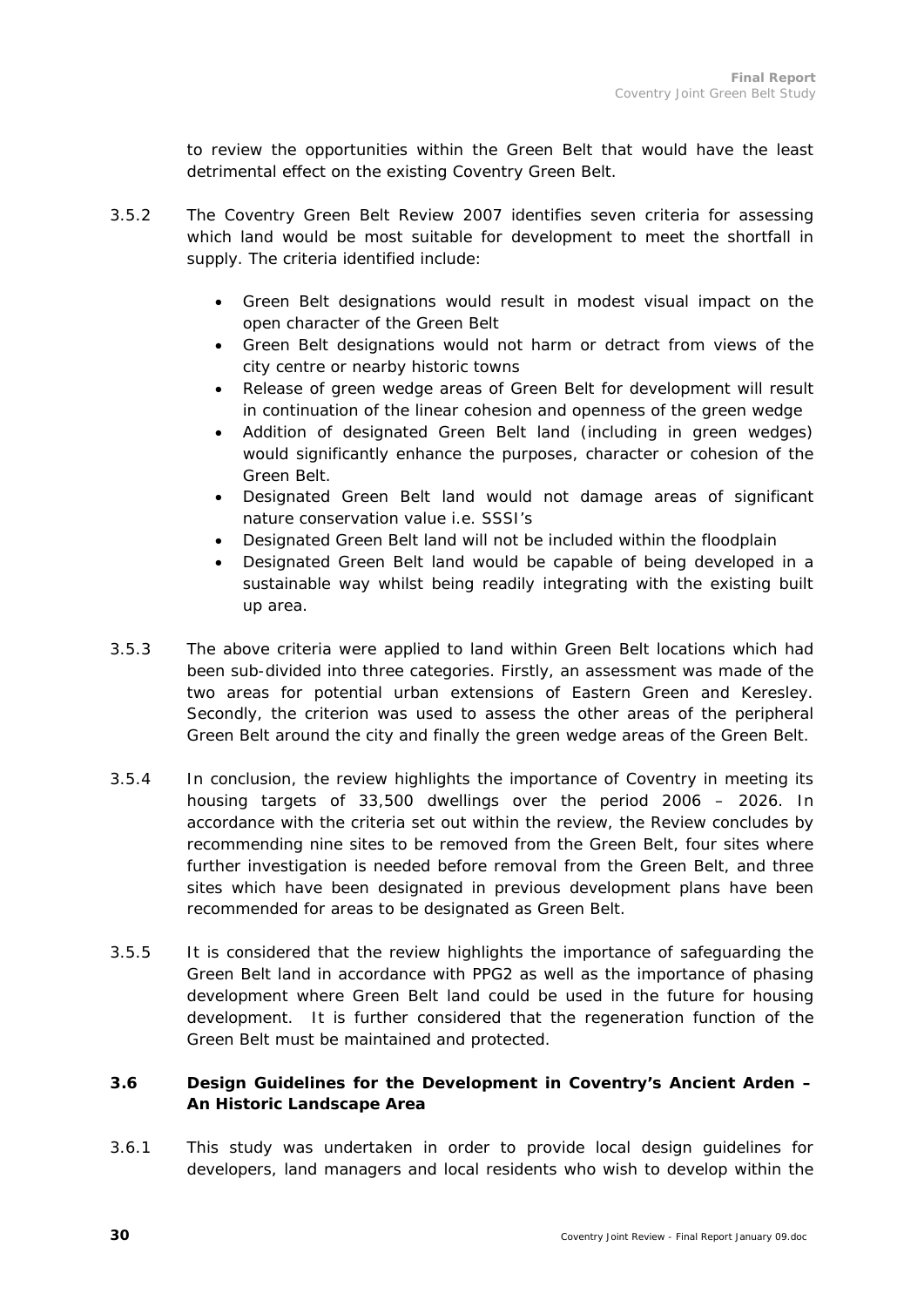open countryside of Coventry's Ancient Arden. The objective was to encourage more sensitive proposals for development within Coventry's Ancient Arden and enable new buildings to integrate with this historic landscape based on the local vernacular tradition and materials.

- 3.6.2 The key aims of the design guidance is "to provide the buildings and infrastructure that present day society – after measured reflection – decides it needs, but in a way that retains local distinctiveness and the essential visual harmony of the countryside."
- 3.6.3 This guidance sets out the local design guidelines to the following:
	- New Dwellings
	- House Extensions
	- Conversion of redundant farm buildings
	- New farm buildings
	- Other built developments and highways guidelines in the Arden landscape.
- 3.6.4 Whilst new development is permitted, the design guidelines highlight the importance of Green Belt policies to the Ancient Arden landscape and state that this is a substantial constraint to development.

### **3.7 Landscape Assessment of the Borough of Nuneaton and Bedworth: Sensitivity and Condition Study**

- 3.7.1 The Landscape Assessment of the Borough of Nuneaton and Bedworth is a broad scale landscape assessment and sensitivity analysis of the Borough looking in detail at the countryside around the urban fringe of the two towns as well as the northern part of Coventry.
- 3.7.2 Adopted August 2008, the study area of the assessment includes:
	- Arden, Ancient Arden
	- Arden, Parklands Arden
	- Arden, Industrial Arden
	- Mease Lowlands, Estate Farmlands
	- High Cross Plateau, Open Plateau
	- High Cross Plateau, Village Farmlands
- 3.7.3 The overall sensitivity of the Arden Landscape Character is considered to be either or moderate or high. This is due to the high cultural sensitivity within the Ancient Arden and the Arden Parklands. However, the condition and quality of the Ancient Arden landscape in some areas is identified as declining, as is the Industrial Arden landscape. The decline, particularly in relation to the Ancient Arden landscape, is as a result of modern farming methods and the conversion from pasture to arable farming, and in the Industrial Arden Landscape due to the widespread hedgerow removal resulting in a landscape of poor condition.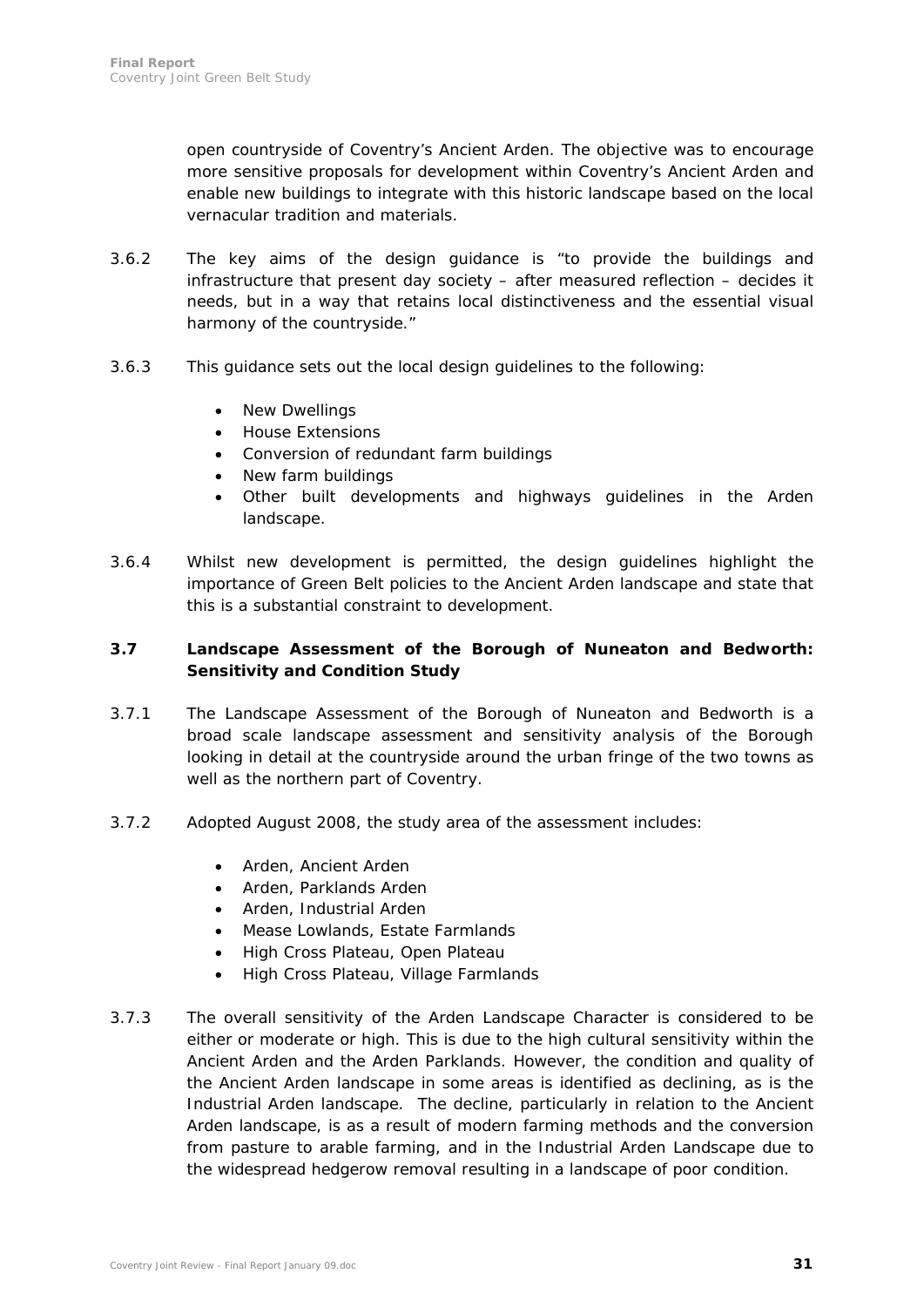- 3.7.4 The High Cross Plateau village farmlands are of significance within the Borough, due to the coherent and historic cultural pattern. However, the predominance of arable farmland has rendered the majority of hedgerows redundant and their condition is generally weak. Only where pockets of pasture exist does the condition fare slightly better. They are nevertheless still in decline.
- 3.7.5 Finally, the Mease Lowlands are considered to give rise to low overall sensitivity, and due to the dominance of arable farming, the redundant hedgerows have resulted in a weak or a landscape in decline.

#### **3.8 Warwickshire County Council Level 1 Strategic Flood Risk Assessment**

- 3.8.1 In August 2007, Coventry City Council, Solihull Metropolitan Borough Council and the County, Districts and Borough Councils of Warwickshire commissioned Halcrow to produce a Level 1 Strategic Flood Risk Assessment (SFRA).
- 3.8.2 The SFRA was commissioned in order to inform the location of minerals and waste sites and therefore, does not comment on other built forms of development such as housing and employment. However, reference is made to all water courses within Warwickshire and details are given in relation to any flood defences in place within the Boroughs and Districts.
- 3.8.3 The SFRA is a strategic document which refines information on the probability of flooding, taking sources of flooding (such as surface water, ground water, foul and combined sewers, canals and reservoirs) and the impacts of climate change into account.
- 3.8.4 The SFRA provides the basis for applying the sequential test, which is the process which seeks to locate development in appropriate flood zones, based on the development's vulnerability classification. In accordance with PPS25, the SFRA identifies areas of low, medium and high risk of flooding.
- 3.8.5 The SFRA states that the aim of PPS25 is to ensure that flood risk is taken into account at all stages of the planning process to avoid inappropriate development in areas at risk of flooding, and to direct development away from areas at highest risk.

### **3.9 Warwickshire, Coventry and Solihull Local Biodiversity Action Plan 2001-2007**

3.9.1 Completed in 2006, the Warwickshire, Coventry and Solihull Local Biodiversity Action Plan (LBAP) outlines how the characteristic wildlife and landscapes of the sub-region will be protected. Contributing to national biodiversity targets, as well as setting local targets, the LBAP consists of a series of habitat and species Action Plans which provide measurable targets as well as outlining the mechanisms for achieving them.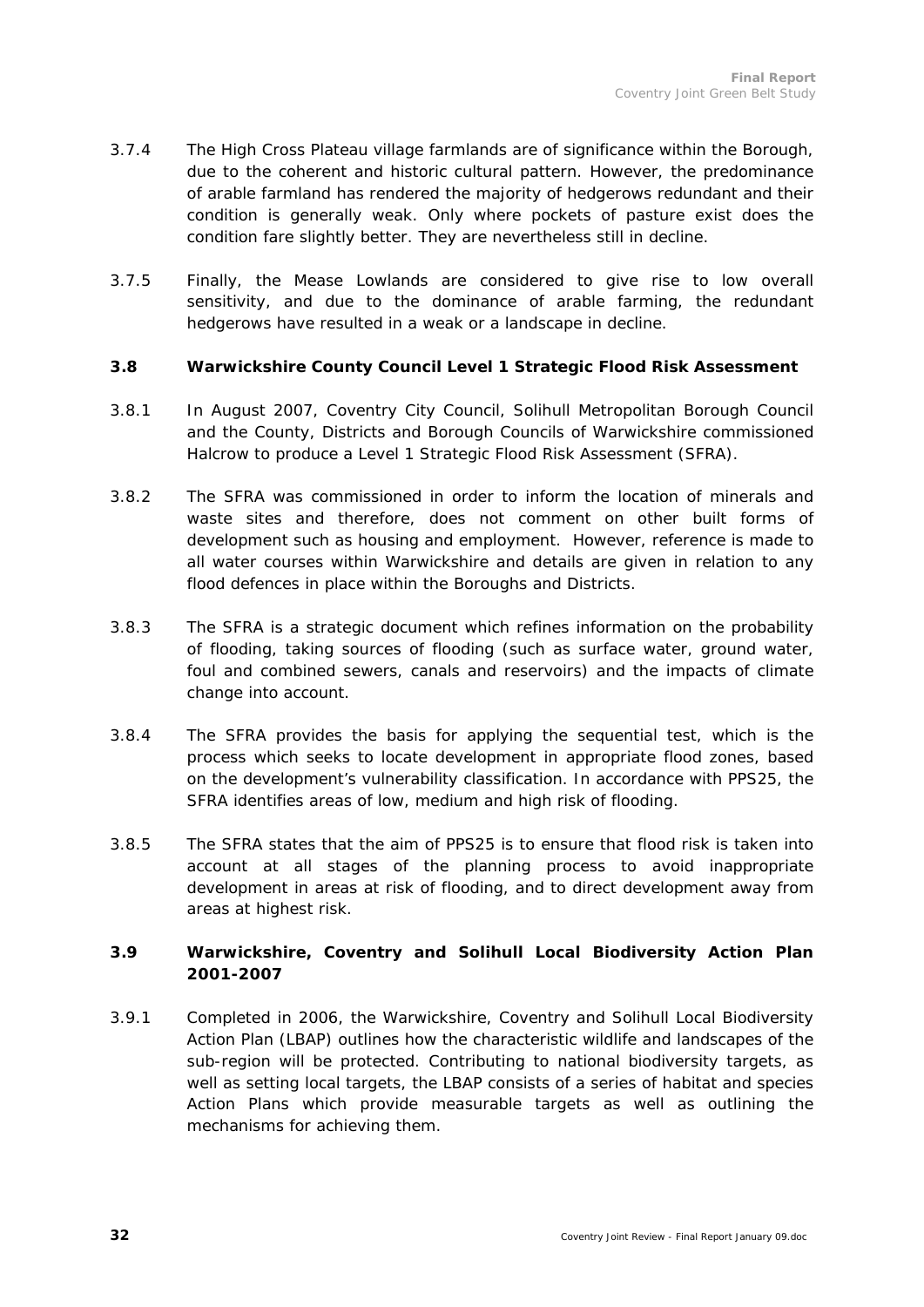3.9.2 As part of the LBAP, Warwickshire County Council has produced a Biodiversity Strategy which is currently out for consultation. Within the Strategy, Biodiversity is defined as:

> *"Biodiversity encompasses the whole variety of life on Earth. It includes all species of plants and animals, but also their genetic variation, and the complex ecosystems of which they are a part. It covers the whole of the natural world, from the commonplace to the critically endangered."*

3.9.3 In 2007, the first progress report was produced outlining the impacts that the LBAP has upon the sub-region. Whilst in some instances little progress had been made, the report details successes such as new habitat creation schemes, new wetlands & woodlands and increases in some priority species.

#### **3.10 Landscape Assessment of the Borough of Rugby: Sensitivity and Condition Study**

- 3.10.1 The Landscape Assessment of the Borough of Rugby is a broad scale landscape assessment and sensitivity analysis of Rugby, looking also in detail at the countryside around the urban fringe of the Borough.
- 3.10.2 Adopted April 2006, the aim of the study was to examine the character of the landscape around the town, its sensitivity to change, the condition of the countryside abutting Rugby's urban fringe and beyond, and to demonstrate how the outcomes could be used as a decision tool in the planning process.
- 3.10.3 It is considered that the Landscape Assessment would enable practitioners to both understand and interpret the character and sensitivity of the landscapes within Rugby Borough and to make more informed judgements when considering the capacity of the urban fringe to accommodate change.
- 3.10.4 The Landscape and its analysis of sensitivity were looked at separately. The key areas were:
	- Its fragility of inherent character (both cultural sensitivity and ecological sensitivity)
	- Its Visual sensitivity
	- Its Overall sensitivity
- 3.10.5 The study concluded that the overall sensitivity of the rural landscape on the outer edge of Rugby is considered to be high, although there are pockets, such as the Dunsmore Parklands landscape character which are located adjacent to the Coventry boundary, where ecological, cultural and visual sensitivity is considered to be either of low or a moderate sensitivity and generally considered to be in decline.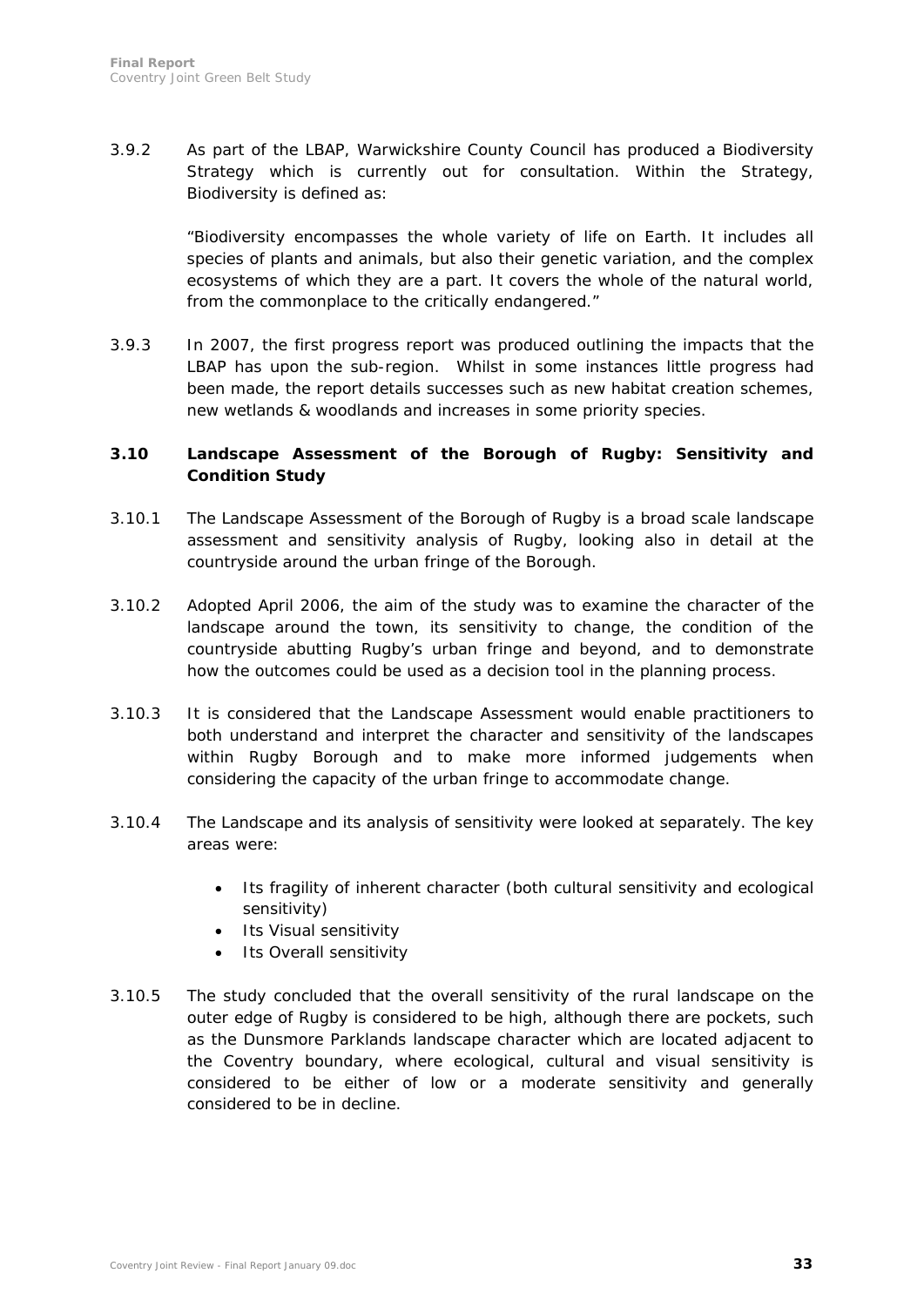#### **3.11 Warwickshire Landscape Guidelines**

- 3.11.1 The Warwickshire Landscape Guidelines is a series of documents which collectively aims to identify and understand what makes the area distinctive. The Guidelines comprise five documents, however only four are relevant to this particular study. In addition to the Landscape Assessment of the Borough of Rugby: Sensitivity and Condition Study as outlined above, the Warwickshire Landscape Guidelines include:
	- Arden Landscape Guidelines;
	- Avon Landscape Guidelines; and
	- Dunsmore Landscape Guidelines.
- 3.11.2 The Arden, Avon and Dunsmore Landscape Guidelines documents provide a comprehensive assessment of the Warwickshire Landscape, based upon a detailed study of existing written and mapped information as well as a valuation of recent changes which have affected the landscape as well as current issues which are likely to influence change in the future.
- 3.11.3 They provide landscape management information as well as guidance on how development and modern land management practices can best be integrated into the landscape. Whilst they also identify areas of strong landscape character and those areas where enhancement is require, the overall aim of the Landscape Guidelines is to ensure the diversity of the landscapes are conserved for present and future generations to enjoy.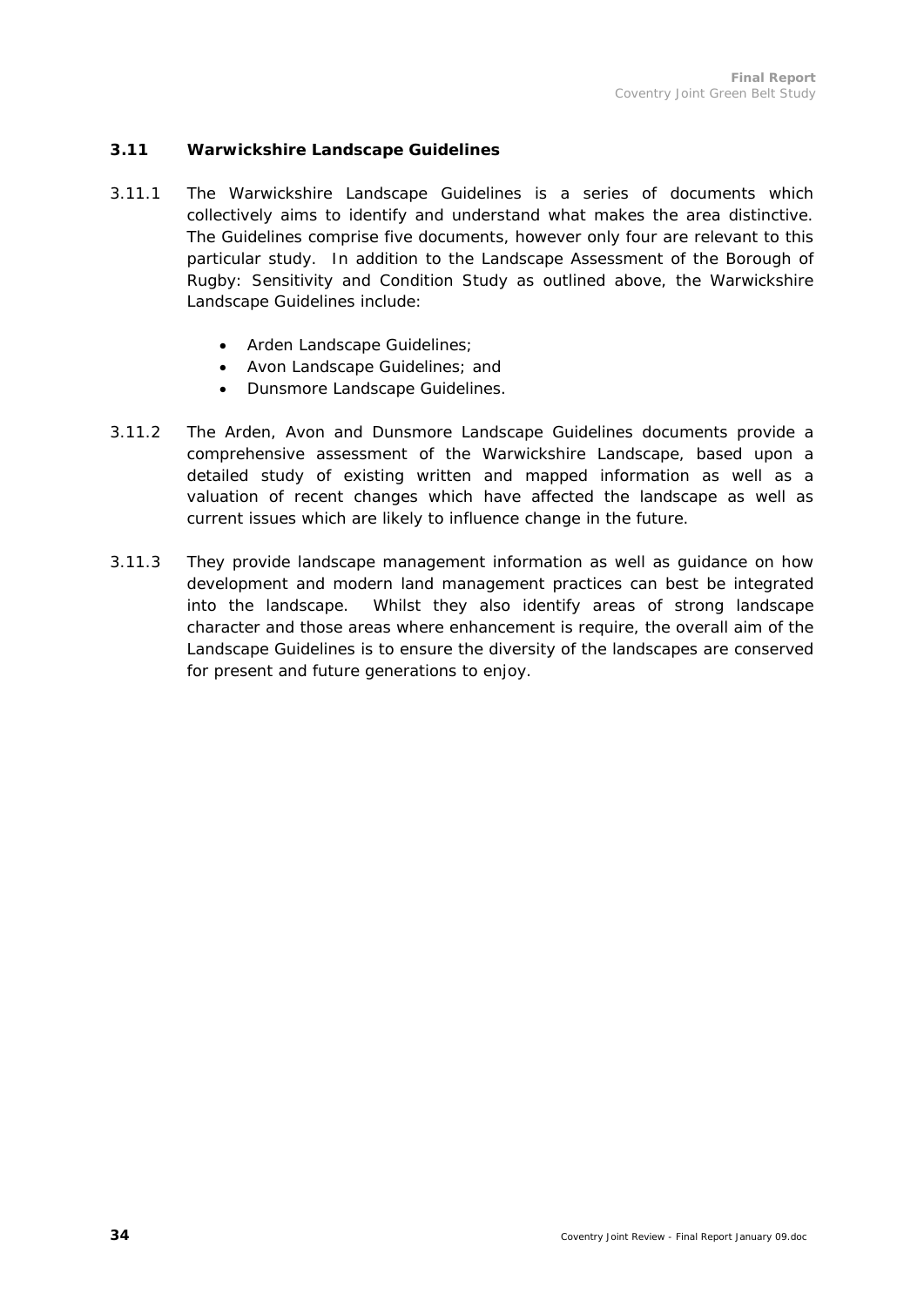# 4.0 Methodology

#### **4.1 Overview**

- 4.1.1 The purpose of this section is to outline the methodology used to assess the parcels within the Green Belt study area for further consideration. The methodology has been implemented in four key phases.
	- Phase 1: Sub-division of the study area
	- Phase 2: Assessment against the purposes of Green Belt
	- Phase 3: Further analysis
	- Phase 4: Scoring

#### **4.2 Phase 1: Sub-division of the study area**

- 4.2.1 The outer boundaries of the study areas for the assessment were provided by Coventry, Nuneaton and Bedworth, Rugby and Warwick Councils and set out within the initial Project Brief (Appendix 1). The boundaries supplied by the Council's were plotted upon electronic copies of Ordnance Survey maps.
- 4.2.2 The initial study areas were identified based around the four specific urban areas of the study - Coventry, Kenilworth, Nuneaton and Bedworth and Warwick and Leamington Spa. Therefore, whilst the individual authorities provided the outer boundaries, the subsequent sub-areas created cross administrative boundaries (as detailed below). For example, some parcels that are within the administrative area of Nuneaton and Bedworth also relate to Coventry City and are therefore included within the analysis for both Coventry and Nuneaton and Bedworth. This is also the case for parcels that are within Warwick District which relate both to Kenilworth and Coventry City.
- 4.2.3 In order for the review to be manageable and to ensure that all the land is assessed in a fair and transparent way, the study area has been sub-divided into smaller parcels of land. The division of the study area was based upon advice contained within PPG2 that boundaries should be clear and based upon strong physical features.
- 4.2.4 In the first instance, radial lines were identified that emanated from the urban edge of Coventry, Kenilworth, Nuneaton, Bedworth, Warwick and Leamington Spa and progressed into the Green Belt to the edge of the outer boundaries. The radial lines were identified based upon physical features including:
	- Roads;
	- Railway tracks;
	- Watercourses; (Rivers; Canals; Brooks) and
	- Main footpaths.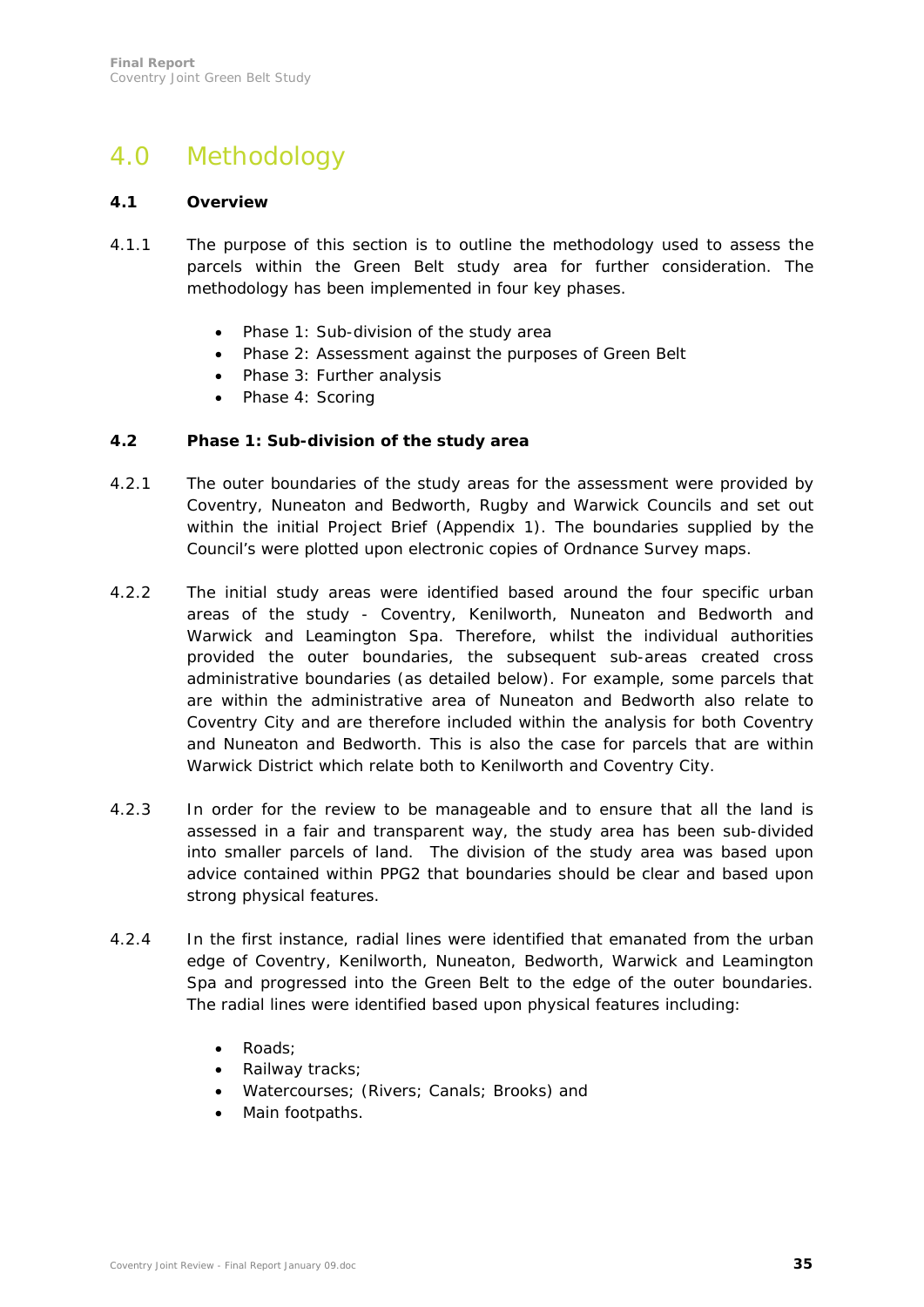4.2.5 Overall, the process resulted in a number of large sub-areas being created within the study area as detailed in Table 1 below.

| <b>Study Area</b>          | Number of |  |
|----------------------------|-----------|--|
|                            | Sub-Areas |  |
| Coventry                   | フフ        |  |
| Kenilworth                 |           |  |
| Nuneaton and Bedworth      |           |  |
| Warwick and Leamington Spa |           |  |

Table 1: Number of Sub-Areas Created

- 4.2.6 It was determined that the sub-areas created at Kenilworth were of a suitable size for the review and that the parcels could be assessed in a fair and transparent manner. In relation to Coventry, Nuneaton and Bedworth, Warwick and Leamington Spa, the sub-areas were considered to be too substantial in size to result in a meaningful analysis. Therefore, each sub-area was further divided internally into smaller parcels, using the criteria included at 4.2.4 above as well as field boundaries and bridleways.
- 4.2.7 At this point, the Steering Group consisting of representatives from each of the four Authorities were consulted on the parcels that had been identified. The parcels were agreed with Coventry, Rugby and Nuneaton and Bedworth Councils. However, Warwick District Council requested that Parcel WL5 in relation to Warwick and Leamington Spa be sub-divided into two parcels, WL5a and WL5b due to the natural boundaries as a result of the A429. In order to be consistent, parcel WL6 was also split into WL6a and WL6b along the A452.
- 4.2.8 This resulted in a large quantity of parcels being identified. Table 2 below outlines the number of parcels created and Figures 2.1 to 2.4 in Appendix 2 detail the boundaries of the parcels identified for analysis within the four study areas.

| <b>Study Area</b>          | <b>Number of Sub-</b> | Number of      |
|----------------------------|-----------------------|----------------|
|                            | <b>Areas</b>          | <b>Parcels</b> |
| Coventry                   | フフ                    | 73             |
| Kenilworth                 |                       |                |
| Nuneaton and Bedworth      |                       | 22             |
| Warwick and Leamington Spa |                       | 1 ว            |

Table 2: Number of Sub-Areas Created

### **4.3 Phase 2: Assessment against the purposes of Green Belt**

4.3.1 Having sub-divided the study areas into manageable parcels, an initial sieve of parcels was undertaken. Each parcel was assessed against the five purposes of the Green Belt as detailed within PPG2. This was undertaken in order to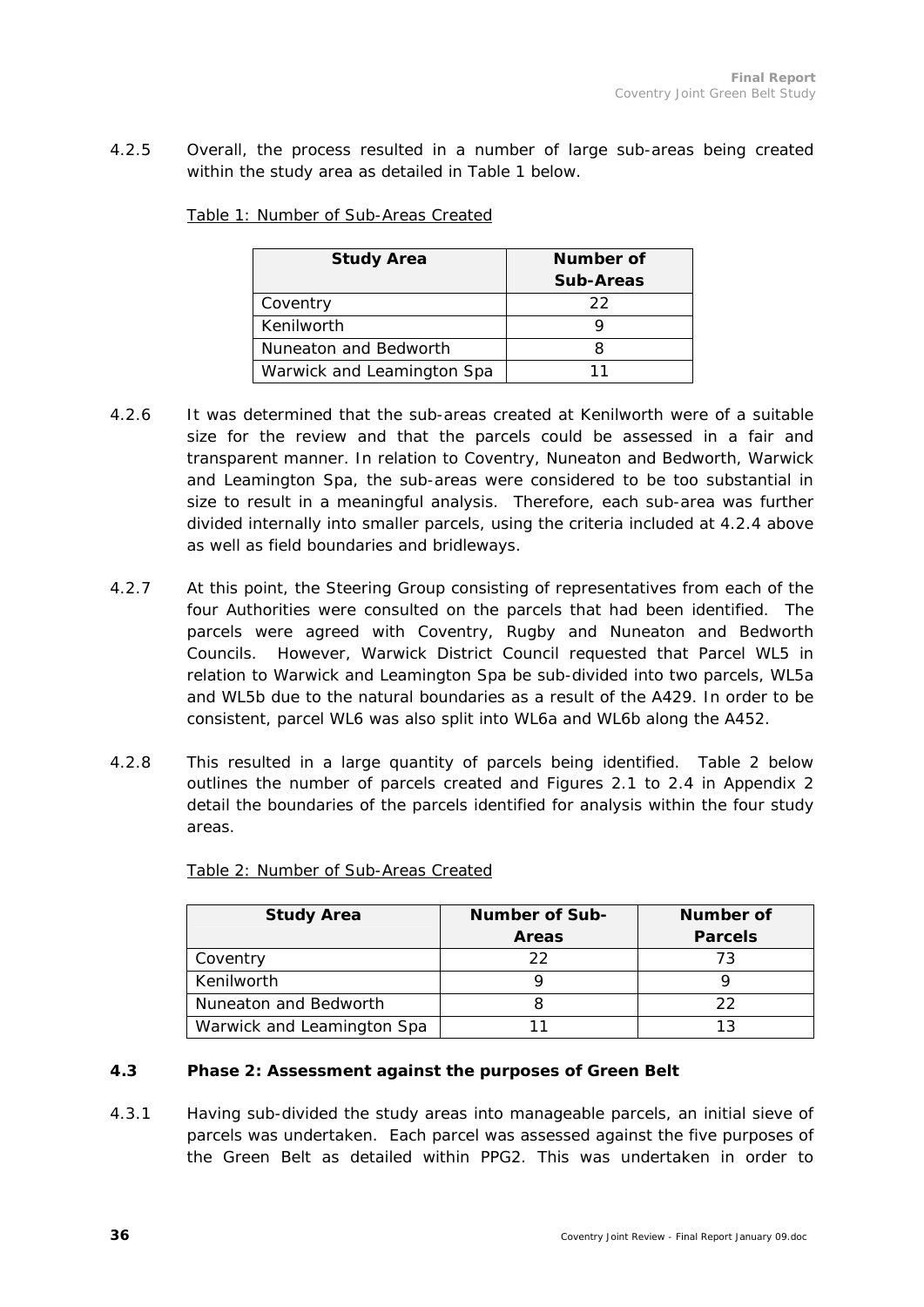establish the extent to which each individual parcel on its own merits, contributed to achieving the five purposes.

- 4.3.2 As detailed in 2.3.2 above, the five purposes of the Green Belt are identified as being of equal importance and are considered to be the most important element of the national policy. The five purposes of the Green Belt are:
	- 1. to check unrestricted sprawl of large built-up areas;
	- 2. to prevent neighbouring towns from merging into one another;
	- 3. to assist in safeguarding the countryside from encroachment;
	- 4. to preserve the setting and special character of historic towns; and
	- 5. to assist in urban regeneration by encouraging the recycling of derelict and other urban land.
- 4.3.3 In order to assess the parcels of land within the study area against the five purposes, a view was taken on how the purposes would be applied, particularly in relation to the parcels of land that are disconnected from the urban areas. The following were therefore determined:
	- In relation to Purpose 1 "large built up areas" was considered to include any built area, including villages;
	- In relation to Purpose 2 "neighbouring towns" was considered to include neighbouring built areas, including villages;
	- In relation to Purpose 3 "safeguarding the countryside from encroachment" was considered to mean the wider countryside i.e. unrestricted, not inhibited by built areas or infrastructure;
	- In relation to Purpose 4 this sought to reflect the setting and character of the towns and villages. In the case of Coventry the Meriden Gap was acknowledged as part of the character;
	- In relation to Purpose 5 it was considered that all parcels of land within the green belt contributed by their nature and designation, to encouraging the recycling of derelict and other urban land.
- 4.3.4 Each parcel of land was assessed against the five purposes and the outcomes recorded. In order to eliminate from more detailed study those parcels that, based upon their own individual merits, contributed the most to achieving the purposes of the Green Belt, it was determined that for each purpose the individual parcel achieved, a point would be awarded.
- 4.3.5 Those individual parcels that achieved four or five of the purposes, as identified within National Guidance which determines the inclusion of land within a Green Belt, were considered to contribute the most to the purposes of Green Belt and were therefore identified to be retained within the Green Belt and eliminated from further analysis. It was considered that if the parcel achieved four or five of the criterion on their own merit they were valuable to the Green Belt.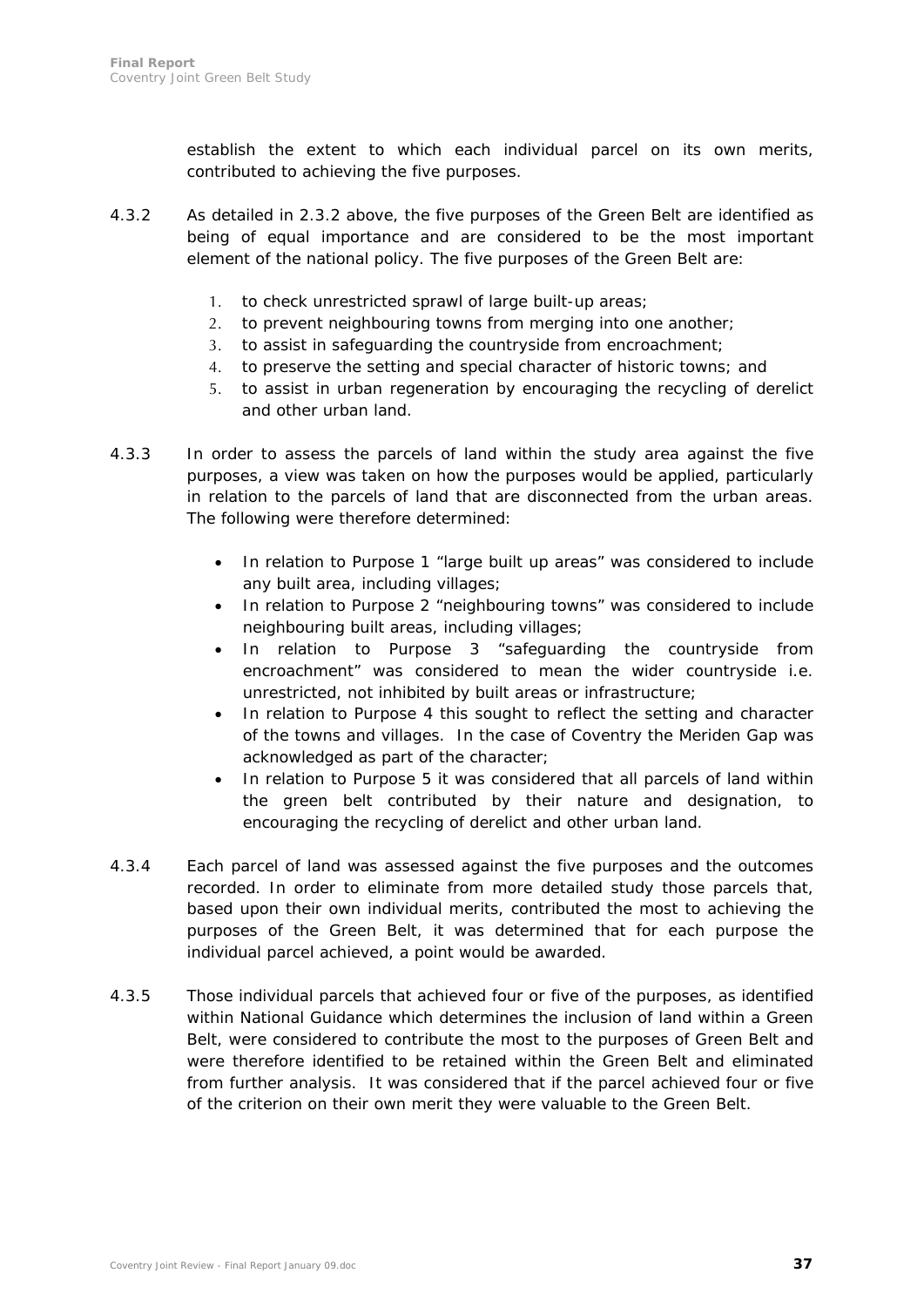- 4.3.6 Parcels that based upon their own individual merits achieved three or less of the purposes, were taken forward for more detailed study. It was considered that each of these parcels although contribute to the Green Belt in some way, do not contribute as significantly as those that achieved four or five of the identified purposes.
- 4.3.7 The extent to which each parcel achieved the five purposes is detailed within schedules 1 to 4 in Appendix 3. Figures 3.1 to 3.4 in Appendix 4 provide a visual representation of those parcels eliminated and those parcels taken forward for more detailed study. Table 3 below identifies the number of parcels identified to be retained in the Green Belt and the number taken forward for more detailed study.

| <b>Study Area</b>          | Total          | Number of         | Number of      |
|----------------------------|----------------|-------------------|----------------|
|                            | Number of      | <b>Parcels</b>    | <b>Parcels</b> |
|                            | <b>Parcels</b> | <b>Eliminated</b> | taken          |
|                            |                |                   | forward        |
| Coventry                   | 73             | 25                | 48             |
| Kenilworth                 |                |                   |                |
| Nuneaton and Bedworth      | 22             |                   | 16             |
| Warwick and Leamington Spa | 13             |                   |                |

Table 3: Number of Parcels Eliminated and Taken Forward

### **4.4 Phase 3: Further analysis**

- 4.4.1 Having identified and eliminating those parcels which contributed the most significantly to the purposes of Green Belt, the third phase of the assessment involved subjecting the remaining seventy three parcels to a more detailed analysis in order to identify those parcels that could be analysed in greater detail and considered by the four Authorities within their Core Strategies for future development.
- 4.4.2 There are five elements to this phase of the assessment that have been used to assess the parcels:
	- Primary Constraints
	- Secondary Constraints
	- Existing or Proposed Development
	- Landscape Assessment
	- Connectivity to the urban area

# **Primary Constraints**

4.4.3 Primary constraints were considered to be those aspects that are immoveable such physical matters and national designations. The primary constraints that were identified within each of the study areas are visually represented on Figures 4.1 to 4.4 in Appendix 5 and include: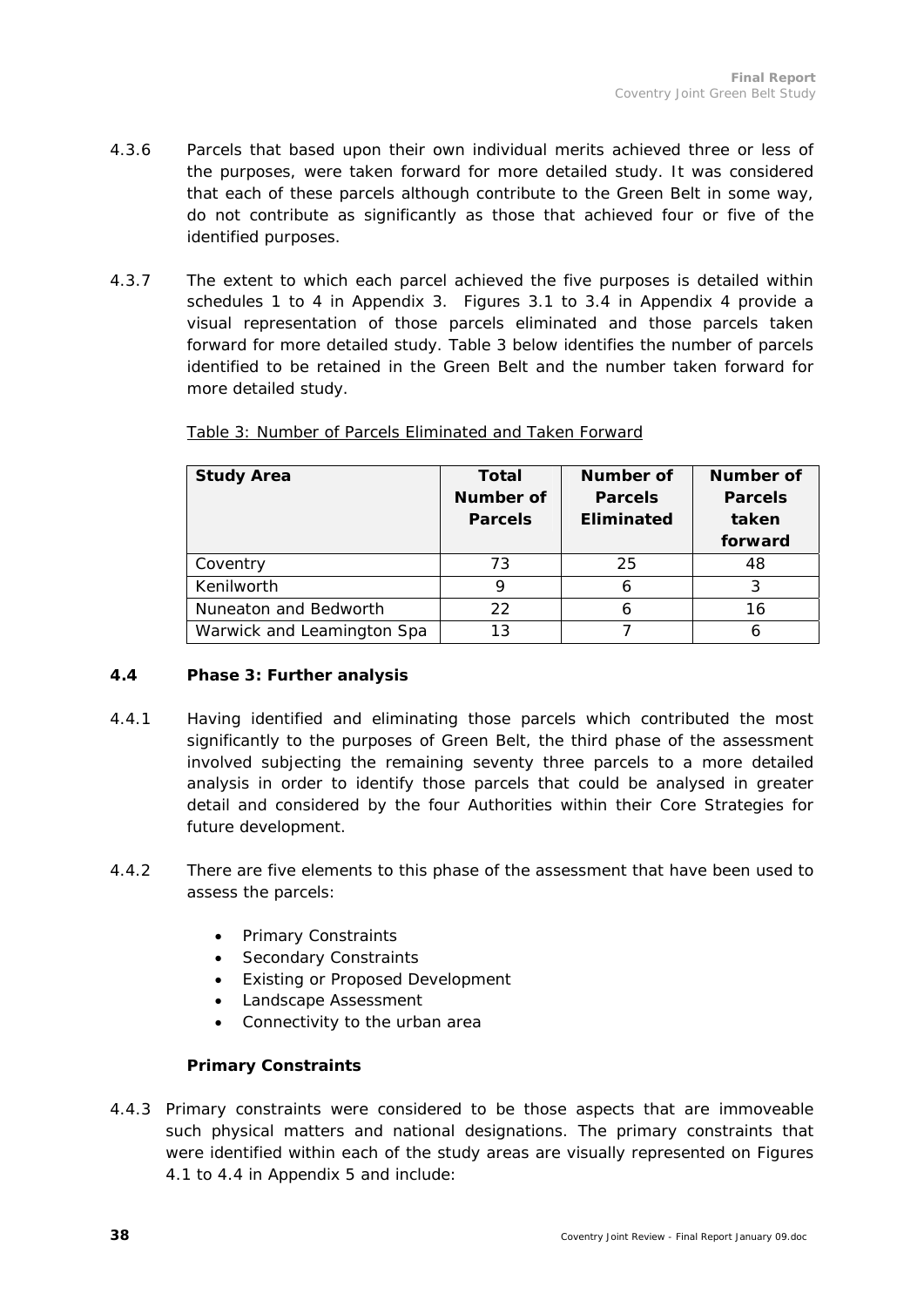### • **Ancient Woodlands**

Planning Policy Statement 9 "Biodiversity and Geological Conservation" states that "Ancient woodland is a valuable biodiversity resource both for its diversity of species and for its longevity as woodland. Once lost it cannot be recreated. They should not grant planning permission for any development that would result in its loss of deterioration unless the need for, and benefits of, the development in that location outweigh the loss of the woodland habitat".

### • **Registered Parks and Gardens**

The National Record of the Historic Parks and Gardens identifies those which are considered to make a rich and varied contribution to our landscape. Although inclusion of a Historic Park or Garden on the Register in itself brings no additional statutory controls, local authorities are required by central government to make provision for the protection of the historic environment in their policies and their allocation of resources. Inclusion on the Register is a material consideration in planning terms.

### • **Sites of Special Scientific Interest (SSSI's)**

Sites of Special Scientific Interest are designated by English Nature and are given protection against destruction and activities which are considered to be damaging. They are considered to be the country's very best wildlife and geological sites and are important as they support plants and animals that find it more difficult to survive in the wider countryside. The Natural Environment and Rural Communities Act 2006 ('the Wildlife and Countryside Act') gives English Nature the power to ensure SSSI's are protected and managed effectively now and in the future.

### • **Scheduled Ancient Monuments (SAM's)**

Scheduled Ancient Monuments are designated with the aim of preserving significant examples of the archaeological resource for the educational and cultural benefit of future generations. Once a site is scheduled, consent must be obtained from the Secretary of State for any works that affect it. It is a criminal offence to carry out unauthorised 'works' on a scheduled site. It is also an offence to cause either intentionally or through recklessness, damage to a scheduled monument.

# • **Flood Zones**

Planning Policy Statement 25 "Development and Flood Risk" states that flooding threatens life and causes substantial damage to property. It further states that the aims of planning policy on development and flood risk are to ensure that flood risk is taken into account at all stages in the planning process to avoid inappropriate development in areas at risk of flooding, and to direct development away from areas at highest risk. The Flood Zones have been considered taking into account the effects of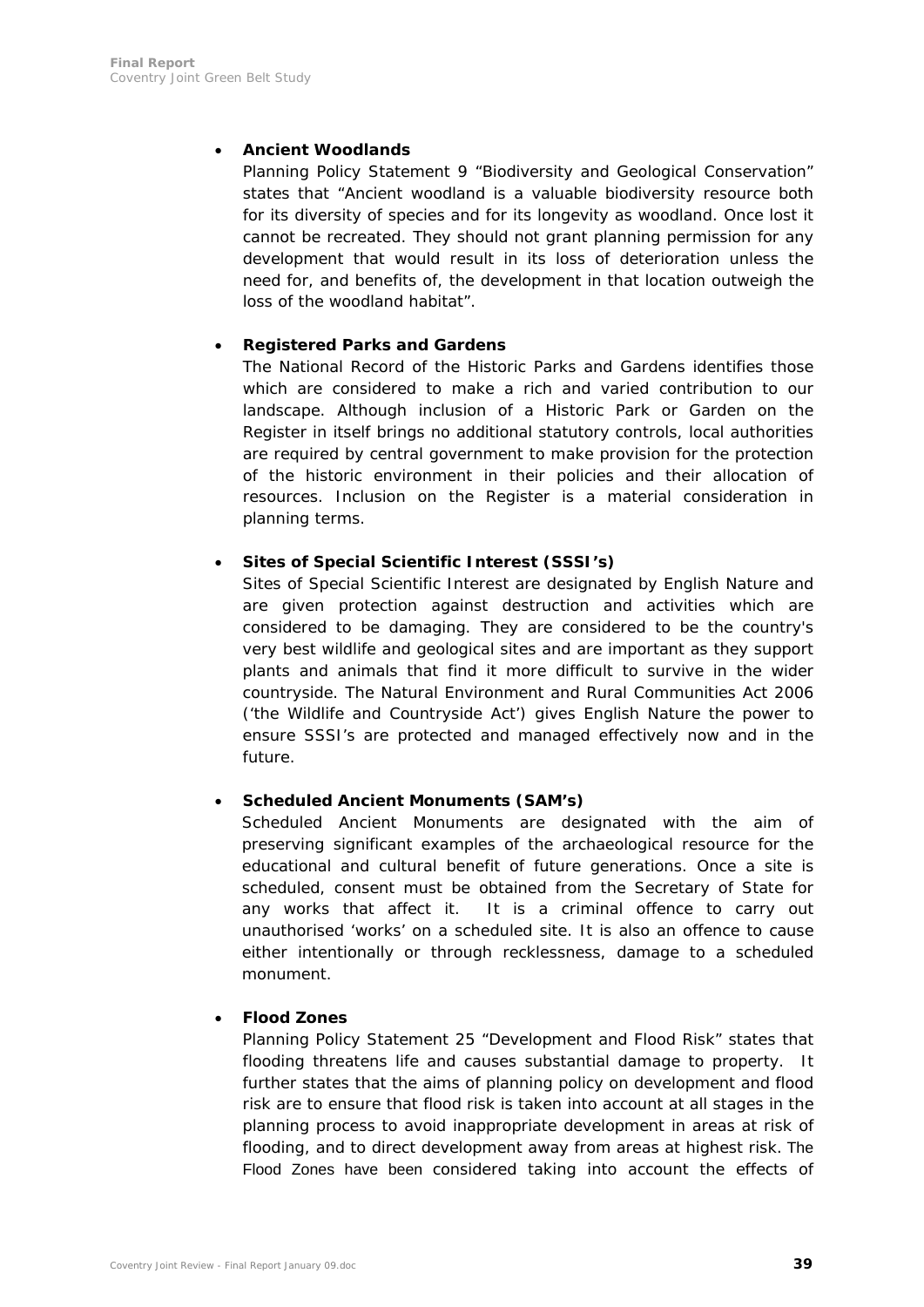climate change in accordance with the four Authorities Joint SFRA and Planning Policy Statement 1: Delivering Sustainable Development.

#### **Secondary Constraints**

4.4.4 Secondary constraints were considered to be those aspects that are of local importance and those that are considered to have an impact on development. Whilst they were still identified as constraints, they are generally considered less significant than a primary constraint. The secondary constraints that were identified within each of the study areas are visually represented on Figures 5.1 to 5.4 in Appendix 6 and include:

#### • **Local Nature Reserves (LNR's)**

Local Nature Reserves are a statutory designation made under Section 21 of the National Parks and Access to the Countryside Act 1949 and are places with wildlife or geological features that are of special interest locally. As they support habitats and species that are important at a local (and often national) level.

# • **Conservation Areas**

Conservation Areas are locally designated based upon special characteristics and features. They give broader protection than listing individual buildings as all characteristics and features are recognised as part of its character. Within a conservation area the local authority has extra planning controls over any type or size of development and protection against development affecting the setting of a Conservation Area.

### • **Green Wedges**

Green Wedges applies only to the Coventry study area as it relates specifically to designations within the Coventry Development Plan (CDP) 2001. The CDP states that Green Wedges are areas of Green Belt which form extensive tracts of open land penetrating the built-up area of Coventry from the countryside beyond and include remnants of the Arden landscape. They are considered to have a particular value in maintaining the openness and environmental quality of urban areas, assisting nature conservation, and providing people with access to the open countryside. Attention is given to the protection, conservation and enhancement of Green Wedges.

### • **Sites of Important Nature Conservation (SINC's)**

Sites of Important Nature Conservation are designations applied to important non-statutory designated sites of substantive ecological or geological/geomorphologic value. While identified sites do not receive statutory protection they are offered protection though Development Plans as they are considered to be of substantive nature conservation importance.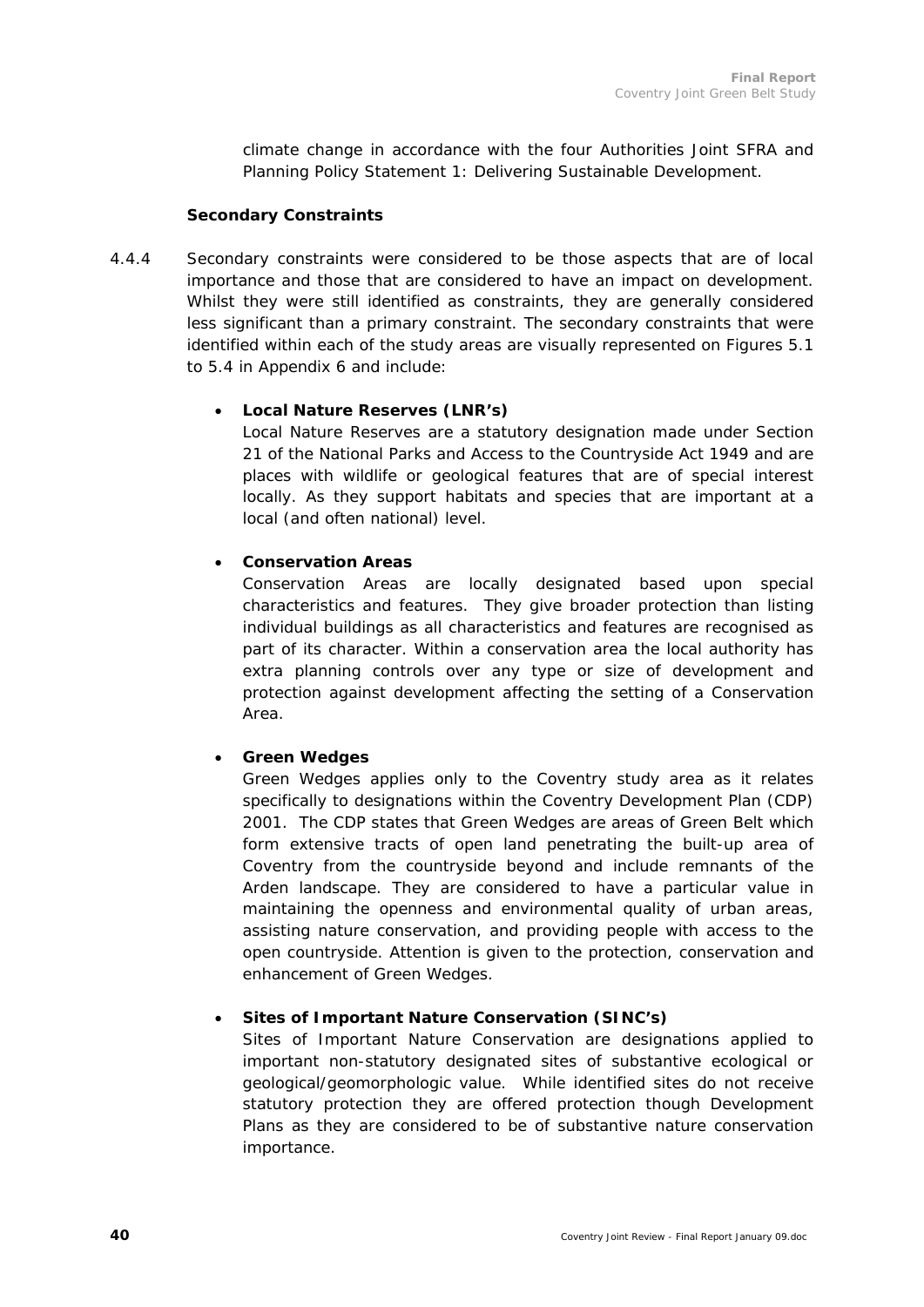# • **Regionally Important Geological Sites (RIGS)**

Regionally Important Geological Sites are similar to SINC's in that designations are applied to important non-statutory designated sites of substantive ecological or geological/geomorphologic value. While identified sites do not receive statutory protection they are offered protection though Development Plans as they are considered to be of substantive nature conservation/geological importance.

### • **Rail Tracks**

The presence of rail tracks can be a constraint to development by providing a physical boundary and form of separation and also through noise pollution. Planning Policy Guidance 24 "Planning and Noise" states that noise can have a significant effect on the quality of life enjoyed by individuals and communities and that the impact of noise can be a material consideration in the determination of planning applications. It is considered that noise-sensitive developments should be separated from major sources of noise such as rail transport.

#### • **Main Roads**

The presence of main roads can be a constraint to development by providing a physical boundary and form of separation and also through noise pollution. As stated above, PPG24 considers that noise-sensitive developments should be separated from major sources of noise. Road noise is included within this.

### • **Main Footpaths**

Main Footpaths relates to two specific trails within the study areas. Coventry Way was established in the 1970's and now consists of a number of routes through the Warwickshire countryside along areas of landscape, wildlife, historic and architectural interest. Centenary Way was proposed by the County Council to celebrate its centenary in 1989, and was opened in 1991. Running roughly north to south through the county, Centenary Way includes quiet and low-lying countryside, numerous country parks and canals.

• **Canals** 

The presence of the canal can be a constraint to development by providing a physical boundary and form of separation. Being 38 miles long with 13 locks, the Coventry Canal forms part of the Warwickshire Ring and the Leicestershire Ring and forms an important link between the northern and southern canal networks.

#### **Existing or proposed developments**

4.4.5 Existing or proposed developments were identified within the study areas as locations where there are currently existing built developments or developments that have been granted planning permission. As existing or permitted developments can have a significant impact upon a locality, it was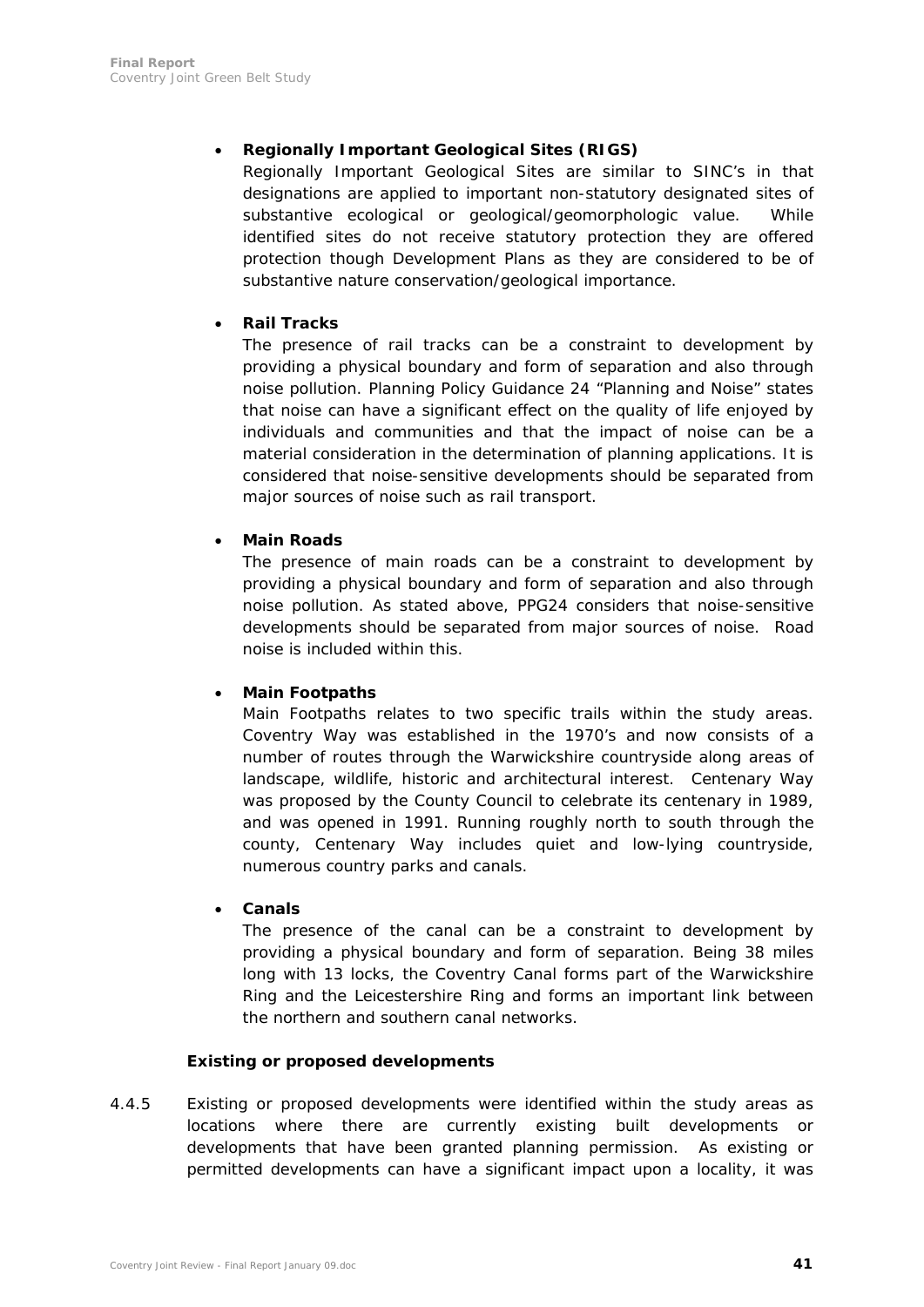determined that they should be taken into consideration as part of the further detailed analysis.

- 4.4.6 It was identified however, that some of the parcels contain existing development that was already well established and which in itself, contributed significantly to the landscape and setting within the study areas. Therefore, it was determined that existing or proposed development would not include villages, farms or established farm buildings. Existing or proposed development does therefore include:
	- Inter war and post war residential development;
	- The Warwick University expansion;
	- Existing employment areas;
	- Existing employment permissions (e.g. the Ansty Area & Peugeot);
	- Major junction improvements; and
	- Commercial uses.

#### **Landscape Value**

- 4.4.7 The landscape value element of the assessment has been undertaken by Richard Morrish Associates and David Brown Landscape Design.
- 4.4.8 Whilst landscape and visual matters are not directly cited in the five purposes of PPG2, they do have a particular bearing on the 'preservation of the setting and special character of historic towns' and 'safeguarding the countryside from encroachment'.
- 4.4.9 It is considered that all land included within the present Green Belt should contribute to the planning purposes. However, some areas may make a lesser contribution than others and be less essential to Green Belt purposes and objectives. The value of the landscape within each of the parcels was therefore considered in relation to the contribution it makes to the Green Belt.
- 4.4.10 The methodology for assessing the value of the landscape in relation to the Green Belt was undertaken in line with "Guidelines for Landscape and Visual Impact Assessment" (2<sup>nd</sup> Edition 2002).
- 4.4.11 During the assessment of the value of the landscape to the Green Belt reference has been made to previous landscape studies of the area, including:
	- Design Guidelines for Coventry's Ancient Arden (1995)
	- The Countryside Agency Landscape Character Map of Britain (1999)
	- The Warwickshire Landscapes Guidelines (1993)
	- The Borough of Rugby Landscape Assessment (2006)
	- Coventry Urban Fringe Landscape Assessment (2007)
	- Nuneaton and Bedworth Borough Landscape Assessment (2008)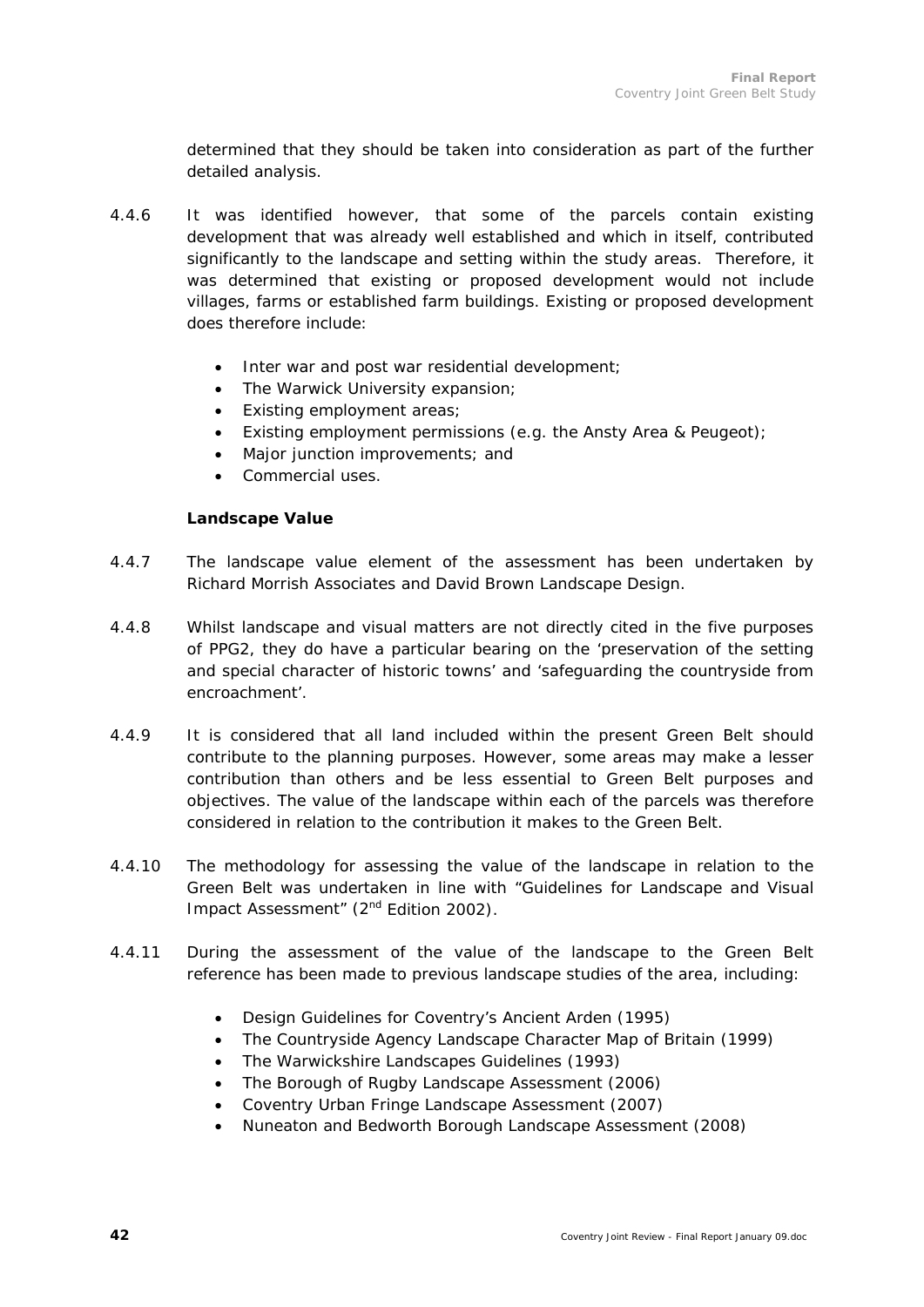- 4.4.12 Information has also been gained from reviewing information on geology, ecology, archaeology and national planning designations. A topographical analysis has helped to identify some principle viewsheds within the study areas. These are visually represented on Figures 6.1 to 6.3 in Appendix 7.
- 4.4.13 Figure 7.1 in Appendix 8 details the Landscape Character Areas relevant to the Study areas based upon the Countryside Agency's Landscape Classifications. Figure 8.1 to 8.3 in Appendix 9 further identify the Landscape Character Types based upon the Warwickshire Landscape Guidelines.
- 4.4.14 Each parcel within the study areas has been visited on at least two occasions in order to assess its landscape value and visual attributes. Photomontages within Appendix 10 provide visual representation of the views from the study areas. The information gathered has confirmed and refined the outcomes of the desktop study. Important views to historic cores have been noted and the potential for landscape improvements have also been assessed. The results of the landscape value assessment contribute to identifying parcels where there may be potential for the release of land for future development and where further, more detailed examination would be appropriate.
- 4.4.15 Following the desk study and field analysis of the value that the landscape within the parcels contributes to the Green Belt, each parcel was determined as being either of higher, medium or lower landscape value to the Green Belt. The three categories used to determine the higher, medium or lower value are:

### • **Higher Value**

The parcel is considered to have high value for Green Belt function and for the objectives of land defined by Green Belt policy. Removing these areas from the Green Belt or allowing major development within them would diminish the setting and character of existing settlement. Minor landscape enhancements such as new hedge and tree planting or improvements to footpath networks might further enhance the value of the landscape to the Green Belt function.

### • **Medium Value**

The parcel is considered to have medium value for Green Belt function due to degraded landscape characteristics (e.g. loss of field pattern, woodland degradation and urban fringe activities). These parcels could benefit from specific enhancement works including the creation of new multi-use corridors for conservation and public recreation.

#### • **Lower Value**

These parcels are considered to make a less valuable contribution to the Green Belt in comparison to other parcels. Further studies should be undertaken to examine whether there are opportunities for urban expansion in these areas.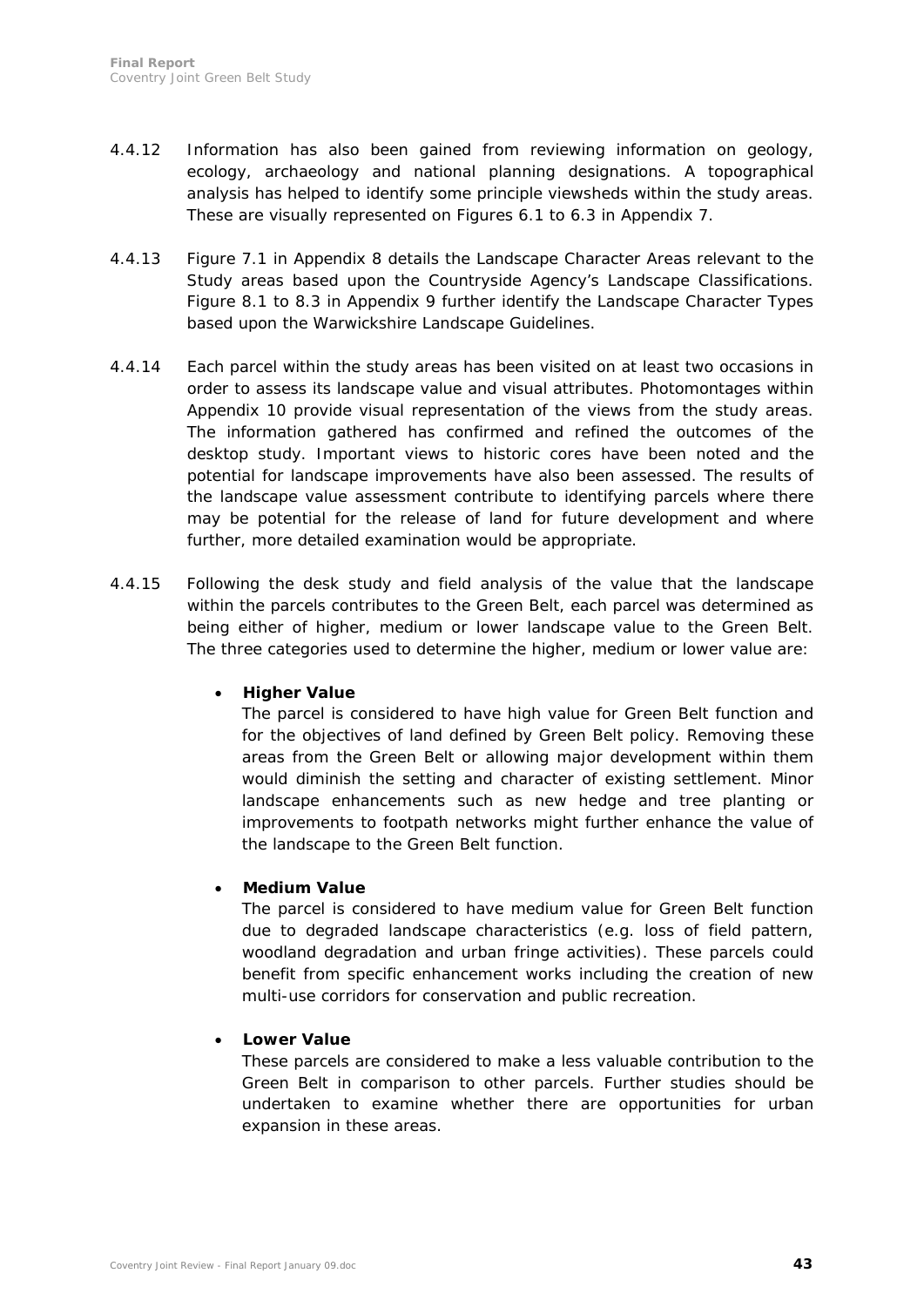4.4.16 Schedules 5 to 8 within Appendix 11 provide summaries of the landscape value assessment for the parcels.

#### **Connectivity to the Urban Area**

- 4.4.17 Connectivity of the individual parcels to the urban area was the final element of the further analysis. Whilst the purpose of this study is not to identify specific sites to be removed from the Green Belt for future development, rather to identify more specific parcels of land for the four Local Authorities to consider in greater detail through their Core Strategies, it is considered that in order for a site to come forward for development in the future, it must be in some way connected to the urban area. It would not be considered appropriate for a parcel to be taken forward for detailed site identification if it is not connected to an urban area.
- 4.4.18 Three categories were therefore established and each parcel assessed in relation to these. The three categories are:
	- The parcel physically connects to an urban area
	- The parcel is connected to the urban area through another parcel which is directly connected to the urban area
	- The parcel does not connect with the urban area.

#### **4.4 Phase 4: Scoring**

4.5.1 In order to establish which parcels of lands should be taken forward for site identification for future development, and in order to identify a hierarchy that parcels should be considered and further analysed to identify specific sites for development, a scoring system was established to assess the five elements of the analysis. Table 4 sets out the structure of the scoring system.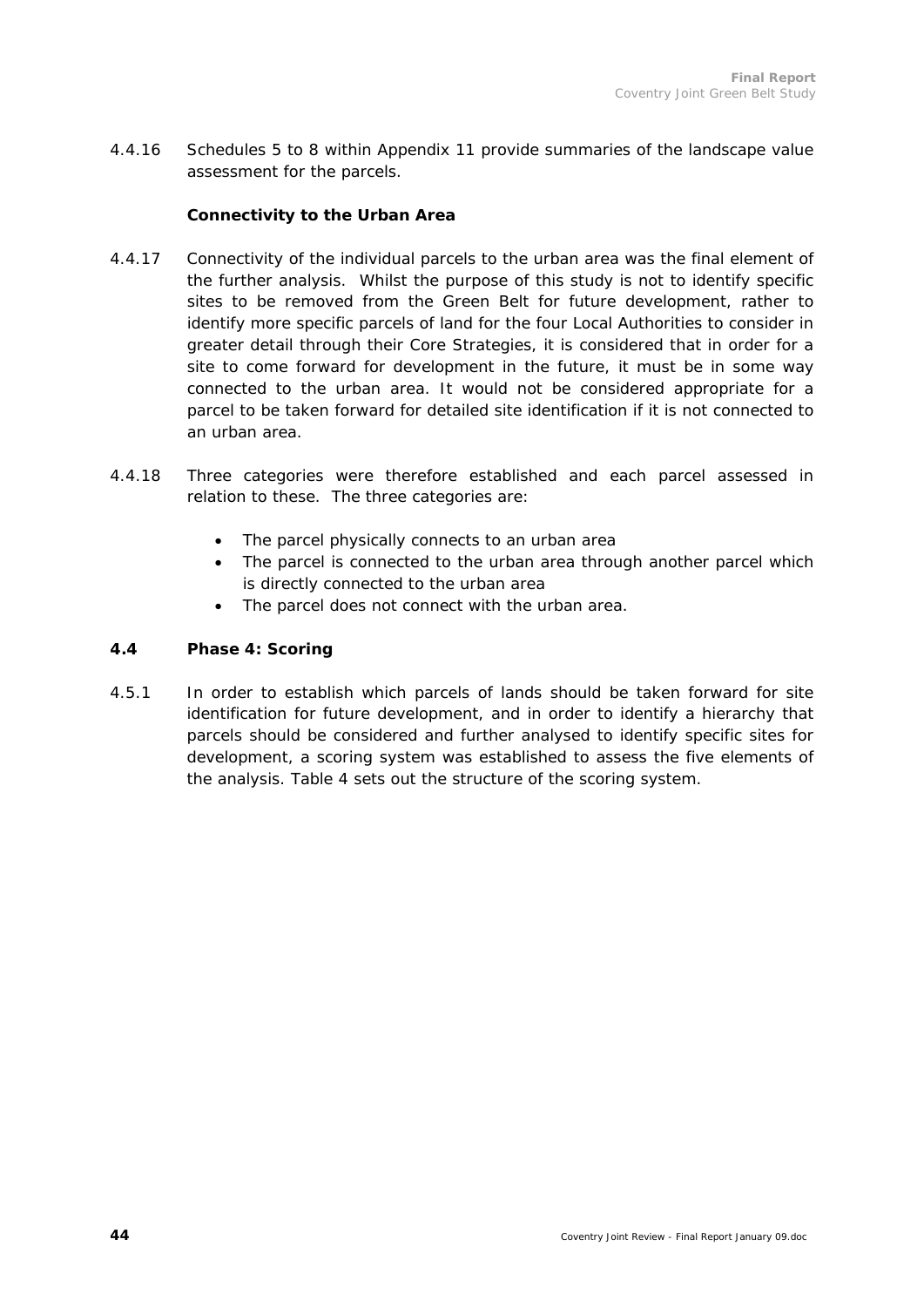|  |  | Table 4: Scoring System for Detailed Study |  |
|--|--|--------------------------------------------|--|
|  |  |                                            |  |

| Primary             | Primary Constraints.                                                | 2 points    |
|---------------------|---------------------------------------------------------------------|-------------|
| <b>Constraints</b>  |                                                                     |             |
|                     | <b>Additional Points:</b>                                           |             |
|                     | - Contains Flood Zone 2.                                            | 2 points    |
|                     | - Contains Flood Zone 3a.                                           |             |
|                     |                                                                     | 3 points    |
|                     | - Contains Flood Zone 3b                                            | 4 points    |
|                     | - Multiple constraints (i.e. 2 or more of                           |             |
|                     | the same constraint).                                               | 1 point     |
|                     | - Parcel borders a Primary Constraint.                              | 1 point     |
|                     |                                                                     |             |
| Secondary           | Secondary Constraints.                                              | 1 or 0.5    |
| <b>Constraints</b>  |                                                                     | points each |
|                     | <b>Additional Points:</b>                                           |             |
|                     | - Parcel borders a secondary constraint.                            | 0.5 points  |
|                     | Multiple constraints (i.e. 2 or more of<br>$\overline{\phantom{0}}$ | 0.5 points  |
|                     | the same constraint).                                               |             |
| <b>Existing</b>     | The parcel contains no development and                              | 3 points    |
| <b>Developments</b> | there are no current permissions.                                   |             |
| and                 |                                                                     |             |
| <b>Permissions</b>  | The parcel contains development or there is                         | 2 points    |
|                     | a current permission.                                               |             |
|                     |                                                                     |             |
|                     | The parcel contains development and there                           | 1 point     |
|                     | are current permissions.                                            |             |
| Landscape           | The landscape of the parcel is considered to                        | 3 points    |
| <b>Value</b>        | be of higher value.                                                 |             |
| <b>Assessment</b>   |                                                                     |             |
|                     | The landscape of the parcel is considered to                        | 2 points    |
|                     | be of medium value.                                                 |             |
|                     |                                                                     |             |
|                     |                                                                     |             |
|                     | The landscape of the parcel is considered to                        | 1 points    |
|                     | be of lower value.                                                  |             |
| Connectivity        | The Parcel is connected to an urban area.                           | 0 points    |
|                     |                                                                     |             |
|                     | The parcel is connected to the urban area                           | 1 point     |
|                     | through an adjoining parcel.                                        |             |
|                     |                                                                     |             |
|                     | The parcel is not connected to the urban                            | 2 points    |
|                     | area.                                                               |             |

4.5.2 As the primary constraints are those aspects that are immoveable such as physical matters and national designations, it was considered that for each constraint identified within a parcel 2 points would be awarded. However, it was also identified that within some parcels there may be instances where additional points should be awarded.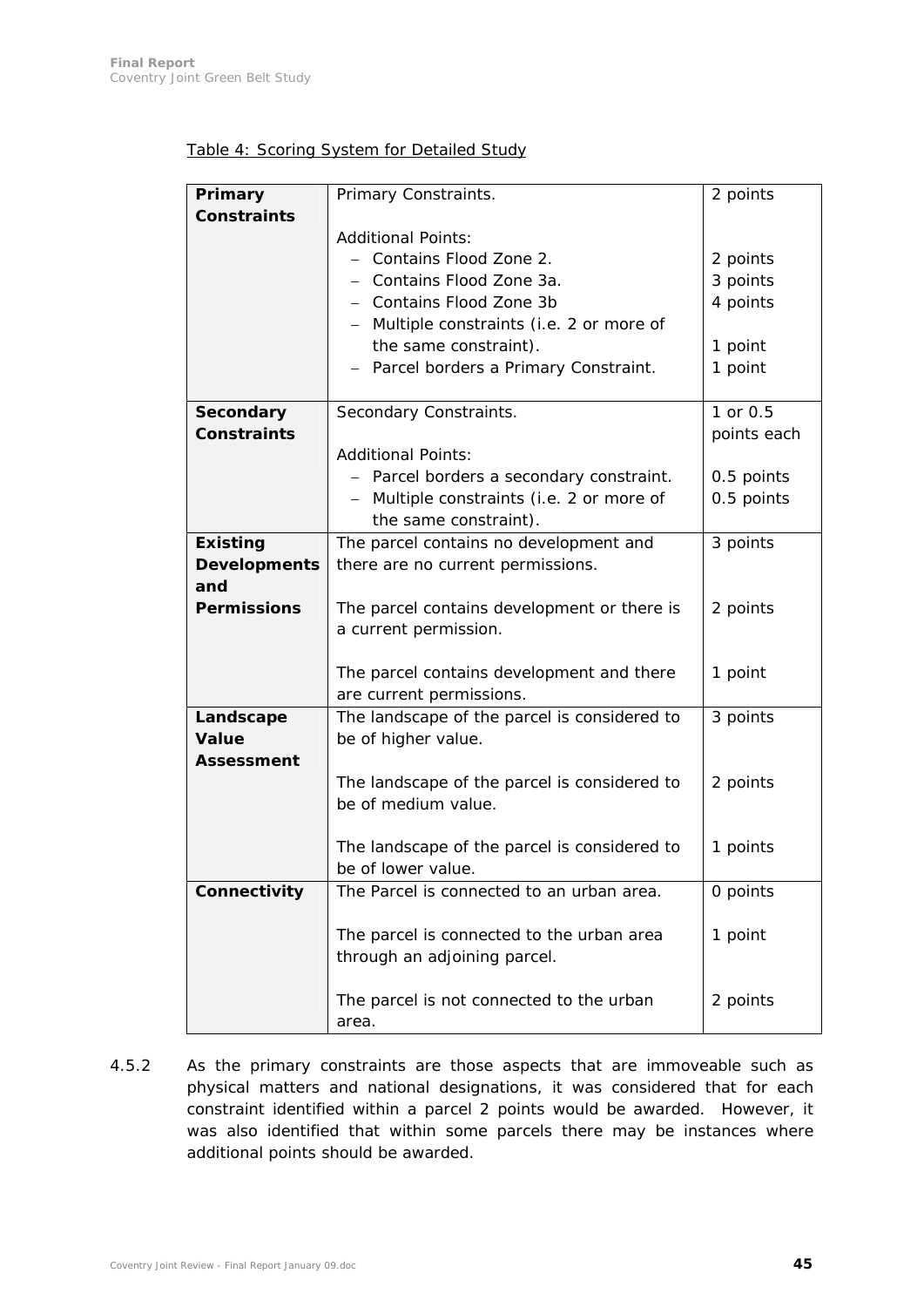- 4.5.3 Such instances include when there were multiples of the same constraints within an individual parcel in which instance an extra point was added per multiple constraint. For example, if a parcel contained two Ancient Woodlands, it would score 2 points for the constraint and an additional 1 point for a multiple constraint.
- 4.5.4 Additional points were also awarded where a parcel bordered a primary constraint which may impact upon any development that took place within the parcel. In this instance an additional point was also added.
- 4.5.5 Flood Zones were also awarded additional points. PPS25 categorises Flood Zones into four levels.
	- Zone 1 Little or no annual probability of flooding from rivers of  $< 0.1\%$ .
	- Zone 2 Low to medium annual probability of flooding of 0.1-1.0% from rivers.
	- Zone 3a High annual probability of flooding of 1% or greater from rivers.
	- Zone 3b The Functional Flood Plain, annual probability of greater than 5% from rivers.
- 4.5.6 Flood Zones 2, 3a and 3b are those which would have an impact upon the future use of a parcel for development and therefore each level of Flood Zone resulted in additional points being awarded to a parcel. It is recognised however, that there Flood Zones represent varying degrees of constraint and therefore parcels that contained Flood Zone 2 were awarded 2 points, and parcels containing Flood Zones 3a or 3b were awarded 3 and 4 points respectively. In the instance where a parcel contained two Flood Zones, the higher level point was awarded as this would be more restrictive to development. PPS25 identifies that Flood Zone 1 is all the land falling outside Zones 2 and 3. Flood Zone 1 was therefore not a consideration for this study.
- 4.5.7 The scoring for the secondary constraints is similar to that of the primary constraints, but as they are considered less significant than a primary constraint, each constraint was awarded 1 point. Within the secondary constraints however, there are two tiers of constraints to recognise the difference between statutory designations (i.e. Local Nature Reserves (LNR's)) and local designations (i.e. Sites of Important Nature Conservation (SINC's)). Therefore SINC's and Regionally Important Geological Sites (RIGS) were only awarded 0.5 points per constraint.
- 4.5.8 Where multiples of the same secondary constraints were identified within an individual parcel, an additional 0.5 points were added per multiple. For example, if a parcel contained two LNR's, it would score 1 point for the constraint and an additional 0.5 point for the multiple constraint.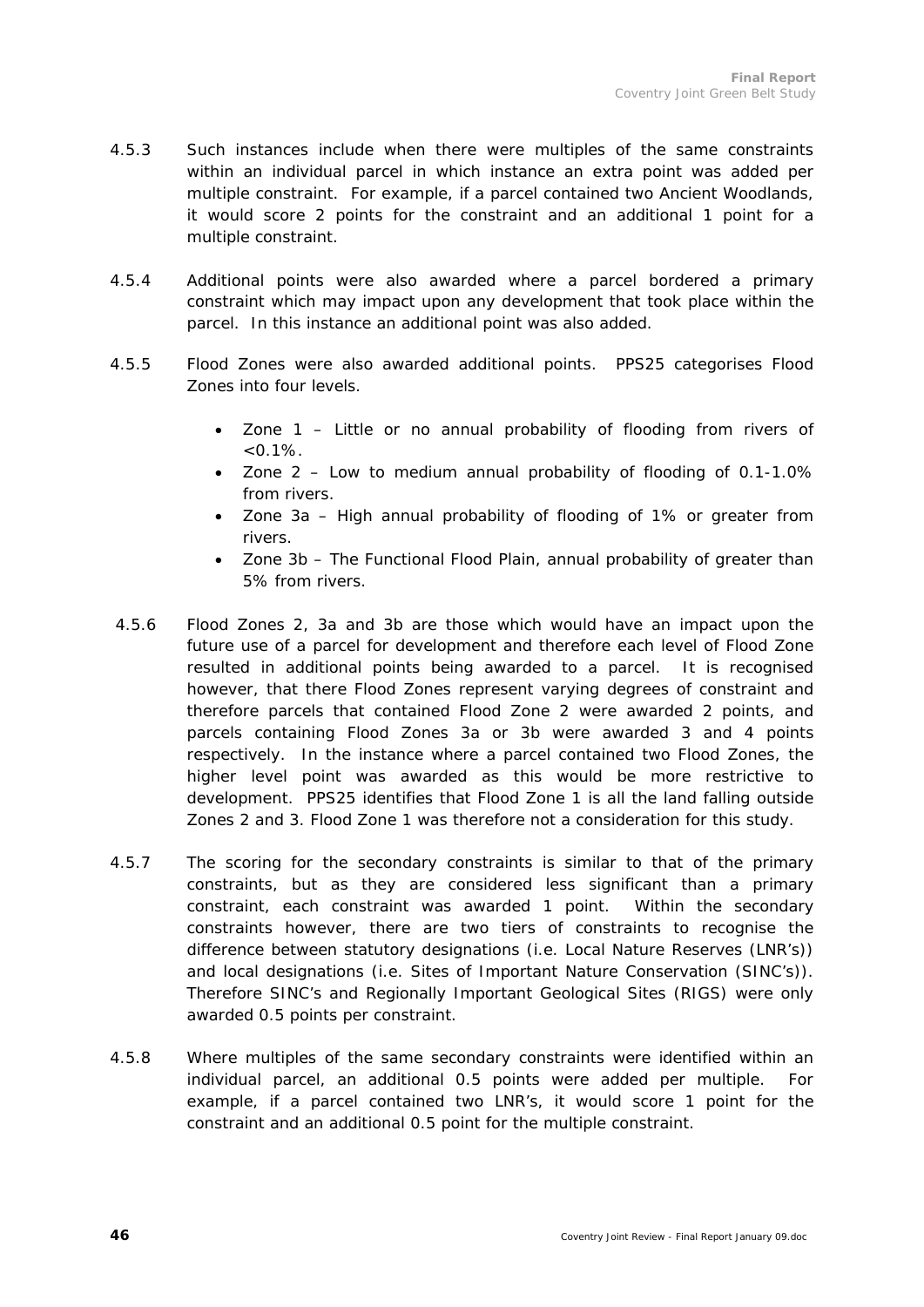- 4.5.9 Additional points were also awarded where a parcel bordered a secondary constraint which may impact upon any development that took place within the parcel. In this instance an additional 0.5 points were also added.
- 4.5.10 In the instance that a parcel contains a statutory secondary constraint and a locally designated secondary constraint for example, a LNR and a SINC, the LNR would be awarded the point as this designation is more restrictive to development.
- 4.5.10 The scoring for existing developments and Permissions was based upon a tiered approach. As existing development or permissions within a parcel may result in the parcel, or an area of land within a parcel, being more acceptable or suitable for development, points were awarded. However, if a parcel contained no development or permissions, it was considered that this was a potential constraint and resulted in the parcel being less suitable for future development.
- 4.5.11 Parcels therefore that contained existing development (as defined at 4.4.5 above) and permissions were only awarded 1 point, whereas parcels that contained no development and no permissions were awarded 3 points. In the instance that a parcel contained either development or a permission, 2 points were awarded.
- 4.5.12 The landscape value assessment was undertaken on the basis of establishing the value that the landscape within each parcel contributed to the Green Belt. Therefore those parcels that were identified to provide higher value to the Green Belt were awarded 3 points.
- 4.5.13 Those parcels that were considered to provide medium value to the Green Belt were awarded 2 points, and those parcels where the landscape was identified as being of lower value to the Green Belt were awarded 1 point.
- 4.5.14 The connectivity element of the assessment was undertaken to eliminate those parcels that are not in some way connected to the urban forms in the study areas. As stated above at 4.4.17, three categories have been established to assess the criteria.
- 4.5.15 Those parcels that are directly connected to an urban area were not awarded any points as if it is connected, it does not constitute a constraint to development. Parcels connected to the urban area through an adjoining parcel which is directly connected to the urban area were awarded 1 point as it was considered that that not being directly connected may be a constraint but the connectivity through a parcel directly connected contributed to alleviating this constraint. Parcels that do not connect to an urban area either directly or indirectly were awarded 2 points as this is considered to be a constraint to future development.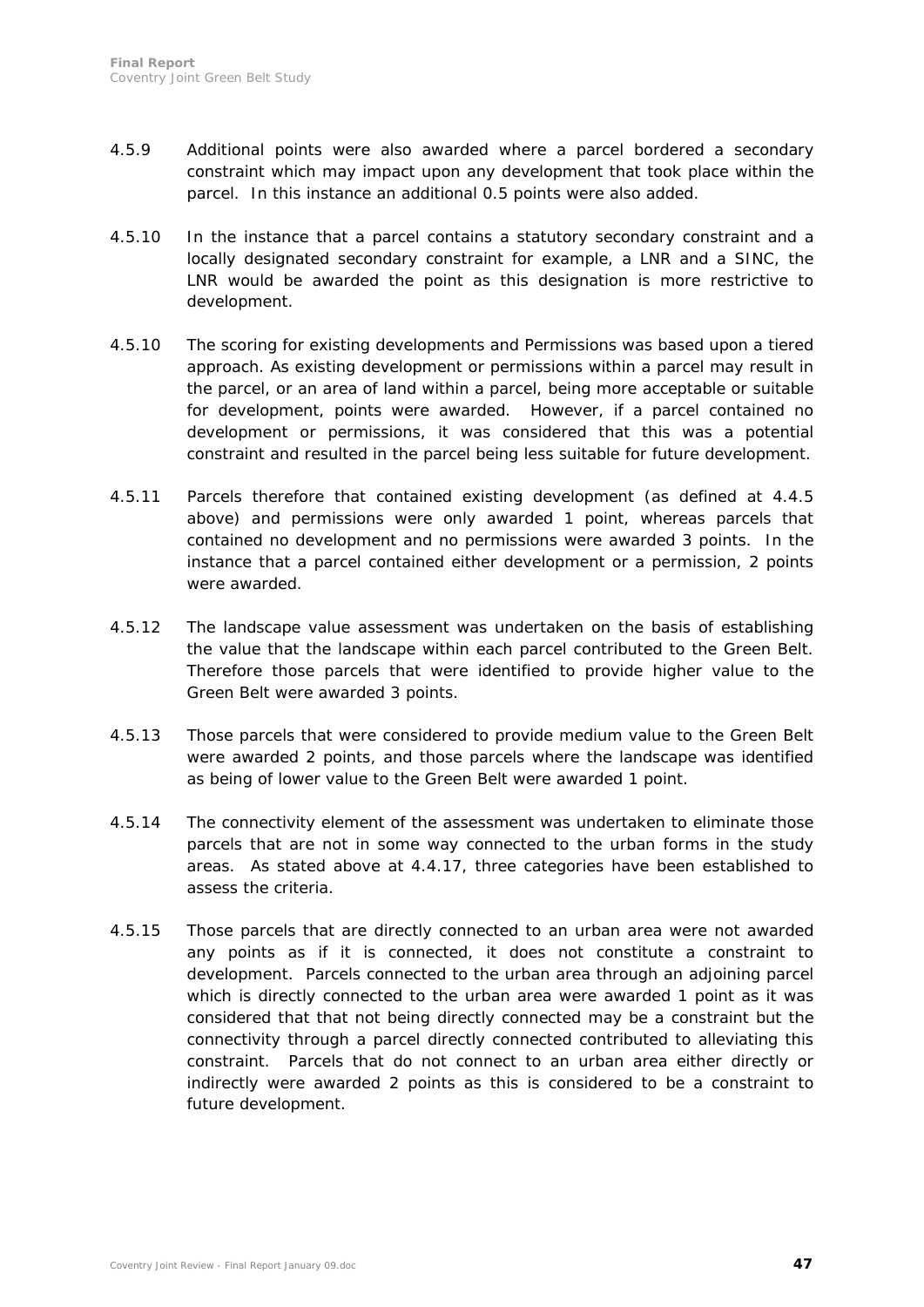- 4.5.16 Schedules 9 to 12 provide summaries of the further analysis of the parcels and are contained within Appendix 12, whilst Appendix 13 details the scoring matrices for the four study area.
- 4.5.17 The maximum score that the parcels within the Coventry study area could achieve was 33, whilst for Kenilworth, Nuneaton, Bedworth. Warwick and Leamington Spa study areas, the maximum score achievable was 32. The maximum for Coventry was higher due to the inclusion of Green Wedges within the analysis.
- 4.5.18 Having scored all the constraints to future development and identified final scores for each individual parcel, it is possible to identify those parcels which are less constrained in terms of their potential development.
- 4.5.19 For illustrative purposes only, those parcels that achieved 35% or less of their respective maximum score have been separately identified in this report as the least constrained parcels. The 35% requirement was determined by analysing the range of scores achieved and identifying an appropriate level which would potentially provide an adequate number of parcels that could potentially be studied in much greater detail in the first instance and could meet the RSS requirement.
- 4.5.20 However, this does not imply that only the least constrained parcels (35% or less) should be considered further or that those that scored above 35% should not be considered further. The four local authorities may wish to undertake more detailed analysis of the parcels through their individual Core Strategies, taking on board other issues such as localised criteria.
- 4.5.21 In relation to the Coventry study area the 35% achievement equated to scores of 11.5 and below and resulted in twenty eight parcels being identified.
- 4.5.22 In relation to Kenilworth, Nuneaton, Bedworth, Warwick and Leamington Spa study areas, the 35% equated to scores of 11 and below and resulted in fourteen parcels being identified; three parcels at Kenilworth, six parcels at Nuneaton and Bedworth, and five parcels at Warwick and Leamington Spa.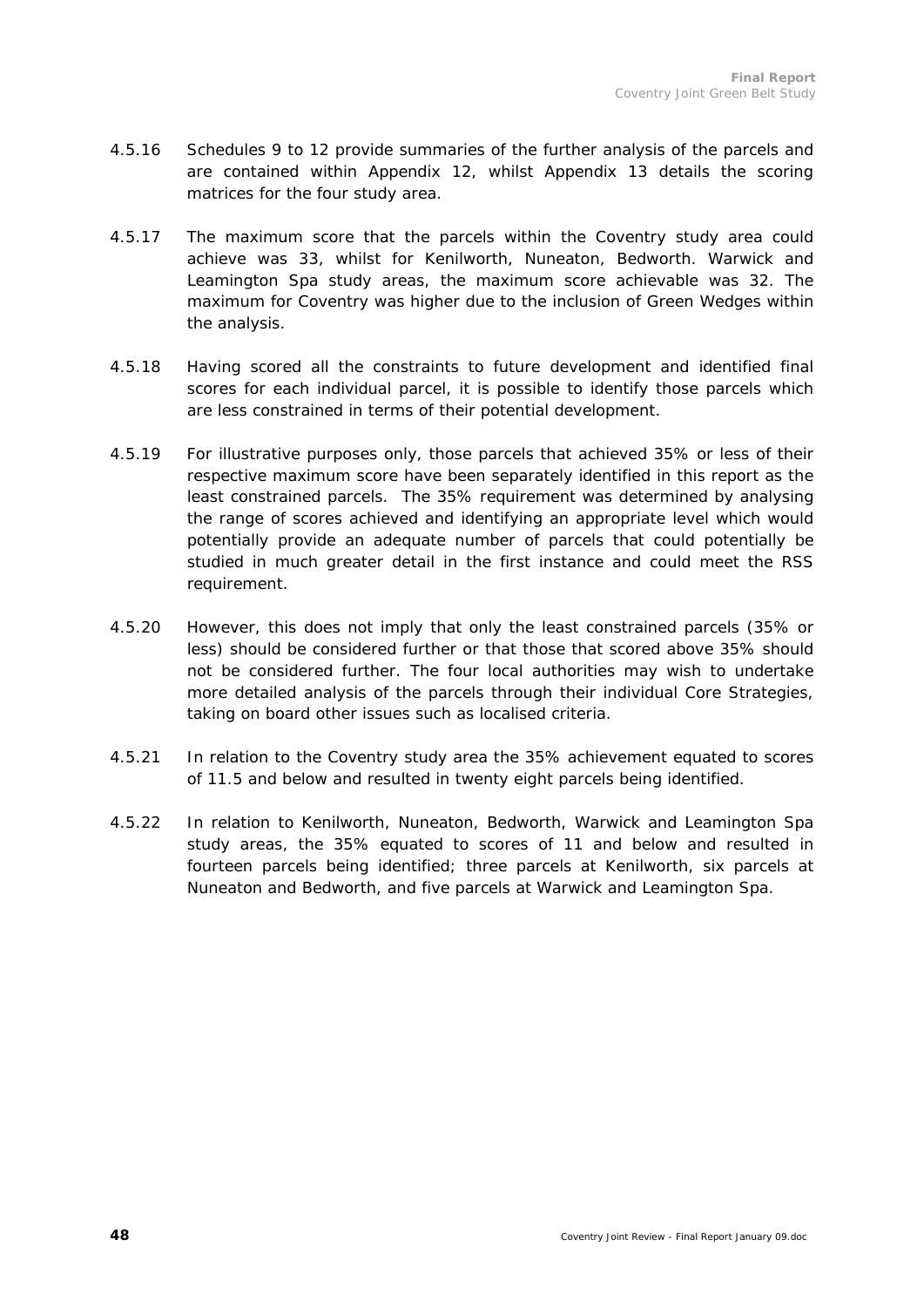# 5.0 Report Findings

#### **5.1 Overview**

5.1.1 The purpose of this section is to outline the findings of the study and detail the parcels within the study area that have been identified as the least constrained and which the four Local Authorities can analyse further through their individual Core Strategies for the potential provision of future development.

#### **5.2 Coventry**

- 5.2.1 As detailed above in 4.5.21 within the Coventry study area, twenty seven parcels have been established as the least constrained and identified for more detailed analysis by the four Local Authorities. However, one parcel which has been identified, parcel C21b, scored low but is being discounted from further analysis and site identification. The study has not taken into account existing land uses as it is considered that this is a site specific issue that should be considered on a site by site basis by the individual Authorities through their Core Strategies. However, it is clearly indicated within the Coventry Development Plan that the parcel is the Coventry War Memorial Park. It is therefore not considered appropriate to progress with this parcel and it is recommended to be eliminated from future studies and analysis.
- 5.2.2 The twenty six parcels relating to Coventry that have been identified as the least constrained within the study area are visually represented in Figure 9.1 in Appendix 14. Figure 9.5 shows the Coventry parcels in relation to those identified within the remainder of the study area as well as within a regional context.
- 5.2.3 The original Project Brief requested that a hierarchy be provided as a result of the study, outlining the order that the identified parcels be brought forward for greater analysis and consideration by the four Authorities. However, upon reflection, the four Authorities have identified that a hierarchy would not be beneficial as it may restrict sites coming forward for development not only within the 35% and below parcels, but also within those sites that scored above 35%.
- 5.2.4 Table 5 below sets out those parcels relating to Coventry that scored 35% or below.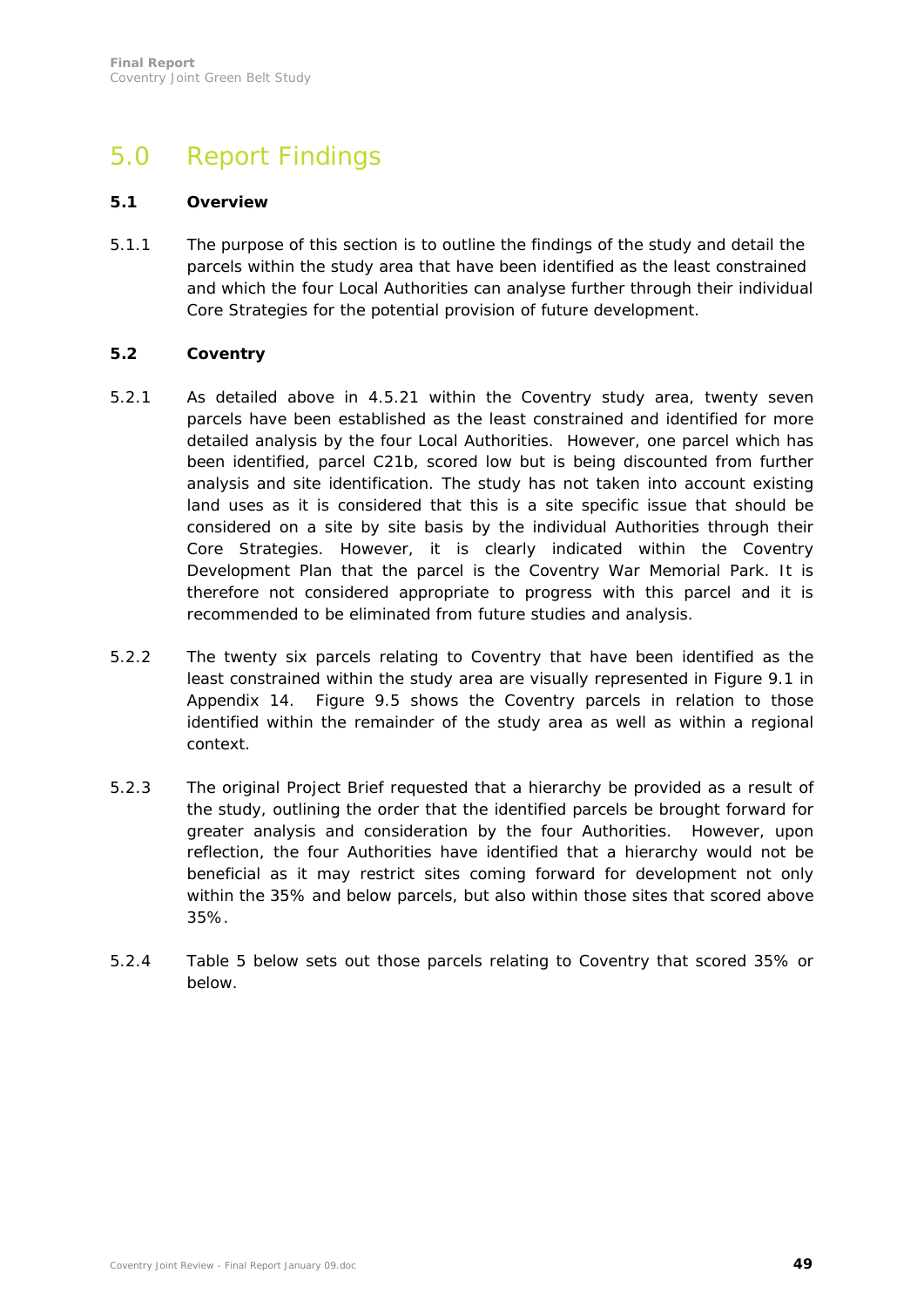#### Table 5: Coventry Parcels 35% or Below

| <b>Parcel Reference</b>                                                                                        | <b>Score</b> |
|----------------------------------------------------------------------------------------------------------------|--------------|
| C <sub>9</sub> b                                                                                               | 5            |
| C15b                                                                                                           | 5.5          |
| C19d                                                                                                           | 6            |
| C <sub>2</sub> d, C <sub>2</sub> g, C <sub>4</sub> b, C <sub>10a</sub> , C <sub>12c</sub> , C <sub>15a</sub> , | 7.5          |
| C <sub>1</sub> b                                                                                               | 8            |
| C4c, C12a, C12b, C14c, C19b, C20a                                                                              | 8.5          |
| C19a, C19c                                                                                                     | 9.5          |
| C <sub>2</sub> e, C <sub>2f</sub> , C <sub>4d</sub> , C <sub>12e</sub> , C <sub>20b</sub>                      | 10.5         |
| C <sub>2</sub> c, C <sub>8</sub> d, C <sub>13</sub> b                                                          | 11.5         |

#### **5.3 Nuneaton and Bedworth, Kenilworth and Warwick and Leamington Spa**

- 5.3.1 As detailed above in 4.5.22 within the remainder of the study area, fourteen parcels have been established as the least constrained and identified for more detailed analysis by the four Local Authorities.
- 5.3.2 The fourteen parcels are visually represented in Figure2 9.2 to 9.4 in Appendix 14. Figure 9.5 also identifies the parcels in relation to those identified in relation to Coventry as well as within a regional context.
- 5.3.3 Table 6 below sets out those parcels relating to Nuneaton and Bedworth, Kenilworth and Warwick and Leamington Spa that scored 35% or below

Table 6: Ranked Kenilworth Parcels Based upon Scores

| <b>Parcel Reference</b>                | <b>Score</b> |
|----------------------------------------|--------------|
| WL6b                                   | 4            |
| <b>WL10</b>                            | n            |
| K3                                     | 7.5          |
| NB <sub>5a</sub>                       | 8            |
| NB1a, NB1b, , NB4c, K4, K5, WL5a, WL6a | 8.5          |
| NB4d, WL2                              | 10.5         |
| NB <sub>8</sub> a                      |              |

#### **5.4 Summary**

5.4.1 Of the one hundred and seventeen parcels initially identified within the study areas, forty one have been identified as the least constrained in environmental and physical terms.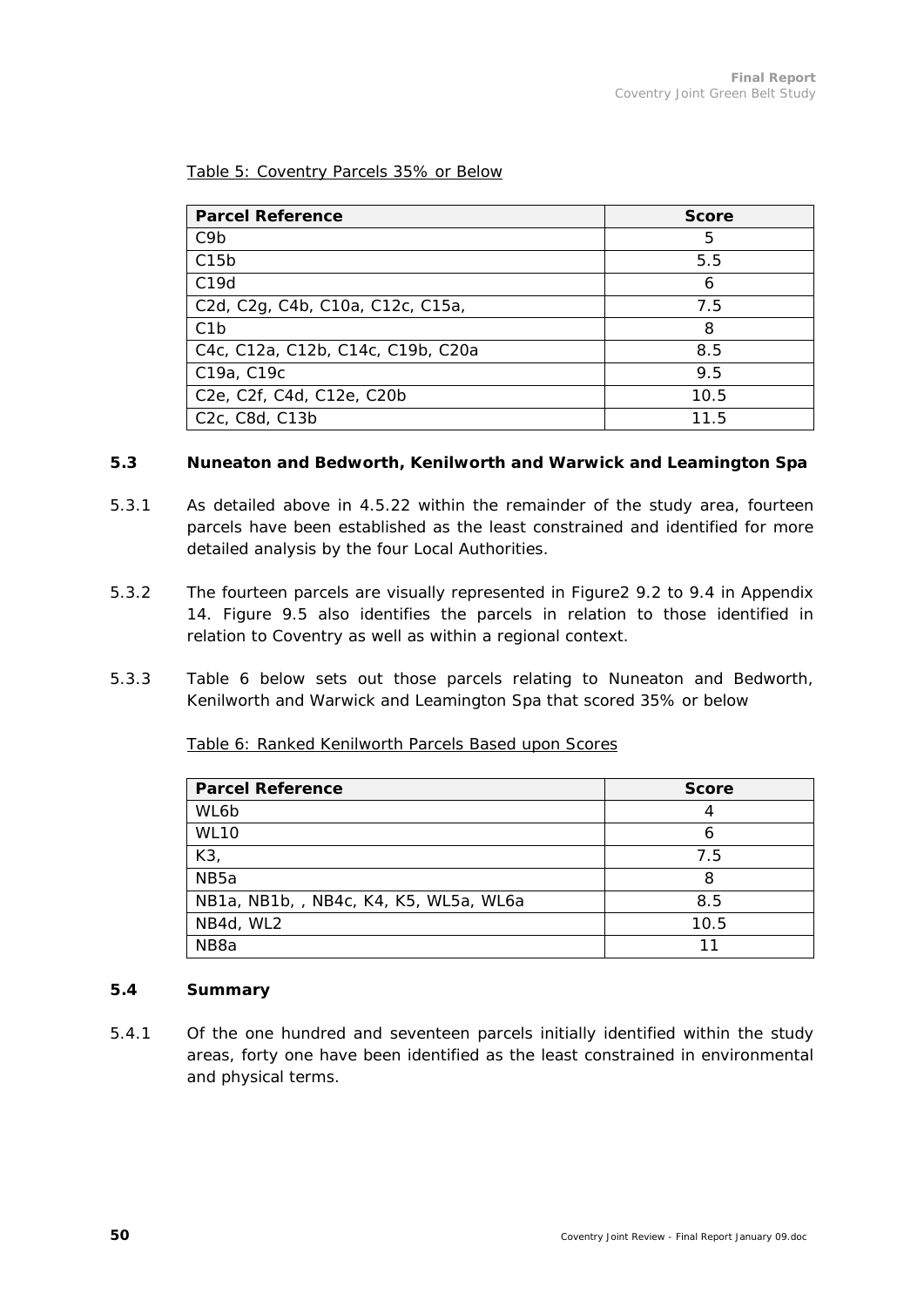- 5.4.2 Having undergone the detailed analysis, there will be a range of other factors that will need to be considered at the local level, which may contribute to identifying sites within the above parcels for possible allocation within the respective Core Strategies.
- 5.4.3 In order to provide a finer grained, more detailed analysis of the parcels to identify specific sites for future development factors for consideration should include:
	- Provisional Local Wildlife Sites;
	- Ecological issues;
	- Sustainability Issues;
	- Infrastructure availability and constraints;
	- Land availability;
	- deliverability;
	- Relationship with the Green Belt;
	- Agricultural land Classification;
	- Archaeological Constraints;
	- Character & setting; and
	- Historic Landscape Character Analysis.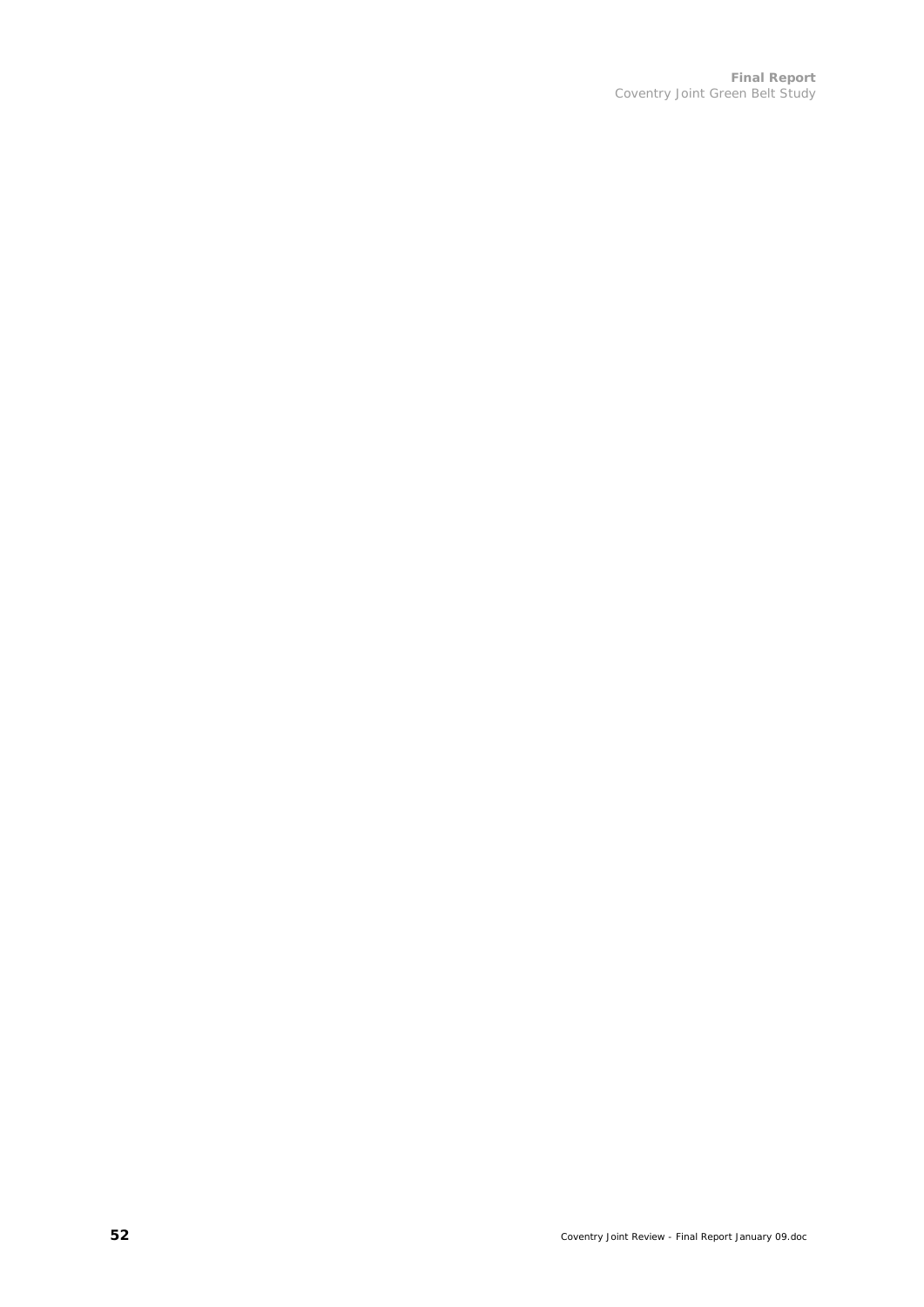# 6.0 Recommendations

### **6.1 Overview**

6.1.1 The purpose of this section is to set out the recommendations in relation to the parcels that have been analysed within the study areas and in regard to other factors that should be taken into consideration in relation to the detailed analysis of the parcels to identify specific sites for development.

#### **6.2 Recommendations**

- 6.2.1 The purpose of this study was to identify parcels of land that the individual Local Authorities could examine in greater detail through their Core Strategies in order to identify sites to accommodate residential and employment development in line with the Regional Spatial Strategy for the West Midlands.
- 6.2.2 It is recommended that the parcels detailed within Tables 5 and 6, and represented within Figures 9.1 to 9.5 within Appendix 14, be investigated further in order to identify specific sites for future development.
- 6.2.3 It is further recommended that the four Authorities consider sites that may come forward within those parcels outside of the top 35%.
- 6.2.3 It is recommended that the issues identified at 5.4.3 above be taken into consideration by the four Authorities in relation to the finer grained analysis of all parcels.